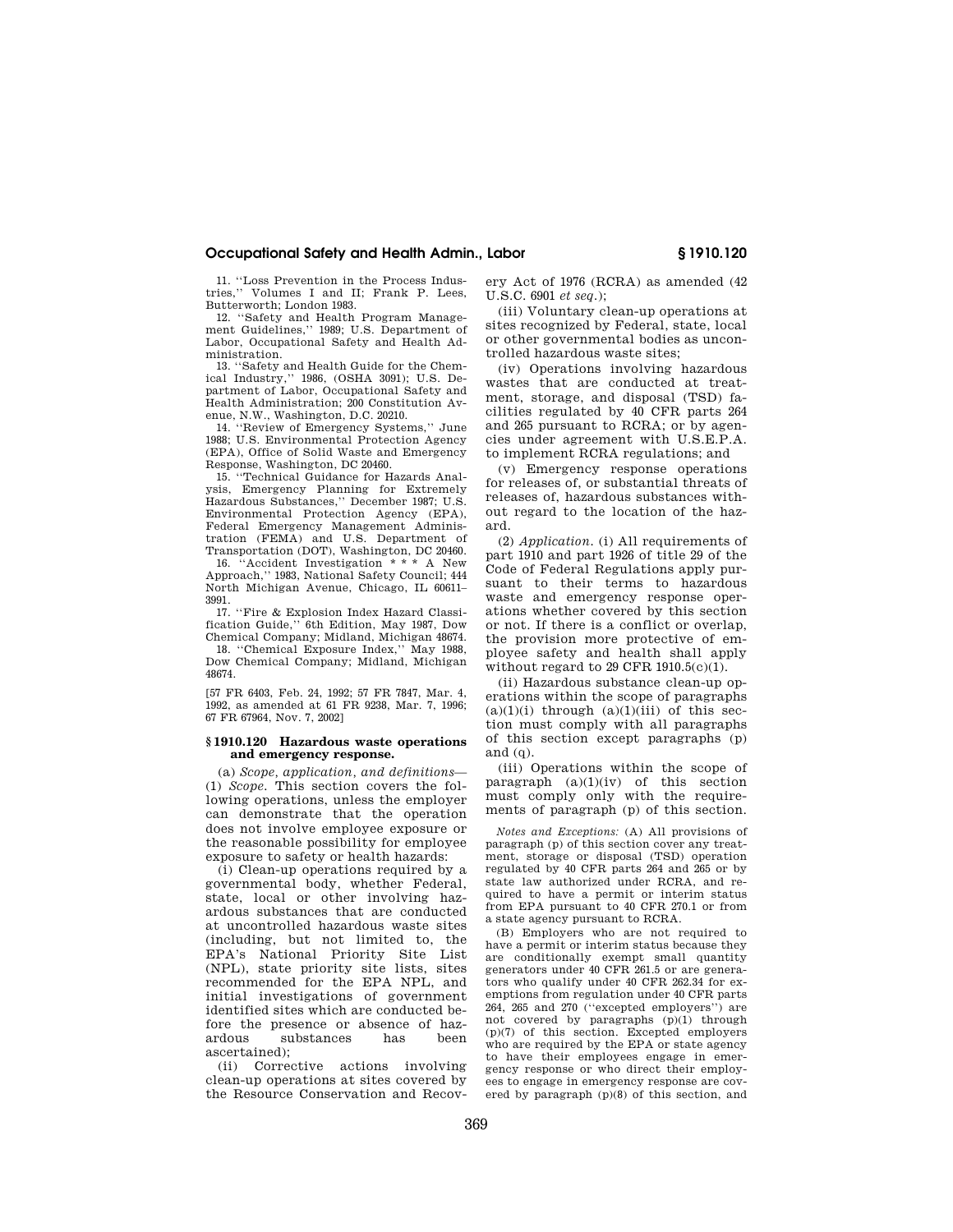cannot be exempted by  $(p)(8)(i)$  of this section. Excepted employers who are not required to have employees engage in emergency response, who direct their employees to evacuate in the case of such emergencies and who meet the requirements of paragraph  $(p)(8)(i)$  of this section are exempt from the balance of paragraph (p)(8) of this section.

(C) If an area is used primarily for treatment, storage or disposal, any emergency response operations in that area shall comply with paragraph (p)(8) of this section. In other areas not used primarily for treatment, storage, or disposal, any emergency response operations shall comply with paragraph (q) of this section. Compliance with the requirements of paragraph (q) of this section shall be deemed to be in compliance with the requirements of paragraph (p)(8) of this section.

(iv) Emergency response operations for releases of, or substantial threats of releases of, hazardous substances which are not covered by paragraphs (a)(1)(i) through  $(a)(1)(iv)$  of this section must only comply with the requirements of paragraph (q) of this section.

(3) *Definitions—Buddy system* means a system of organizing employees into work groups in such a manner that each employee of the work group is designated to be observed by at least one other employee in the work group. The purpose of the buddy system is to provide rapid assistance to employees in the event of an emergency.

*Clean-up operation* means an operation where hazardous substances are removed, contained, incinerated, neutralized, stabilized, cleared-up, or in any other manner processed or handled with the ultimate goal of making the site safer for people or the environment.

*Decontamination* means the removal of hazardous substances from employees and their equipment to the extent necessary to preclude the occurrence of foreseeable adverse health affects.

*Emergency response* or*responding to emergencies* means a response effort by employees from outside the immediate release area or by other designated responders (i.e., mutual-aid groups, local fire departments, etc.) to an occurrence which results, or is likely to result, in an uncontrolled release of a hazardous substance. Responses to incidental releases of hazardous substances where the substance can be absorbed, neutralized, or otherwise controlled at the

**§ 1910.120 29 CFR Ch. XVII (7–1–03 Edition)**

time of release by employees in the immediate release area, or by maintenance personnel are not considered to be emergency responses within the scope of this standard. Responses to releases of hazardous substances where there is no potential safety or health hazard (i.e., fire, explosion, or chemical exposure) are not considered to be emergency responses.

*Facility* means (A) any building, structure, installation, equipment, pipe or pipeline (including any pipe into a sewer or publicly owned treatment works), well, pit, pond, lagoon, impoundment, ditch, storage container, motor vehicle, rolling stock, or aircraft, or (B) any site or area where a hazardous substance has been deposited, stored, disposed of, or placed, or otherwise come to be located; but does not include any consumer product in consumer use or any water-borne vessel.

*Hazardous materials response (HAZMAT) team* means an organized group of employees, designated by the employer, who are expected to perform work to handle and control actual or potential leaks or spills of hazardous substances requiring possible close approach to the substance. The team members perform responses to releases or potential releases of hazardous substances for the purpose of control or stabilization of the incident. A HAZMAT team is not a fire brigade nor is a typical fire brigade a HAZMAT team. A HAZMAT team, however, may be a separate component of a fire brigade or fire department.

*Hazardous substance* means any substance designated or listed under paragraphs (A) through (D) of this definition, exposure to which results or may result in adverse affects on the health or safety of employees:

(A) Any substance defined under section 101(14) of CERCLA;

(B) Any biological agent and other disease-causing agent which after release into the environment and upon exposure, ingestion, inhalation, or assimilation into any person, either directly from the environment or indirectly by ingestion through food chains, will or may reasonably be anticipated to cause death, disease, behavioral abnormalities, cancer, genetic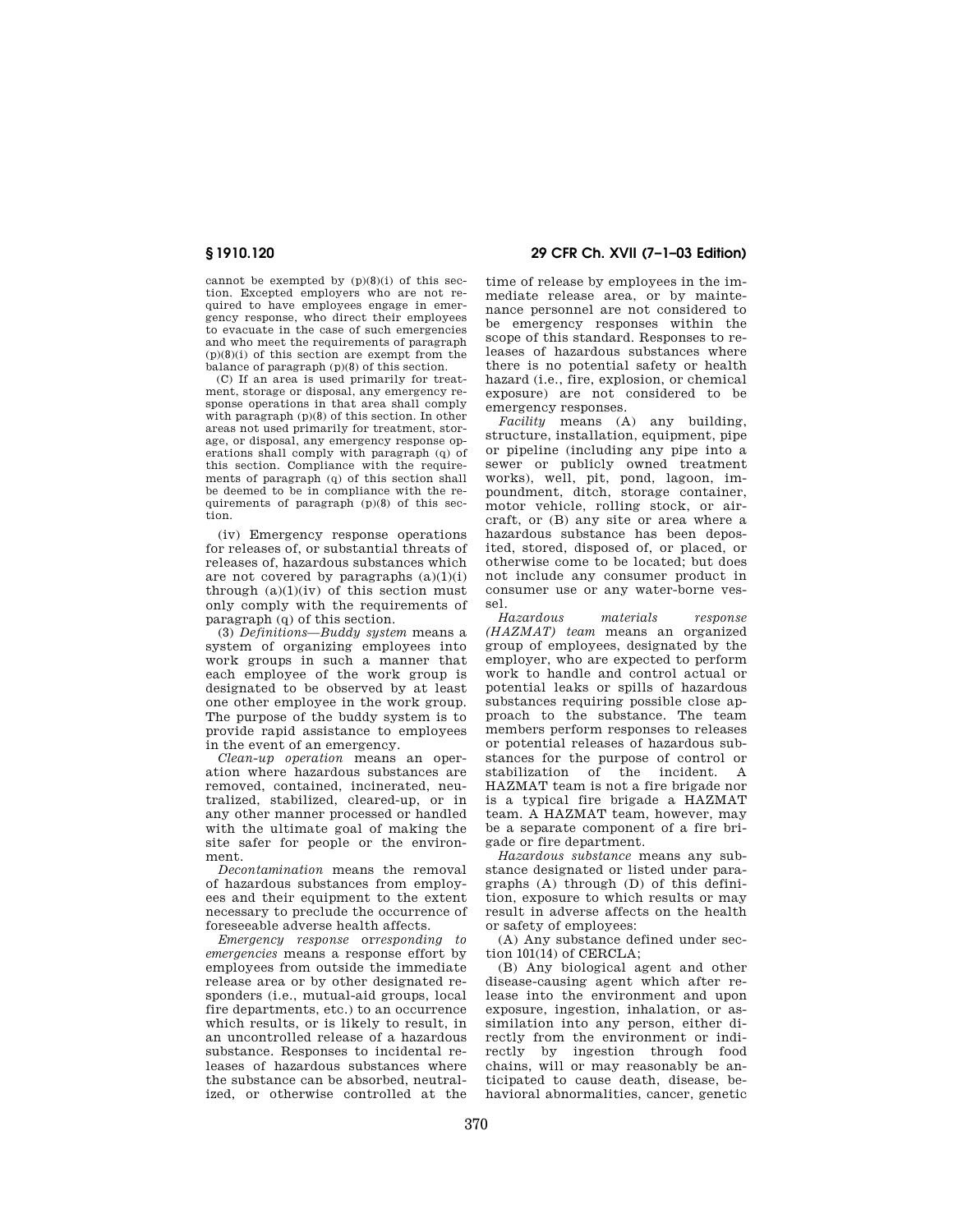mutation, physiological malfunctions (including malfunctions in reproduction) or physical deformations in such persons or their offspring;

(C) Any substance listed by the U.S. Department of Transportation as hazardous materials under 49 CFR 172.101 and appendices; and

(D) Hazardous waste as herein defined.

*Hazardous waste* means—

(A) A waste or combination of wastes as defined in 40 CFR 261.3, or

(B) Those substances defined as hazardous wastes in 49 CFR 171.8.

*Hazardous waste operation* means any operation conducted within the scope of this standard.

*Hazardous waste site* or *Site* means any facility or location within the scope of this standard at which hazardous waste operations take place.

*Health hazard* means a chemical, mixture of chemicals or a pathogen for which there is statistically significant evidence based on at least one study conducted in accordance with established scientific principles that acute or chronic health effects may occur in exposed employees. The term ''health hazard'' includes chemicals which are carcinogens, toxic or highly toxic agents, reproductive toxins, irritants, corrosives, sensitizers, heptaotoxins, nephrotoxins, neurotoxins, agents which act on the hematopoietic system, and agents which damage the lungs, skin, eyes, or mucous membranes. It also includes stress due to temperature extremes. Further definition of the terms used above can be found in appendix A to 29 CFR 1910.1200.

*IDLH* or*Immediately dangerous to life or health* means an atmospheric concentration of any toxic, corrosive or asphyxiant substance that poses an immediate threat to life or would cause irreversible or delayed adverse health effects or would interfere with an individual's ability to escape from a dangerous atmosphere.

*Oxygen deficiency* means that concentration of oxygen by volume below<br>which atmosphere supplying reswhich atmosphere supplying piratory protection must be provided. It exists in atmospheres where the percentage of oxygen by volume is less than 19.5 percent oxygen.

*Permissible exposure limit* means the exposure, inhalation or dermal permissible exposure limit specified in 29 CFR part 1910, subparts G and Z.

*Published exposure level* means the exposure limits published in ''NIOSH Recommendations for Occupational Health Standards'' dated 1986, which is incorporated by reference as specified in §1910.6 or if none is specified, the exposure limits published in the standards specified by the American Conference of Governmental Industrial Hygienists in their publication ''Threshold Limit Values and Biological Exposure Indices for 1987–88" dated 1987. which is incorporated by reference as specified in §1910.6.

*Post emergency response* means that portion of an emergency response performed after the immediate threat of a release has been stabilized or eliminated and clean-up of the site has begun. If post emergency response is performed by an employer's own employees who were part of the initial emergency response, it is considered to be part of the initial response and not post emergency response. However, if a group of an employer's own employees, separate from the group providing initial response, performs the clean-up operation, then the separate group of employees would be considered to be performing post-emergency response and subject to paragraph  $(q)(11)$  of this section.

*Qualified person* means a person with specific training, knowledge and experience in the area for which the person has the responsibility and the authority to control.

*Site safety and health supervisor (or official)* means the individual located on a hazardous waste site who is responsible to the employer and has the authority and knowledge necessary to implement the site safety and health plan and verify compliance with applicable safety and health requirements.

*Small quantity qenerator* means a generator of hazardous wastes who in any calendar month generates no more than 1,000 kilograms (2,205 pounds) of hazardous waste in that month.

*Uncontrolled hazardous waste site,* means an area identified as an uncontrolled hazardous waste site by a governmental body, whether Federal,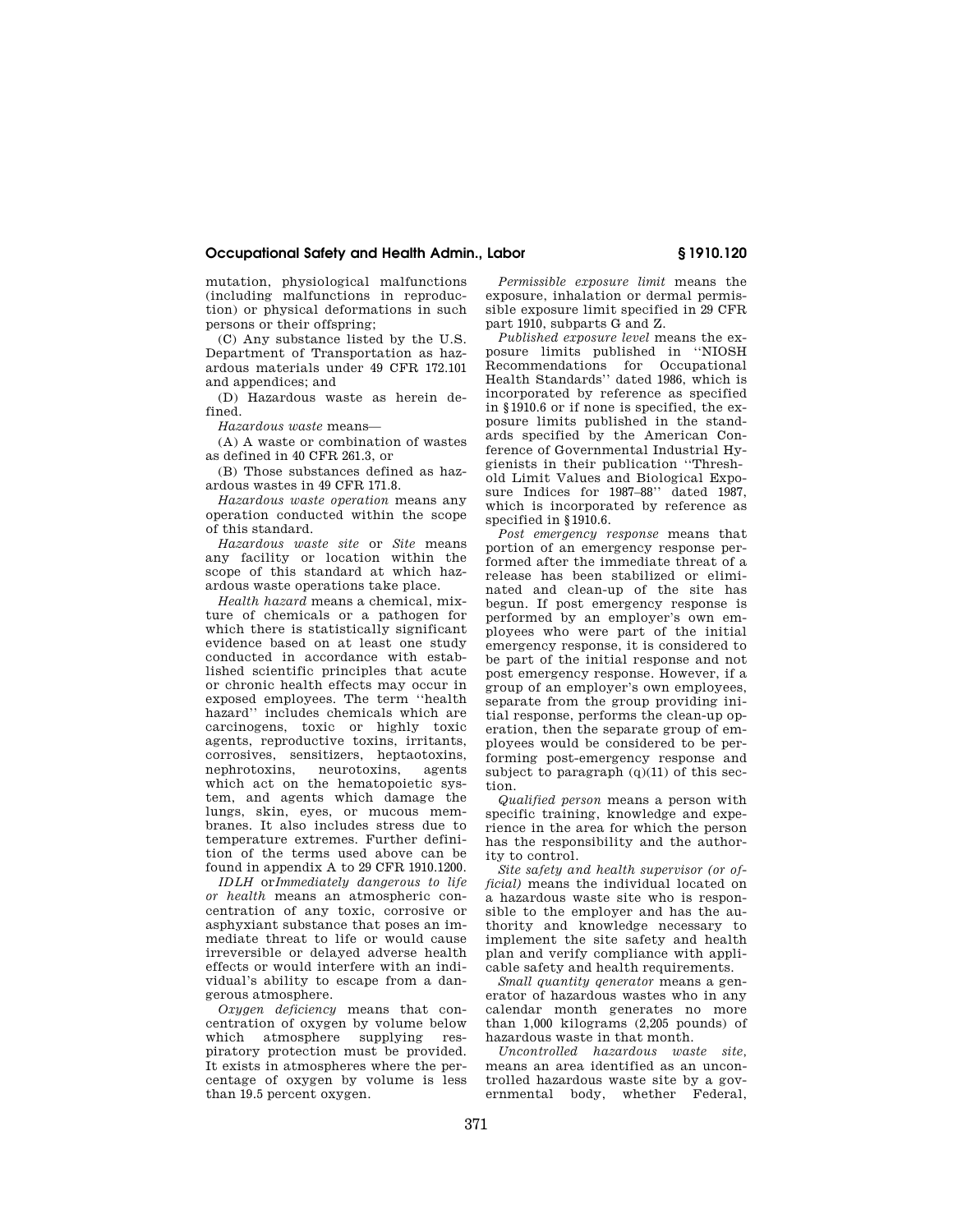state, local or other where an accumulation of hazardous substances creates a threat to the health and safety of individuals or the environment or both. Some sites are found on public lands such as those created by former municipal, county or state landfills where illegal or poorly managed waste disposal has taken place. Other sites are found on private property, often belonging to generators or former generators of hazardous substance wastes. Examples of such sites include, but are not limited to, surface impoundments, landfills, dumps, and tank or drum farms. Normal operations at TSD sites are not covered by this definition.

(b) *Safety and health program.*

NOTE TO (b): Safety and health programs developed and implemented to meet other Federal, state, or local regulations are considered acceptable in meeting this requirement if they cover or are modified to cover the topics required in this paragraph. An additional or separate safety and health program is not required by this paragraph.

(1) *General.* (i) Employers shall develop and implement a written safety and health program for their employees involved in hazardous waste operations. The program shall be designed to identify, evaluate, and control safety and health hazards, and provide for emergency response for hazardous waste operations.

(ii) The written safety and health program shall incorporate the following:

(A) An organizational structure;

(B) A comprehensive workplan;

(C) A site-specific safety and health plan which need not repeat the employer's standard operating procedures required in paragraph  $(b)(1)(ii)(F)$  of this section;

(D) The safety and health training program;

(E) The medical surveillance program;

(F) The employer's standard operating procedures for safety and health; and

(G) Any necessary interface between general program and site specific activities.

(iii) *Site excavation.* Site excavations created during initial site preparation or during hazardous waste operations shall be shored or sloped as appropriate

**§ 1910.120 29 CFR Ch. XVII (7–1–03 Edition)**

to prevent accidental collapse in accordance with subpart P of 29 CFR part 1926.

(iv) *Contractors and sub-contractors.* An employer who retains contractor or sub-contractor services for work in hazardous waste operations shall inform those contractors, sub-contractors, or their representatives of the site emergency response procedures and any potential fire, explosion, health, safety or other hazards of the hazardous waste operation that have been identified by the employer, including those identified in the employer's information program.

(v) *Program availability.* The written safety and health program shall be made available to any contractor or subcontractor or their representative who will be involved with the hazardous waste operation; to employees; to employee designated representatives; to OSHA personnel, and to personnel of other Federal, state, or local agencies with regulatory authority over the site.

(2) *Organizational structure part of the site program—*(i) The organizationa1 structure part of the program shall establish the specific chain of command and specify the overall responsibilities of supervisors and employees. It shall include, at a minimum, the following elements:

(A) A general supervisor who has the responsibility and authority to direct all hazardous waste operations.

(B) A site safety and health supervisor who has the responsibility and authority to develop and implement the site safety and health plan and verify compliance.

(C) All other personnel needed for hazardous waste site operations and emergency response and their general functions and responsibilities.

(D) The lines of authority, responsibility, and communication.

(ii) The organizational structure shall be reviewed and updated as necessary to reflect the current status of waste site operations.

(3) *Comprehensive workplan part of the site program.* The comprehensive workplan part of the program shall address the tasks and objectives of the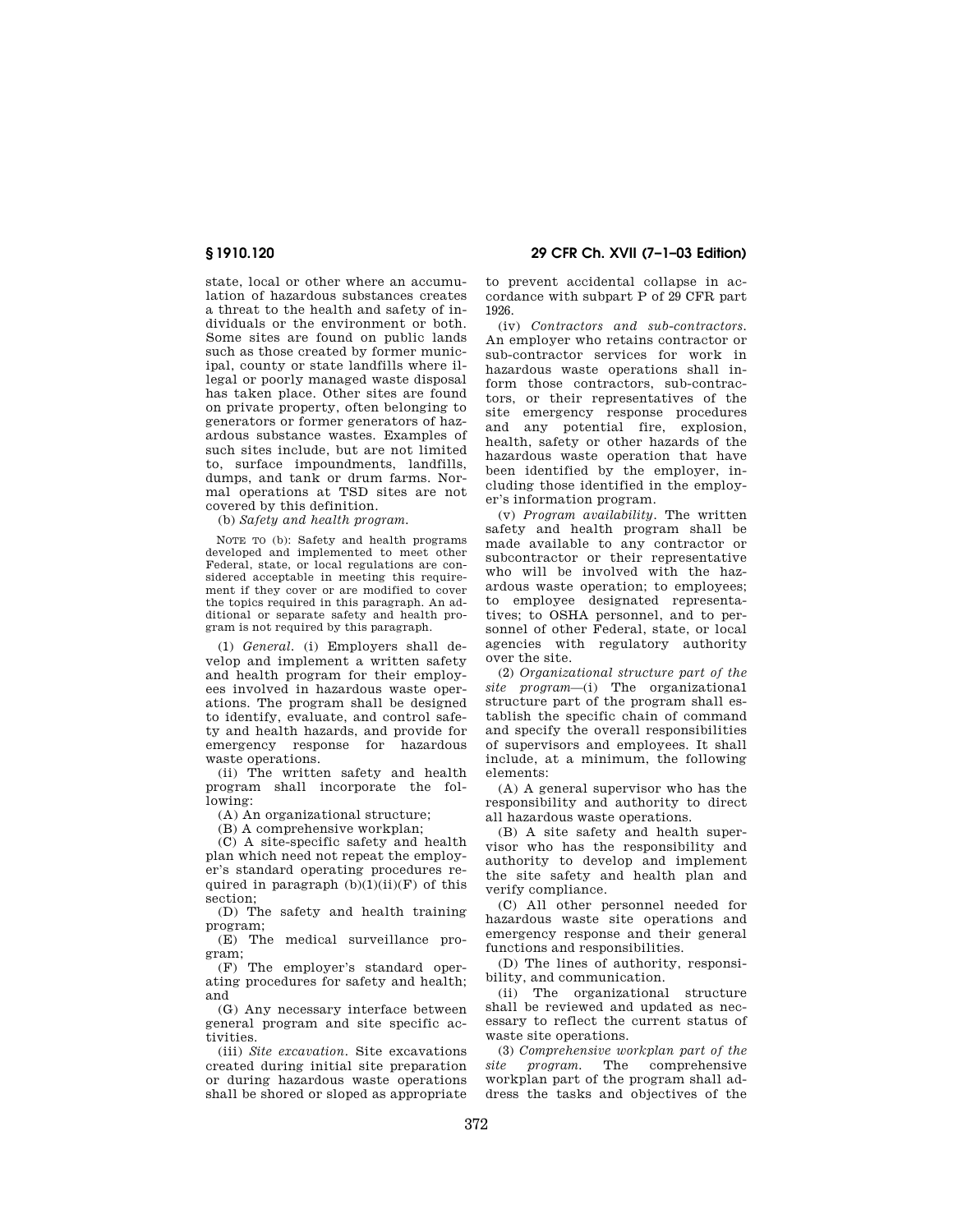site operations and the logistics and resources required to reach those tasks and objectives.

(i) The comprehensive workplan shall address anticipated clean-up activities as well as normal operating procedures which need not repeat the employer's procedures available elsewhere.

(ii) The comprehensive workplan shall define work tasks and objectives and identify the methods for accomplishing those tasks and objectives.

(iii) The comprehensive workplan shall establish personnel requirements for implementing the plan.

(iv) The comprehensive workplan shall provide for the implementation of the training required in paragraph (e) of this section.

(v) The comprehensive workplan shall provide for the implementation of the required informational programs required in paragraph (i) of this section.

(vi) The comprehensive workplan shall provide for the implementation of the medical surveillance program described in paragraph (f) of this section.

(4) *Site-specific safety and health plan part of the program—*(i) *General.* The site safety and health plan, which must be kept on site, shall address the safety and health hazards of each phase of site operation and include the requirements and procedures for employee protection.

(ii) *Elements.* The site safety and health plan, as a minimum, shall address the following:

(A) A safety and health risk or hazard analysis for each site task and operation found in the workplan.

(B) Employee training assignments to assure compliance with paragraph (e) of this section.

(C) Personal protective equipment to be used by employees for each of the site tasks and operations being conducted as required by the personal protective equipment program in para $graph (g)(5)$  of this section.

(D) Medical surveillance requirements in accordance with the program in paragraph (f) of this section.

(E) Frequency and types of air monitoring, personnel monitoring, and environmental sampling techniques and instrumentation to be used, including methods of maintenance and calibration of monitoring and sampling equipment to be used.

(F) Site control measures in accordance with the site control program required in paragraph (d) of this section.

(G) Decontamination procedures in accordance with paragraph (k) of this section.

(H) An emergency response plan meeting the requirements of paragraph (l) of this section for safe and effective responses to emergencies, including the necessary PPE and other equipment.

(I) Confined space entry procedures.

(J) A spill containment program meeting the requirements of paragraph (j) of this section.

(iii) *Pre-entry briefing.* The site specific safety and health plan shall provide for pre-entry briefings to be held prior to initiating any site activity, and at such other times as necessary to ensure that employees are apprised of the site safety and health plan and that this plan is being followed. The information and data obtained from site characterization and analysis work required in paragraph (c) of this section shall be used to prepare and update the site safety and health plan.

(iv) *Effectiveness of site safety and health plan.* Inspections shall be conducted by the site safety and health supervisor or, in the absence of that individual, another individual who is knowledgeable in occupational safety and health, acting on behalf of the employer as necessary to determine the effectiveness of the site safety and health plan. Any deficiencies in the effectiveness of the site safety and health plan shall be corrected by the employer.

(c) *Site characterization and analysis—* (1) *General.* Hazardous waste sites shall be evaluated in accordance with this paragraph to identify specific site hazards and to determine the appropriate safety and health control procedures needed to protect employees from the identified hazards.

(2) *Preliminary evaluation.* A preliminary evaluation of a site's characteristics shall be performed prior to site entry by a qualified person in order to aid in the selection of appropriate employee protection methods prior to site entry. Immediately after initial site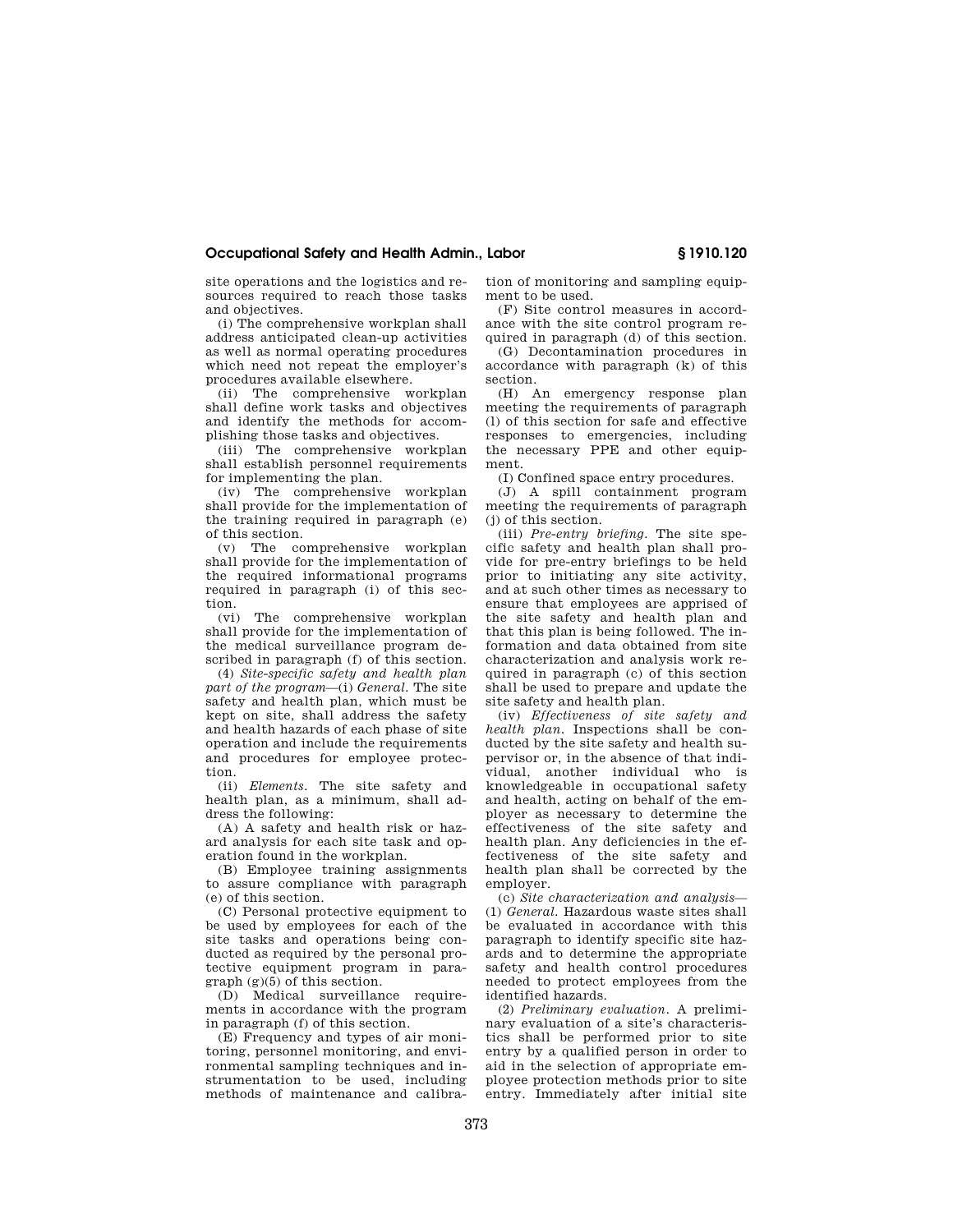entry, a more detailed evaluation of the site's specific characteristics shall be performed by a qualified person in order to further identify existing site hazards and to further aid in the selection of the appropriate engineering controls and personal protective equipment for the tasks to be performed.

(3) *Hazard identification.* All suspected conditions that may pose inhalation or skin absorption hazards that are immediately dangerous to life or health (IDLH), or other conditions that may cause death or serious harm, shall be identified during the preliminary survey and evaluated during the detailed survey. Examples of such hazards include, but are not limited to, confined space entry, potentially explosive or flammable situations, visible vapor clouds, or areas where biological indicators such as dead animals or vegetation are located.

(4) *Required information.* The following information to the extent available shall be obtained by the employer prior to allowing employees to enter a site:

(i) Location and approximate size of the site.

(ii) Description of the response activity and/or the job task to be performed.

(iii) Duration of the planned employee activity.

(iv) Site topography and accessibility by air and roads.

 $\tilde{y}(v)$  Safety and health hazards expected at the site.

(vi) Pathways for hazardous substance dispersion.

(vii) Present status and capabilities of emergency response teams that would provide assistance to hazardous waste clean-up site employees at the time of an emergency.

(viii) Hazardous substances and health hazards involved or expected at the site, and their chemical and physical properties.

(5) *Personal protective equipment.* Personal protective equipment (PPE) shall be provided and used during initial site entry in accordance with the following requirements:

(i) Based upon the results of the preliminary site evaluation, an ensemble of PPE shall be selected and used during initial site entry which will provide protection to a level of exposure below

**§ 1910.120 29 CFR Ch. XVII (7–1–03 Edition)**

permissible exposure limits and published exposure levels for known or suspected hazardous substances and health hazards, and which will provide protection against other known and suspected hazards identified during the preliminary site evaluation. If there is no permissible exposure limit or published exposure level, the employer may use other published studies and information as a guide to appropriate personal protective equipment.

(ii) If positive-pressure self-contained breathing apparatus is not used as part of the entry ensemble, and if respiratory protection is warranted by the potential hazards identified during the preliminary site evaluation, an escape self-contained breathing apparatus of at least five minute's duration shall be carried by employees during initial site entry.

(iii) If the preliminary site evaluation does not produce sufficient information to identify the hazards or suspected hazards of the site, an ensemble providing protection equivalent to Level B PPE shall be provided as minimum protection, and direct reading instruments shall be used as appropriate for identifying IDLH conditions. (See appendix B for a description of Level B hazards and the recommendations for Level B protective equipment.)

(iv) Once the hazards of the site have been identified, the appropriate PPE shall be selected and used in accordance with paragraph (g) of this section.

(6) *Monitoring.* The following monitoring shall be conducted during initial site entry when the site evaluation produces information that shows the potential for ionizing radiation or IDLH conditions, or when the site information is not sufficient reasonably to eliminate these possible conditions:

(i) Monitoring with direct reading instruments for hazardous levels of ionizing radiation.

(ii) Monitoring the air with appropriate direct reading test equipment (i.e., combustible gas meters, detector tubes) for IDLH and other conditions that may cause death or serious harm (combustible or explosive atmospheres, oxygen deficiency, toxic substances).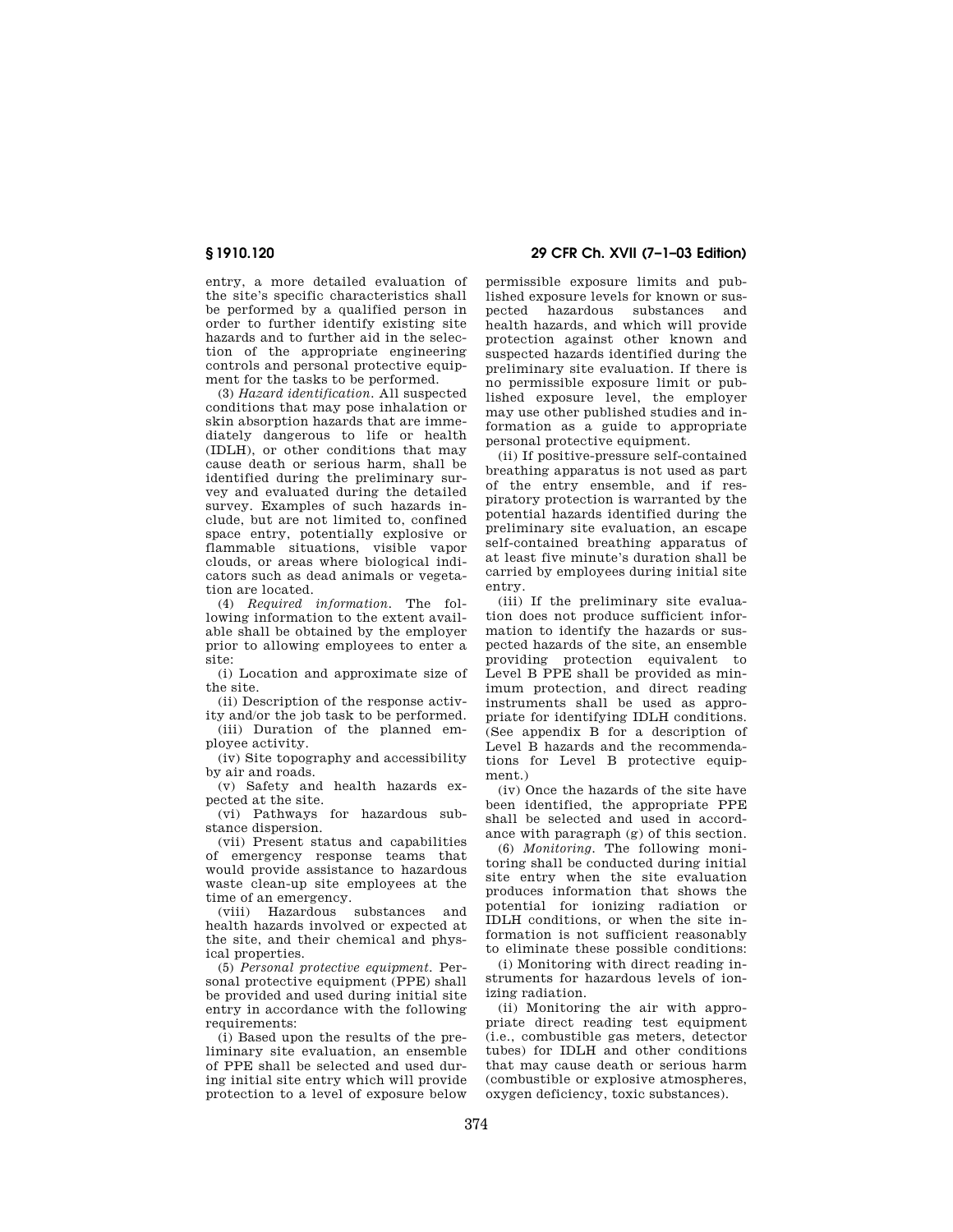(iii) Visually observing for signs of actual or potential IDLH or other dangerous conditions.

(iv) An ongoing air monitoring program in accordance with paragraph (h) of this section shall be implemented after site characterization has determined the site is safe for the start-up of operations.

(7) *Risk identification.* Once the presence and concentrations of specific hazardous substances and health hazards have been established, the risks associated with these substances shall be identified. Employees who will be working on the site shall be informed of any risks that have been identified. In situations covered by the Hazard Communication Standard, 29 CFR 1910.1200, training required by that standard need not be duplicated.

NOTE TO PARAGRAPH (c)(7).—RISKS TO CON-SIDER INCLUDE, BUT ARE NOT LIMITED TO: (a) Exposures exceeding the permissible exposure limits and published exposure levels.

(b) IDLH concentrations.

(c) Potential skin absorption and irritation sources.

(d) Potential eye irritation sources.

(e) Explosion sensitivity and flammability ranges.

(f) Oxygen deficiency.

(8) *Employee notification.* Any information concerning the chemical, physical, and toxicologic properties of each substance known or expected to be present on site that is available to the employer and relevant to the duties an employee is expected to perform shall be made available to the affected employees prior to the commencement of their work activities. The employer may utilize information developed for the hazard communication standard for this purpose.

(d) *Site control*—(1) *General.* Appropriate site control procedures shall be implemented to control employee exposure to hazardous substances before clean-up work begins.

(2) *Site control program.* A site control program for protecting employees which is part of the employer's site safety and health program required in paragraph (b) of this section shall be developed during the planning stages of a hazardous waste clean-up operation and modified as necessary as new information becomes available.

(3) *Elements of the site control program.* The site control program shall, as a minimum, include: A site map; site work zones; the use of a ''buddy system''; site communications including alerting means for emergencies; the standard operating procedures or safe work practices; and, identification of the nearest medical assistance. Where these requirements are covered elsewhere they need not be repeated.

(e) *Training*—(1) *General.* (i) All employees working on site (such as but not limited to equipment operators, general laborers and others) exposed to hazardous substances, health hazards, or safety hazards and their supervisors and management responsible for the site shall receive training meeting the requirements of this paragraph before they are permitted to engage in hazardous waste operations that could expose them to hazardous substances, safety, or health hazards, and they shall receive review training as specified in this paragraph.

(ii) Employees shall not be permitted to participate in or supervise field activities until they have been trained to a level required by their job function and responsibility.

(2) *Elements to be covered.* The training shall thoroughly cover the following:

(i) Names of personnel and alternates responsible for site safety and health;

(ii) Safety, health and other hazards present on the site;

(iii) Use of personal protective equipment;

(iv) Work practices by which the employee can minimize risks from hazards;

(v) Safe use of engineering controls and equipment on the site;

(vi) Medical surveillance requirements, including recognition of symptoms and signs which might indicate overexposure to hazards; and

(vii) The contents of paragraphs (G) through (J) of the site safety and health plan set forth in paragraph  $(b)(4)(ii)$  of this section.

(3) *Initial training.* (i) General site workers (such as equipment operators, general laborers and supervisory personnel) engaged in hazardous substance removal or other activities which expose or potentially expose workers to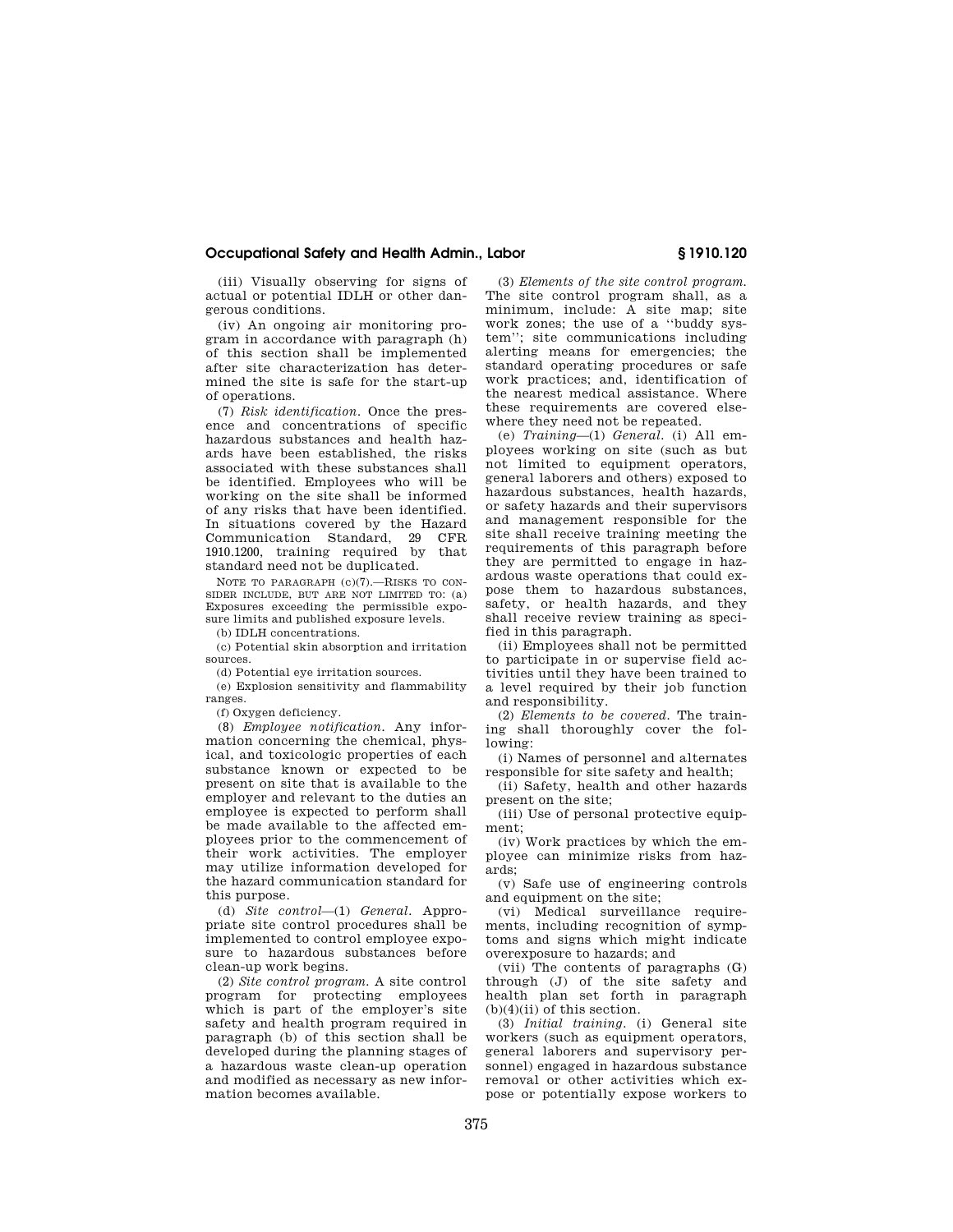hazardous substances and health hazards shall receive a minimum of 40 hours of instruction off the site, and a minimum of three days actual field experience under the direct supervision of a trained, experienced supervisor.

(ii) Workers on site only occasionally for a specific limited task (such as, but not limited to, ground water monitoring, land surveying, or geo-physical surveying) and who are unlikely to be exposed over permissible exposure limits and published exposure limits shall receive a minimum of 24 hours of instruction off the site, and the minimum of one day actual field experience under the direct supervision of a trained, experienced supervisor.

(iii) Workers regularly on site who work in areas which have been monitored and fully characterized indicating that exposures are under permissible exposure limits and published exposure limits where respirators are not necessary, and the characterization indicates that there are no health hazards or the possibility of an emergency developing, shall receive a minimum of 24 hours of instruction off the site and the minimum of one day actual field experience under the direct supervision of a trained, experienced supervisor.

(iv) Workers with 24 hours of training who are covered by paragraphs  $(e)(3)(ii)$ and (e)(3)(iii) of this section, and who become general site workers or who are required to wear respirators, shall have the additional 16 hours and two days of training necessary to total the training specified in paragraph  $(e)(3)(i)$ .

(4) *Management and supervisor training.* On-site management and supervisors directly responsible for, or who supervise employees engaged in, hazardous waste operations shall receive 40 hours initial training, and three days of supervised field experience (the training may be reduced to 24 hours and one day if the only area of their responsibility is employees covered by paragraphs  $(e)(3)(ii)$  and  $(e)(3)(iii)$  and at least eight additional hours of specialized training at the time of job assignment on such topics as, but not limited to, the employer's safety and health program and the associated employee training program, personal protective equipment program, spill con-

**§ 1910.120 29 CFR Ch. XVII (7–1–03 Edition)**

tainment program, and health hazard monitoring procedure and techniques.

(5) *Qualifications for trainers.* Trainers shall be qualified to instruct employees about the subject matter that is being presented in training. Such trainers shall have satisfactorily completed a training program for teaching the subjects they are expected to teach, or they shall have the academic credentials and instructional experience necessary for teaching the subjects. Instructors shall demonstrate competent instructional skills and knowledge of the applicable subject matter.

(6) *Training certification.* Employees and supervisors that have received and successfully completed the training and field experience specified in paragraphs  $(e)(1)$  through  $(e)(4)$  of this section shall be certified by their instructor or the head instructor and trained supervisor as having successfully completed the necessary training. A written certificate shall be given to each person so certified. Any person who has not been so certified or who does not meet the requirements of paragraph (e)(9) of this section shall be prohibited from engaging in hazardous waste operations.

(7) *Emergency response.* Employees who are engaged in responding to hazardous emergency situations at hazardous waste clean-up sites that may expose them to hazardous substances shall be trained in how to respond to such expected emergencies.

(8) *Refresher training.* Employees specified in paragraph (e)(1) of this section, and managers and supervisors specified in paragraph (e)(4) of this section, shall receive eight hours of refresher training annually on the items specified in paragraph  $(e)(2)$  and/or  $(e)(4)$  of this section, any critique of incidents that have occurred in the past year that can serve as training examples of related work, and other relevant topics.

(9) *Equivalent training.* Employers who can show by documentation or certification that an employee's work experience and/or training has resulted in training equivalent to that training required in paragraphs (e)(1) through  $(e)(4)$  of this section shall not be required to provide the initial training requirements of those paragraphs to such employees and shall provide a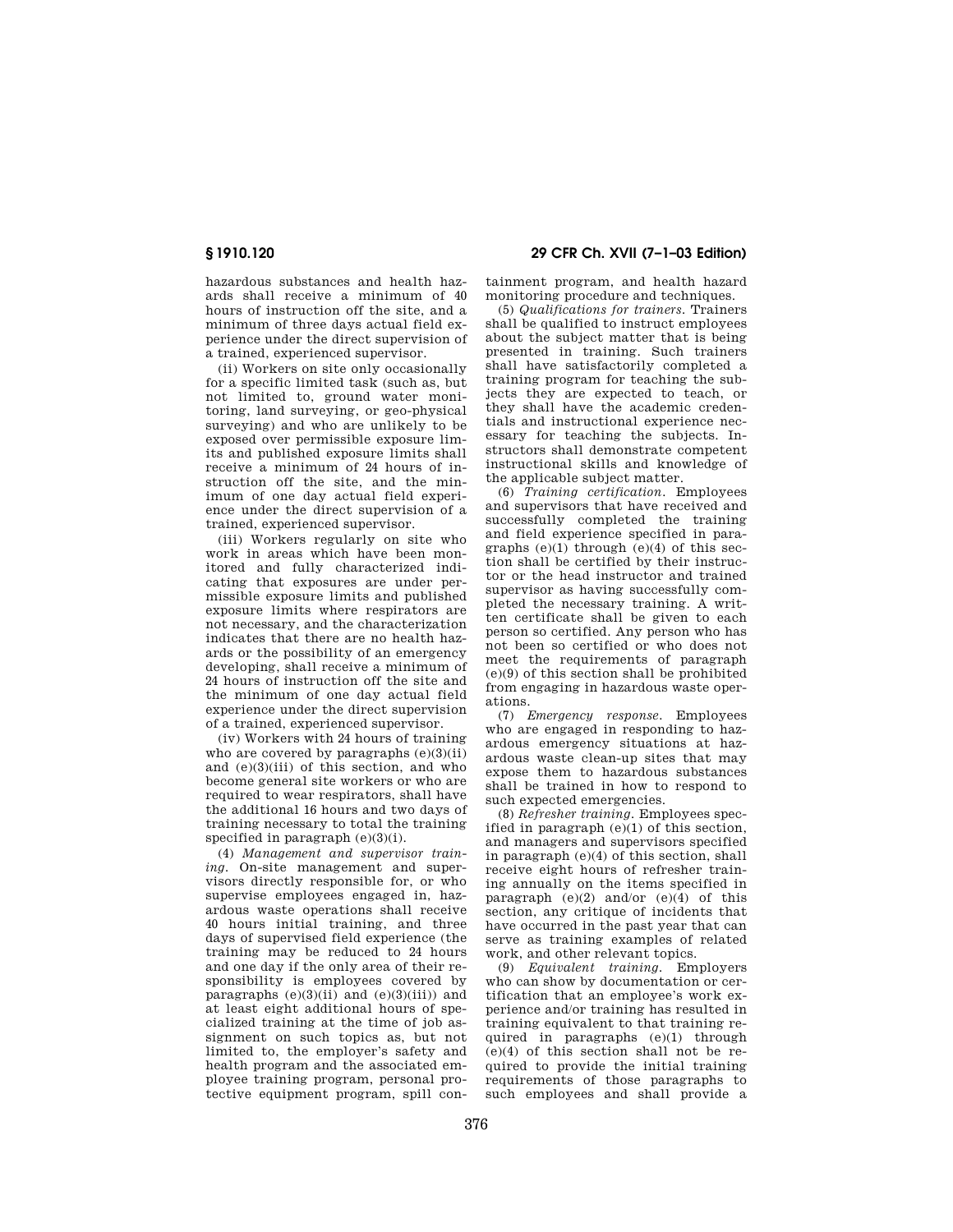copy of the certification or documentation to the employee upon request. However, certified employees or employees with equivalent training new to a site shall receive appropriate, site specific training before site entry and have appropriate supervised field experience at the new site. Equivalent training includes any academic training or the training that existing employees might have already received from actual hazardous waste site work experience.

(f) *Medical surveillance—*(1) *General.* Employers engaged in operations specified in paragraphs  $(a)(1)(i)$  through  $(a)(1)(iv)$  of this section and not covered by  $(a)(2)(iii)$  exceptions and employers of employees specified in paragraph (q)(9) shall institute a medical surveillance program in accordance with this paragraph.

(2) *Employees covered.* The medical surveillance program shall be instituted by the employer for the following employees:

(i) All employees who are or may be exposed to hazardous substances or health hazards at or above the permissible exposure limits or, if there is no permissible exposure limit, above the published exposure levels for these substances, without regard to the use of respirators, for 30 days or more a year;

(ii) All employees who wear a respirator for 30 days or more a year or as required by §1910.134;

(iii) All employees who are injured, become ill or develop signs or symptoms due to possible overexposure involving hazardous substances or health hazards from an emergency response or hazardous waste operation; and

(iv) Members of HAZMAT teams.

(3) *Frequency of medical examinations and consultations.* Medical examinations and consultations shall be made available by the employer to each employee covered under paragraph (f)(2) of this section on the following schedules:

(i) For employees covered under<br>aragraphs  $(f)(2)(i)$ ,  $(f)(2)(ii)$ , and paragraphs  $(f)(2)(i)$ ,  $(f)(2)(ii)$ , and  $(f)(2)(iv)$ :

(A) Prior to assignment;

(B) At least once every twelve months for each employee covered unless the attending physician believes a longer interval (not greater than biennially) is appropriate;

(C) At termination of employment or reassignment to an area where the employee would not be covered if the employee has not had an examination within the last six months;

(D) As soon as possible upon notification by an employee that the employee has developed signs or symptoms indicating possible overexposure to hazardous substances or health hazards, or that the employee has been injured or exposed above the permissible exposure limits or published exposure levels in an emergency situation;

(E) At more frequent times, if the examining physician determines that an increased frequency of examination is medically necessary.

(ii) For employees covered under paragraph  $(f)(2)(iii)$  and for all employees including those of employers covered by paragraph  $(a)(1)(v)$  who may have been injured, received a health impairment, developed signs or symptoms which may have resulted from exposure to hazardous substances resulting from an emergency incident, or exposed during an emergency incident to hazardous substances at concentrations above the permissible exposure limits or the published exposure levels without the necessary personal protective equipment being used:

(A) As soon as possible following the emergency incident or development of signs or symptoms;

(B) At additional times, if the examining physician determines that followup examinations or consultations are medically necessary.

(4) *Content of medical examinations and consultations.* (i) Medical examinations required by paragraph  $(f)(3)$  of this section shall include a medical and work history (or updated history if one is in the employee's file) with special emphasis on symptoms related to the handling of hazardous substances and health hazards, and to fitness for duty including the ability to wear any required PPE under conditions (i.e., temperature extremes) that may be expected at the work site.

(ii) The content of medical examinations or consultations made available to employees pursuant to paragraph (f) shall be determined by the attending physician. The guidelines in the *Occupational Safety and Health Guidance*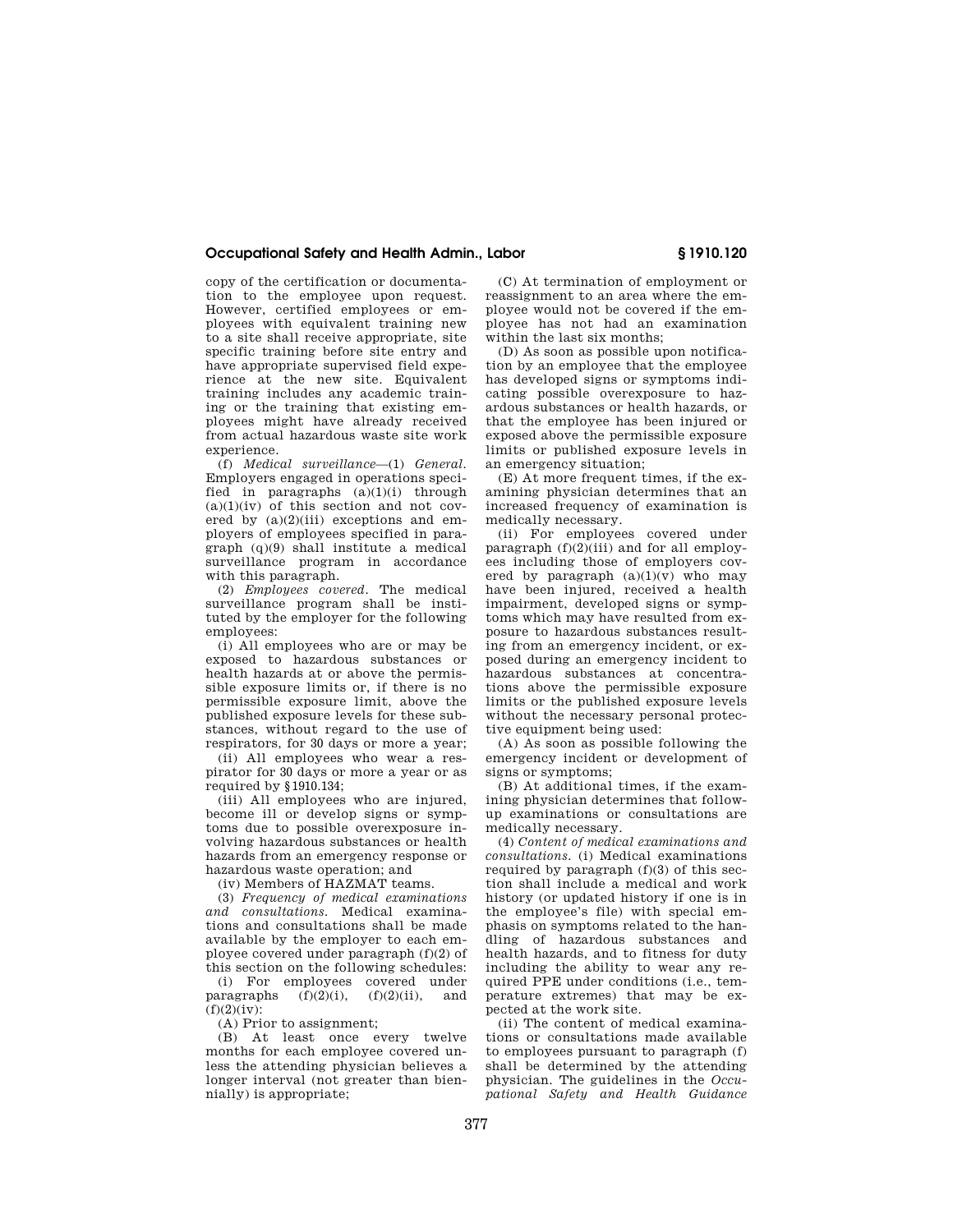*Manual for Hazardous Waste Site Activities* (See appendix D, Reference #10) should be consulted.

(5) *Examination by a physician and costs.* All medical examinations and procedures shall be performed by or under the supervision of a licensed physician, preferably one knowledgeable in occupational medicine, and shall be provided without cost to the employee, without loss of pay, and at a reasonable time and place.

(6) *Information provided to the physician.* The employer shall provide one copy of this standard and its appendices to the attending physician, and in addition the following for each employee:

(i) A description of the employee's duties as they relate to the employee's exposures.

(ii) The employee's exposure levels or anticipated exposure levels.

(iii) A description of any personal protective equipment used or to be used.

(iv) Information from previous medical examinations of the employee which is not readily available to the examining physician.

(v) Information required by §1910.134.

(7) *Physician's written opinion.* (i) The employer shall obtain and furnish the employee with a copy of a written opinion from the attending physician containing the following:

(A) The physician's opinion as to whether the employee has any detected medical conditions which would place the employee at increased risk of material impairment of the employee's health from work in hazardous waste operations or emergency response, or from respirator use.

(B) The physician's recommended limitations upon the employee's assigned work.

(C) The results of the medical examination and tests if requested by the employee.

(D) A statement that the employee has been informed by the physician of the results of the medical examination and any medical conditions which require further examination or treatment.

(ii) The written opinion obtained by the employer shall not reveal specific

**§ 1910.120 29 CFR Ch. XVII (7–1–03 Edition)**

findings or diagnoses unrelated to occupational exposures.

(8) *Recordkeeping.* (i) An accurate record of the medical surveillance required by paragraph (f) of this section shall be retained. This record shall be retained for the period specified and meet the criteria of 29 CFR 1910.20.

(ii) The record required in paragraph  $(f)(8)(i)$  of this section shall include at least the following information:

(A) The name and social security number of the employee;

(B) Physician's written opinions, recommended limitations, and results of examinations and tests;

(C) Any employee medical complaints related to exposure to hazardous substances;

(D) A copy of the information provided to the examining physician by the employer, with the exception of the standard and its appendices.

(g) *Engineering controls, work practices, and personal protective equipment for employee protection.* Engineering controls, work practices, personal protective equipment, or a combination of these shall be implemented in accordance with this paragraph to protect employees from exposure to hazardous substances and safety and health hazards.

(1) *Engineering controls, work practices and PPE for substances regulated in subparts G and Z.* (i) Engineering controls and work practices shall be instituted to reduce and maintain employee exposure to or below the permissible exposure limits for substances regulated by 29 CFR part 1910, to the extent required by subpart Z, except to the extent that such controls and practices are not feasible.

NOTE TO PARAGRAPH (g)(1)(i): Engineering controls which may be feasible include the use of pressurized cabs or control booths on equipment, and/or the use of remotely operated material handling equipment. Work practices which may be feasible are removing all non-essential employees from potential exposure during opening of drums, wetting down dusty operations and locating employees upwind of possible hazards.

(ii) Whenever engineering controls and work practices are not feasible or not required, any reasonable combination of engineering controls, work practices and PPE shall be used to reduce and maintain employee exposures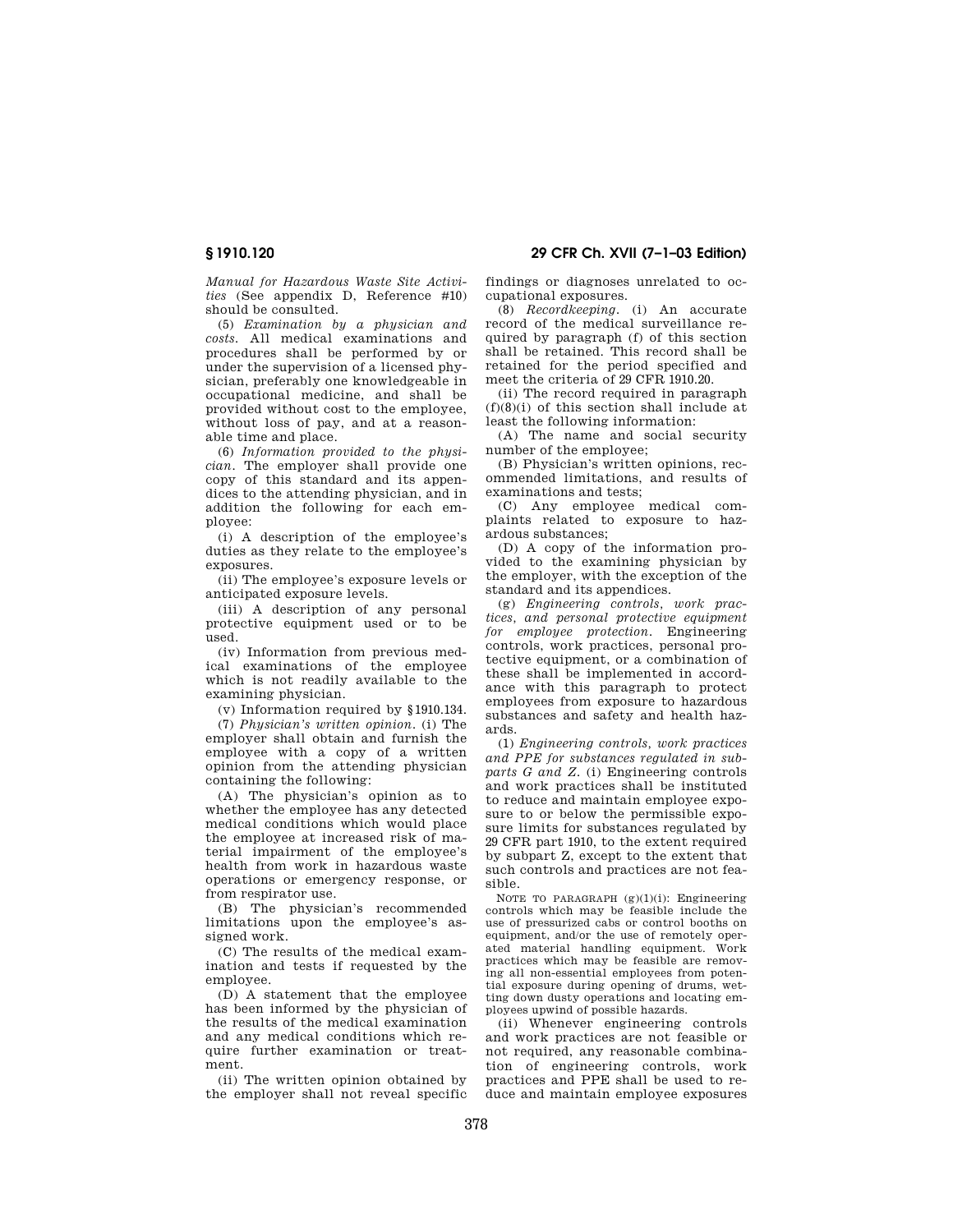to or below the permissible exposure limits or dose limits for substances regulated by 29 CFR part 1910, subpart Z.

(iii) The employer shall not implement a schedule of employee rotation as a means of compliance with permissible exposure limits or dose limits except when there is no other feasible way of complying with the airborne or dermal dose limits for ionizing radiation.

(iv) The provisions of 29 CFR, subpart G, shall be followed.

(2) *Engineering controls, work practices, and PPE for substances not regulated in subparts G and Z.* An appropriate combination of engineering controls, work<br>practices and personal protective personal protective equipment shall be used to reduce and maintain employee exposure to or below published exposure levels for hazardous substances and health hazards not regulated by 29 CFR part 1910, subparts G and Z. The employer may use the published literature and MSDS as a guide in making the employer's determination as to what level of protection the employer believes is appropriate for hazardous substances and health hazards for which there is no permissible exposure limit or published exposure limit.

(3) *Personal protective equipment selection.* (i) Personal protective equipment (PPE) shall be selected and used which will protect employees from the hazards and potential hazards they are likely to encounter as identified during the site characterization and analysis.

(ii) Personal protective equipment selection shall be based on an evaluation of the performance characteristics of the PPE relative to the requirements and limitations of the site, the task-specific conditions and duration, and the hazards and potential hazards identified at the site.

(iii) Positive pressure self-contained breathing apparatus, or positive pressure air-line respirators equipped with an escape air supply, shall be used when chemical exposure levels present will create a substantial possibility of immediate death, immediate serious illness or injury, or impair the ability to escape.

(iv) Totally-encapsulating chemical protective suits (protection equivalent to Level A protection as recommended in appendix B) shall be used in conditions where skin absorption of a hazardous substance may result in a substantial possibility of immediate death, immediate serious illness or injury, or impair the ability to escape.

(v) The level of protection provided by PPE selection shall be increased when additional information on site conditions indicates that increased protection is necessary to reduce employee exposures below permissible exposure limits and published exposure levels for hazardous substances and health hazards. (See appendix B for guidance on selecting PPE ensembles.)

NOTE TO PARAGRAPH  $(g)(3)$ : The level of employee protection provided may be decreased when additional information or site conditions show that decreased protection will not result in hazardous exposures to employees.

(vi) Personal protective equipment shall be selected and used to meet the requirements of 29 CFR part 1910, subpart I, and additional requirements specified in this section.

(4) *Totally-encapsulating chemical protective suits.* (i) Totally-encapsulating suits shall protect employees from the particular hazards which are identified during site characterization and analysis.

(ii) Totally-encapsulating suits shall be capable of maintaining positive air pressure. (See appendix A for a test method which may be used to evaluate this requirement.)

(iii) Totally-encapsulating suits shall be capable of preventing inward test gas leakage of more than 0.5 percent. (See appendix A for a test method which may be used to evaluate this requirement.)

(5) *Personal protective equipment (PPE) program.* A written personal protective equipment program, which is part of the employer's safety and health program required in paragraph (b) of this section or required in paragraph  $(p)(1)$ of this section and which is also a part of the site-specific safety and health plan shall be established. The PPE program shall address the elements listed below. When elements, such as donning and doffing procedures, are provided by the manufacturer of a piece of equipment and are attached to the plan, they need not be rewritten into the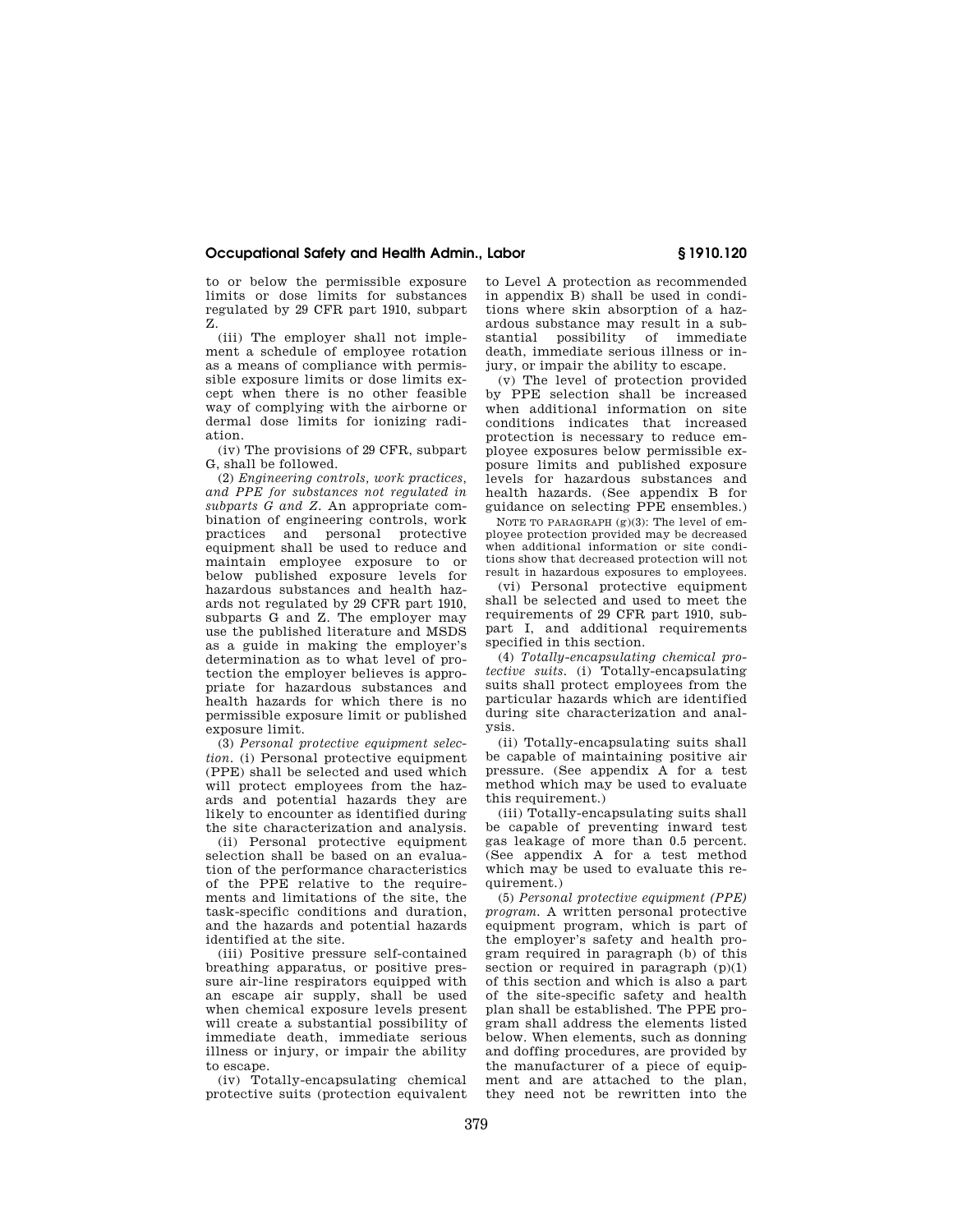plan as long as they adequately address the procedure or element.

(i) PPE selection based upon site hazards,

(ii) PPE use and limitations of the equipment,

(iii) Work mission duration,

(iv) PPE maintenance and storage,

(v) PPE decontamination and disposal,

(vi) PPE training and proper fitting, (vii) PPE donning and doffing procedures,

(viii) PPE inspection procedures prior to, during, and after use,

(ix) Evaluation of the effectiveness of the PPE program, and

(x) Limitations during temperature extremes, heat stress, and other appropriate medical considerations.

(h) *Monitoring*—(1) *General.* (i) Monitoring shall be performed in accordance with this paragraph where there may be a question of employee exposure to hazardous concentrations of hazardous substances in order to assure proper selection of engineering controls, work practices and personal protective equipment so that employees are not exposed to levels which exceed permissible exposure limits, or published exposure levels if there are no permissible exposure limits, for hazardous substances.

(ii) Air monitoring shall be used to identify and quantify airborne levels of hazardous substances and safety and health hazards in order to determine the appropriate level of employee protection needed on site.

(2) *Initial entry*. Upon initial entry, representative air monitoring shall be conducted to identify any IDLH condition, exposure over permissible exposure limits or published exposure levels, exposure over a radioactive material's dose limits or other dangerous condition such as the presence of flammable atmospheres or oxygen-deficient environments.

(3) *Periodic monitoring.* Periodic monitoring shall be conducted when the possibility of an IDLH condition or flammable atmosphere has developed or when there is indication that exposures may have risen over permissible exposure limits or published exposure levels since prior monitoring. Situations where it shall be considered whether

**§ 1910.120 29 CFR Ch. XVII (7–1–03 Edition)**

the possibility that exposures have risen are as follows:

(i) When work begins on a different portion of the site.

(ii) When contaminants other than those previously identified are being handled.

(iii) When a different type of operation is initiated (e.g., drum opening as opposed to exploratory well drilling).

(iv) When employees are handling leaking drums or containers or working in areas with obvious liquid contamination (e.g., a spill or lagoon).

(4) *Monitoring of high-risk employees.* After the actual clean-up phase of any hazardous waste operation commences; for example, when soil, surface water or containers are moved or disturbed; the employer shall monitor those employees likely to have the highest exposures to hazardous substances and health hazards likely to be present above permissible exposure limits or published exposure levels by using personal sampling frequently enough to characterize employee exposures. If the employees likely to have the highest exposure are over permissible exposure limits or published exposure limits, then monitoring shall continue to determine all employees likely to be above those limits. The employer may utilize a representative sampling approach by documenting that the employees and chemicals chosen for monitoring are based on the criteria stated above.

NOTE TO PARAGRAPH (h): It is not required to monitor employees engaged in site characterization operations covered by paragraph (c) of this section.

(i) *Informational programs.* Employers shall develop and implement a program, which is part of the employer's safety and health program required in paragraph (b) of this section, to inform employees, contractors, and subcontractors (or their representative) actually engaged in hazardous waste operations of the nature, level and degree of exposure likely as a result of participation in such hazardous waste operations. Employees, contractors and subcontractors working outside of the operations part of a site are not covered by this standard.

(j) *Handling drums and containers—*(1) *General.* (i) Hazardous substances and contaminated soils, liquids, and other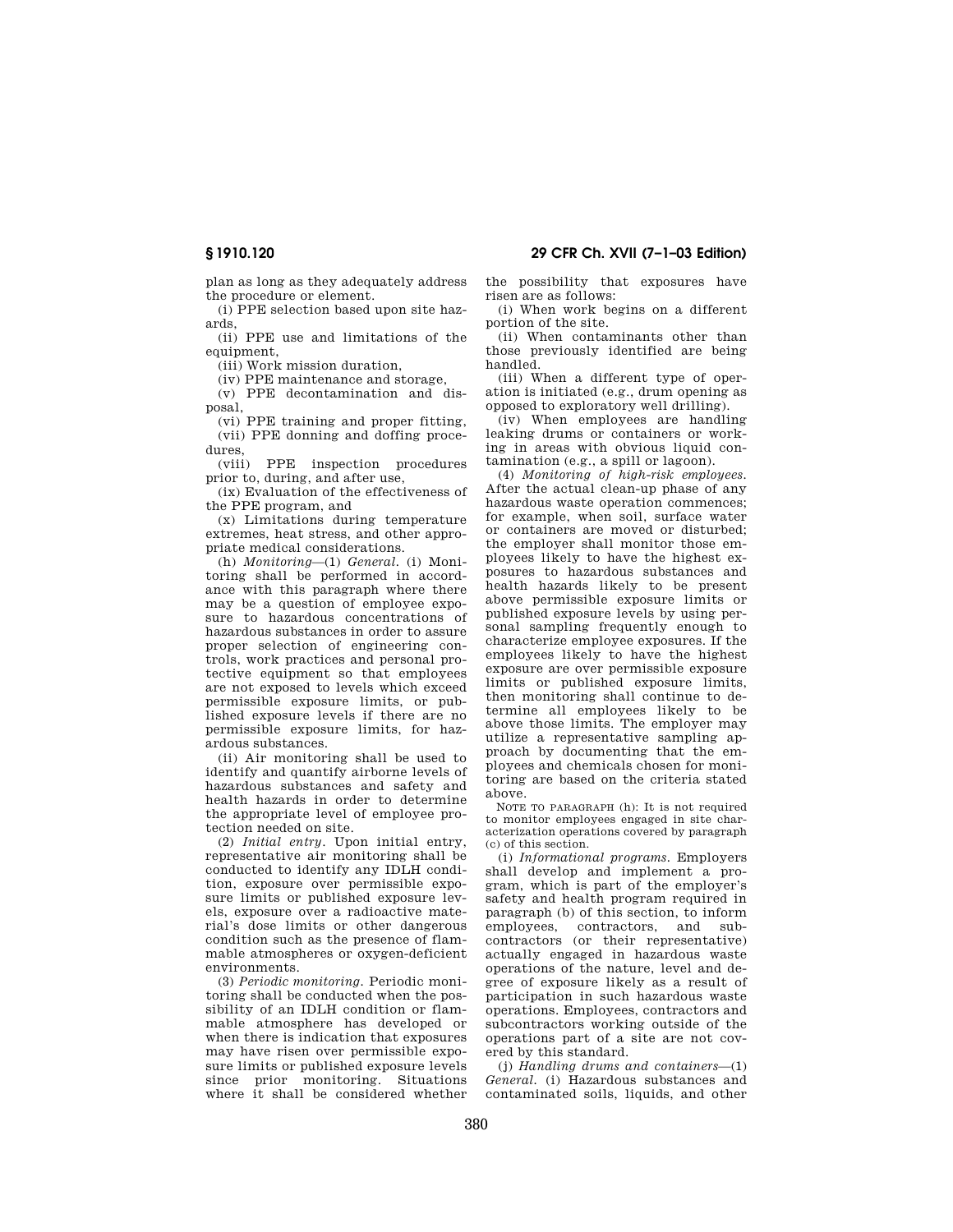residues shall be handled, transported, labeled, and disposed of in accordance with this paragraph.

(ii) Drums and containers used during the clean-up shall meet the appropriate DOT, OSHA, and EPA regulations for the wastes that they contain.

(iii) When practical, drums and containers shall be inspected and their integrity shall be assured prior to being moved. Drums or containers that cannot be inspected before being moved because of storage conditions (i.e., buried beneath the earth, stacked behind other drums, stacked several tiers high in a pile, etc.) shall be moved to an accessible location and inspected prior to further handling.

(iv) Unlabelled drums and containers shall be considered to contain hazardous substances and handled accordingly until the contents are positively identified and labeled.

(v) Site operations shall be organized to minimize the amount of drum or container movement.

(vi) Prior to movement of drums or containers, all employees exposed to the transfer operation shall be warned of the potential hazards associated with the contents of the drums or containers.

(vii) U.S. Department of Transportation specified salvage drums or containers and suitable quantities of proper absorbent shall be kept available and used in areas where spills, leaks, or ruptures may occur.

(viii) Where major spills may occur, a spill containment program, which is part of the employer's safety and health program required in paragraph (b) of this section, shall be implemented to contain and isolate the entire volume of the hazardous substance being transferred.

(ix) Drums and containers that cannot be moved without rupture, leakage, or spillage shall be emptied into a sound container using a device classified for the material being transferred.

(x) A ground-penetrating system or other type of detection system or device shall be used to estimate the location and depth of buried drums or containers.

(xi) Soil or covering material shall be removed with caution to prevent drum or container rupture.

(xii) Fire extinguishing equipment meeting the requirements of 29 CFR part 1910, subpart L, shall be on hand and ready for use to control incipient fires.

(2) *Openinq drums and containers.* The following procedures shall be followed in areas where drums or containers are being opened:

(i) Where an airline respirator system is used, connections to the source of air supply shall be protected from contamination and the entire system shall be protected from physical damage.

(ii) Employees not actually involved in opening drums or containers shall be kept a safe distance from the drums or containers being opened.

(iii) If employees must work near or adjacent to drums or containers being opened, a suitable shield that does not interfere with the work operation shall be placed between the employee and the drums or containers being opened to protect the employee in case of accidental explosion.

(iv) Controls for drum or container opening equipment, monitoring equipment, and fire suppression equipment shall be located behind the explosionresistant barrier.

(v) When there is a reasonable possibility of flammable atmospheres being present, material handling equipment and hand tools shall be of the type to prevent sources of ignition.

(vi) Drums and containers shall be opened in such a manner that excess interior pressure will be safely relieved. If pressure can not be relieved from a remote location, appropriate shielding shall be placed between the employee and the drums or containers to reduce the risk of employee injury.

(vii) Employees shall not stand upon or work from drums or containers.

(3) *Material handling equipment.* Material handiing equipment used to transfer drums and containers shall be selected, positioned and operated to minimize sources of ignition related to the equipment from igniting vapors released from ruptured drums or containers.

(4) *Radioactive wastes.* Drums and containers containing radioactive wastes shall not be handled until such time as their hazard to employees is properly assessed.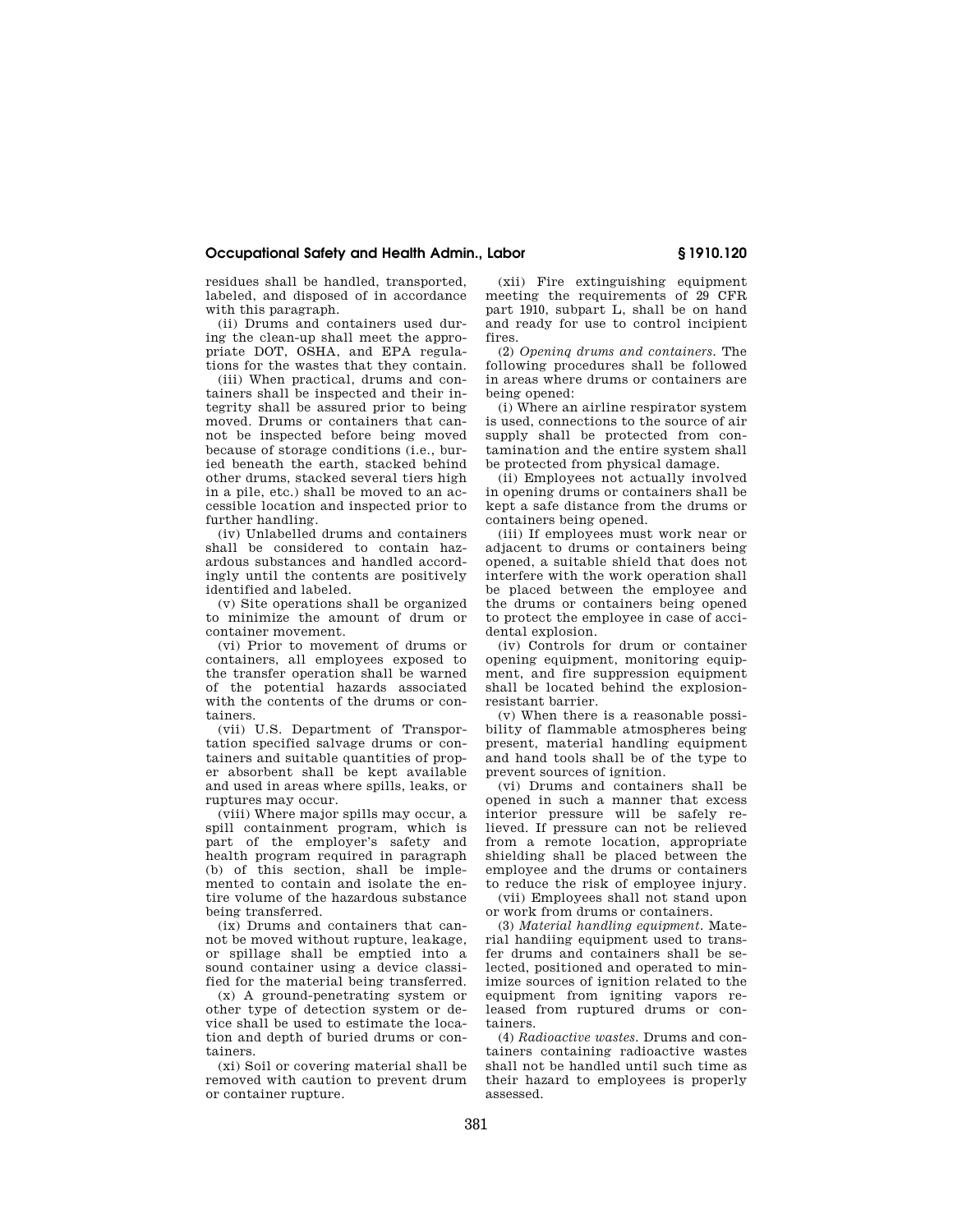**§ 1910.120 29 CFR Ch. XVII (7–1–03 Edition)**

(5) *Shock sensitive wastes.* As a minimum, the following special precautions shall be taken when drums and containers containing or suspected of containing shock-sensitive wastes are handled:

(i) All non-essential employees shall be evacuated from the area of transfer.

(ii) Material handling equipment shall be provided with explosive containment devices or protective shields to protect equipment operators from exploding containers.

(iii) An employee alarm system capable of being perceived above surrounding light and noise conditions shall be used to signal the commencement and completion of explosive waste handling activities.

(iv) Continuous communications (i.e., portable radios, hand signals, telephones, as appropriate) shall be maintained between the employee-in-charge of the immediate handling area and both the site safety and health supervisor and the command post until such time as the handling operation is completed. Communication equipment or methods that could cause shock sensitive materials to explode shall not be used.

(v) Drums and containers under pressure, as evidenced by bulging or swelling, shall not be moved until such time as the cause for excess pressure is determined and appropriate containment procedures have been implemented to protect employees from explosive relief of the drum.

(vi) Drums and containers containing packaged laboratory wastes shall be considered to contain shock-sensitive or explosive materials until they have been characterized.

CAUTION: Shipping of shock sensitive wastes may be prohibited under U.S. Department of Transportation regulations. Employers and their shippers should refer to 49 CFR 173.21 and 173.50.

(6) *Laboratory waste packs.* In addition to the requirements of paragraph  $(j)(5)$ of this section, the following precautions shall be taken, as a minimum, in handling laboratory waste packs (lab packs):

(i) Lab packs shall be opened only when necessary and then only by an individual knowledgeable in the inspection, classification, and segregation of the containers within the pack according to the hazards of the wastes.

(ii) If crystalline material is noted on any container, the contents shall be handled as a shock-sensitive waste until the contents are identified.

(7) *Sampling of drum and container contents.* Sampling of containers and drums shall be done in accordance with a sampling procedure which is part of the site safety and health plan developed for and available to employees and others at the specific worksite.

(8) *Shipping and transport.* (i) Drums and containers shall be identified and classified prior to packaging for shipment.

(ii) Drum or container staging areas shall be kept to the minimum number necessary to identify and classify materials safely and prepare them for transport.

(iii) Staging areas shall be provided with adequate access and egress routes.

(iv) Bulking of hazardous wastes shall be permitted only after a thorough characterization of the materials has been completed.

(9) *Tank and vault procedures.* (i) Tanks and vaults containing hazardous substances shall be handled in a manner similar to that for drums and containers, taking into consideration the size of the tank or vault.

(ii) Appropriate tank or vault entry procedures as described in the employer's safety and health plan shall be followed whenever employees must enter a tank or vault.

(k) *Decontamination*—(1) *General.* Procedures for all phases of decontamination shall be developed and implemented in accordance with this paragraph.

(2) *Decontamination procedures.* (i) A decontamination procedure shall be developed, communicated to employees and implemented before any employees or equipment may enter areas on site where potential for exposure to hazardous substances exists.

(ii) Standard operating procedures shall be developed to minimize employee contact with hazardous substances or with equipment that has contacted hazardous substances.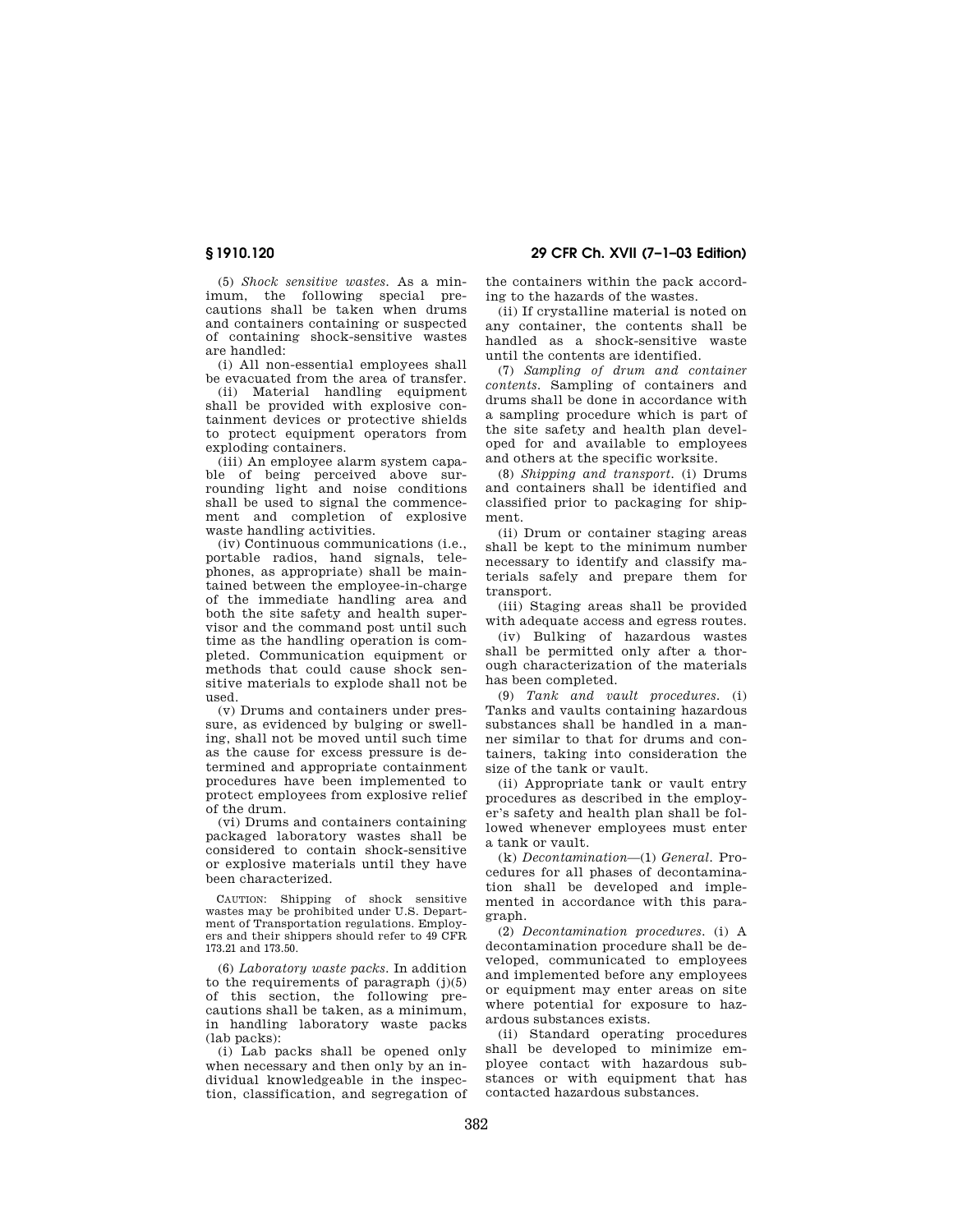(iii) All employees leaving a contaminated area shall be appropriately decontaminated; all contaminated clothing and equipment leaving a contaminated area shall be appropriately dis-

posed of or decontaminated.<br>(iv) Decontamination procedures (iv) Decontamination shall be monitored by the site safety and health supervisor to determine their effectiveness. When such procedures are found to be ineffective, appropriate steps shall be taken to correct any deficiencies.

(3) *Location.* Decontamination shall be performed in geographical areas that will minimize the exposure of uncontaminated employees or equipment to contaminated employees or equipment.

(4) *Equipment and solvents.* All equipment and solvents used for decontamination shall be decontaminated or disposed of properly.

(5) *Personal protective clothing and equipment.* (i) Protective clothing and equipment shall be decontaminated, cleaned, laundered, maintained or replaced as needed to maintain their effectiveness.

(ii) Employees whose non-impermeable clothing becomes wetted with hazardous substances shall immediately remove that clothing and proceed to shower. The clothing shall be disposed of or decontaminated before it is removed from the work zone.

(6) *Unauthorized employees.* Unauthorized employees shall not remove protective clothing or equipment from change rooms.

(7) *Commercial laundries or cleaning establishments.* Commercial laundries or cleaning establishments that decontaminate protective clothing or equipment shall be informed of the potentially harmful effects of exposures to hazardous substances.

(8) *Showers and change rooms.* Where the decontamination procedure indicates a need for regular showers and change rooms outside of a contaminated area, they shall be provided and meet the requirements of 29 CFR 1910.141. If temperature conditions prevent the effective use of water, then other effective means for cleansing shall be provided and used.

(l) *Emergency response by employees at uncontrolled hazardous waste sites—*(1) *Emergency response plan.* (i) An emergency response plan shall be developed and implemented by all employers within the scope of paragraphs  $(a)(1)$ (i)–(ii) of this section to handle anticipated emergencies prior to the commencement of hazardous waste operations. The plan shall be in writing and available for inspection and copying by employees, their representatives, OSHA personnel and other governmental agencies with relevant responsibilities.

(ii) Employers who will evacuate their employees from the danger area when an emergency occurs, and who do not permit any of their employees to assist in handling the emergency, are exempt from the requirements of this paragraph if they provide an emergency action plan complying with 29 CFR 1910.38.

(2) *Elements of an emergency response plan.* The employer shall develop an emergency response plan for emergencies which shall address, as a minimum, the following:

(i) Pre-emergency planning.

(ii) Personnel roles, lines of author-

ity, and communication. (iii) Emergency recognition and prevention.

(iv) Safe distances and places of refuge.

(v) Site security and control.

(vi) Evacuation routes and procedures.

(vii) Decontamination procedures which are not covered by the site safety and health plan.

(viii) Emergency medical treatment and first aid.

(ix) Emergency alerting and response procedures.

(x) Critique of response and followup.

(xi) PPE and emergency equipment.

(3) *Procedures for handling emergency incidents.* (i) In addition to the elements for the emergency response plan required in paragraph  $(l)(2)$  of this section, the following elements shall be included for emergency response plans:

(A) Site topography, layout, and prevailing weather conditions.

(B) Procedures for reporting incidents to local, state, and federal governmental agencies.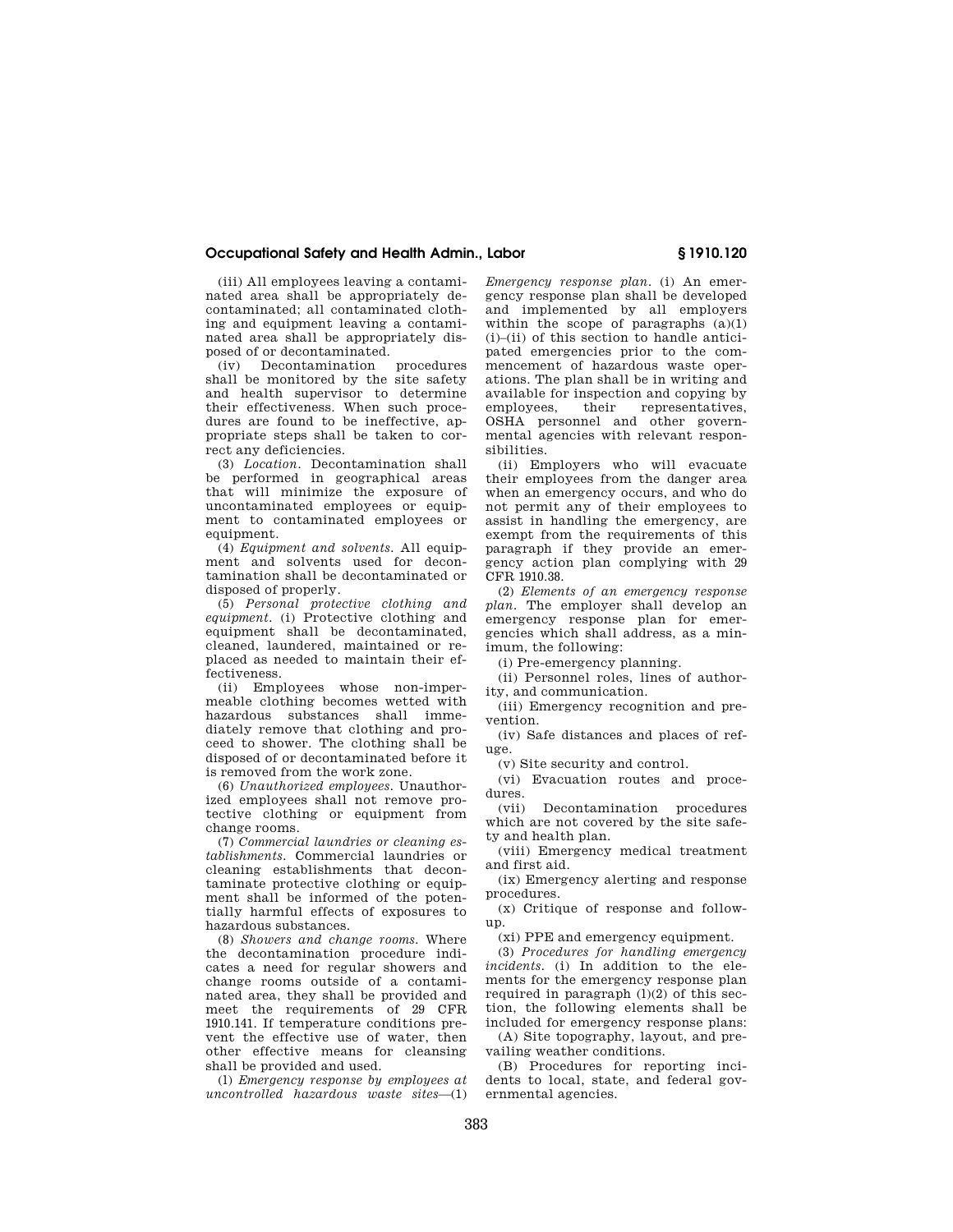**§ 1910.120 29 CFR Ch. XVII (7–1–03 Edition)**

(ii) The emergency response plan shall be a separate section of the Site Safety and Health Plan.

(iii) The emergency response plan shall be compatible and integrated with the disaster, fire and/or emergency response plans of local, state, and federal agencies.

(iv) The emergency response plan shall be rehearsed regularly as part of the overall training program for site operations.

(v) The site emergency response plan shall be reviewed periodically and, as necessary, be amended to keep it current with new or changing site conditions or information.

(vi) An employee alarm system shall be installed in accordance with 29 CFR 1910.165 to notify employees of an emergency situation; to stop work activities if necessary; to lower background noise in order to speed communication; and to begin emergency procedures.

(vii) Based upon the information available at time of the emergency, the employer shall evaluate the incident and the site response capabilities and proceed with the appropriate steps to implement the site emergency response plan.

(m) *Illumination.* Areas accessible to employees shall be lighted to not less than the minimum illumination intensities listed in the following Table H– 120.1 while any work is in progress:

TABLE H–120.1—MINIMUM ILLUMINATION INTENSITIES IN FOOT-CANDLES

| Foot-<br>can-<br>dles | Area or operations                                                                                                                                                                                                                                                                                            |
|-----------------------|---------------------------------------------------------------------------------------------------------------------------------------------------------------------------------------------------------------------------------------------------------------------------------------------------------------|
|                       | 5    General site areas.<br>3 Excavation and waste areas, accessways, active<br>storage areas, loading platforms, refueling, and<br>field maintenance areas.                                                                                                                                                  |
| $5$                   | Indoors: Warehouses, corridors, hallways, and<br>exitways.                                                                                                                                                                                                                                                    |
|                       | 5  Tunnels, shafts, and general underground work<br>areas. (Exception: Minimum of 10 foot-candles is<br>required at tunnel and shaft heading during drilling<br>mucking, and scaling. Mine Safety and Health Ad-<br>ministration approved cap lights shall be accept-<br>able for use in the tunnel heading.) |
|                       | 10  General shops (e.g., mechanical and electrical<br>equipment rooms, active storerooms, barracks or<br>living quarters, locker or dressing rooms, dining<br>areas, and indoor toilets and workrooms.)                                                                                                       |
|                       | 30    First aid stations, infirmaries, and offices.                                                                                                                                                                                                                                                           |

(n) *Sanitation at temporary workplaces—*(1) *Potable water.* (i) An adequate supply of potable water shall be provided on the site.

(ii) Portable containers used to dispense drinking water shall be capable of being tightly closed, and equipped with a tap. Water shall not be dipped from containers.

(iii) Any container used to distribute drinking water shall be clearly marked as to the nature of its contents and not used for any other purpose.

(iv) Where single service cups (to be used but once) are supplied, both a sanitary container for the unused cups and a receptacle for disposing of the used cups shall be provided.

(2) *Nonpotable water.* (i) Outlets for nonpotable water, such as water for firefighting purposes, shall be identified to indicate clearly that the water is unsafe and is not to be used for drinking, washing, or cooking purposes.

(ii) There shall be no cross-connection, open or potential, between a system furnishing potable water and a system furnishing nonpotable water.

(3) *Toilet facilities.* (i) Toilets shall be provided for employees according to the following Table H–120.2.

TABLE H–120.2—TOILET FACILITIES

| Number of employees | Minimum number of facilities |
|---------------------|------------------------------|
| 20 or fewer         | One.                         |
|                     | nal per 50 employees.        |

(ii) Under temporary field conditions, provisions shall be made to assure that at least one toilet facility is available.

(iii) Hazardous waste sites not provided with a sanitary sewer shall be provided with the following toilet facilities unless prohibited by local codes:

(A) Chemical toilets;

(B) Recirculating toilets;

(C) Combustion toilets; or

(D) Flush toilets.

(iv) The requirements of this paragraph for sanitation facilities shall not apply to mobile crews having transportation readily available to nearby toilet facilities.

(v) Doors entering toilet facilities shall be provided with entrance locks controlled from inside the facility.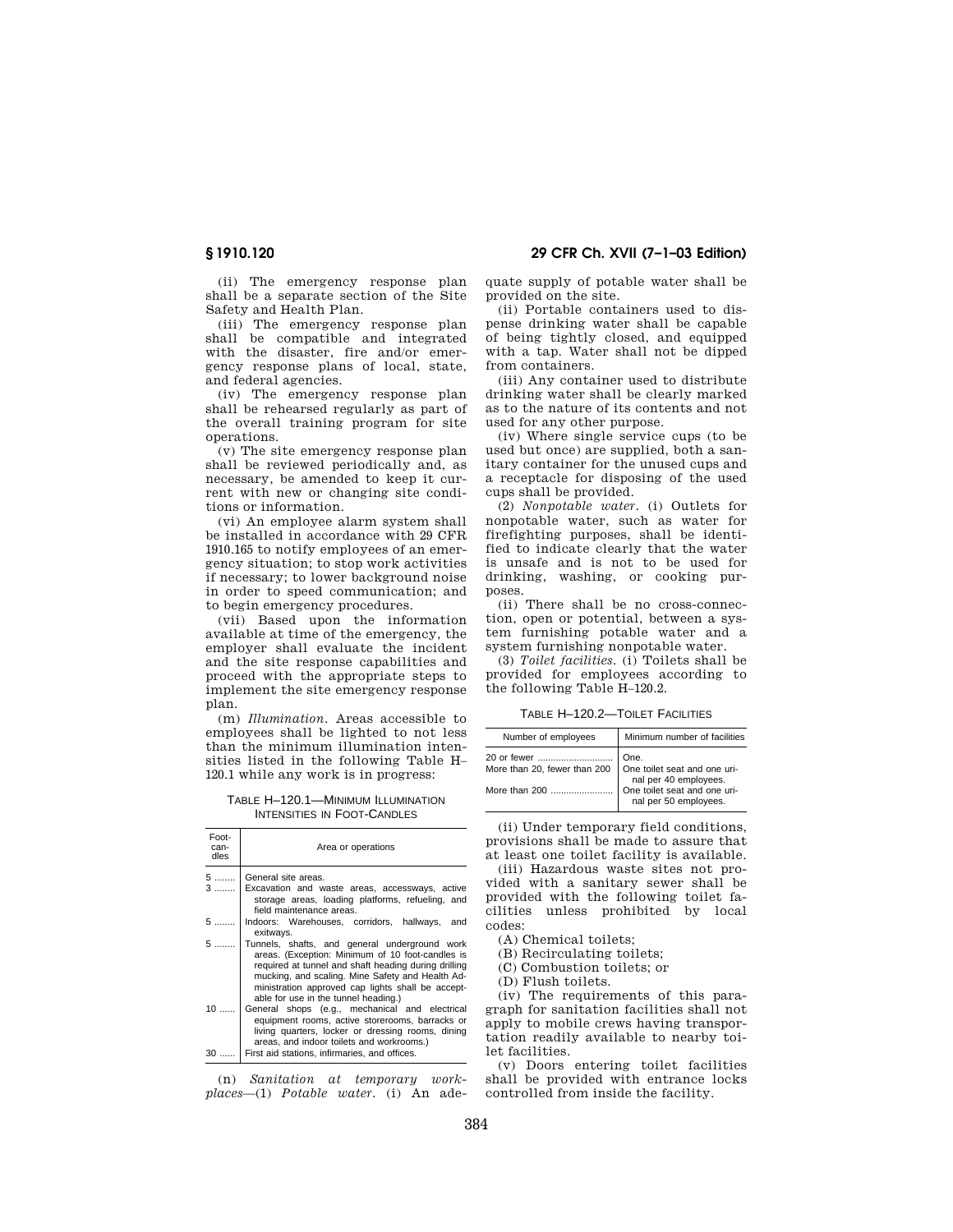(4) *Food handling.* All food service facilities and operations for employees shall meet the applicable laws, ordinances, and regulations of the jurisdictions in which they are located.

(5) *Temporary sleeping quarters.* When temporary sleeping quarters are provided, they shall be heated, ventilated, and lighted.

(6) *Washing facilities.* The employer shall provide adequate washing facilities for employees engaged in operations where hazardous substances may be harmful to employees. Such facilities shall be in near proximity to the worksite; in areas where exposures are below permissible exposure limits and published exposure levels and which are under the controls of the employer; and shall be so equipped as to enable employees to remove hazardous substances from themselves.

(7) *Showers and change rooms.* When hazardous waste clean-up or removal operations commence on a site and the duration of the work will require six months or greater time to complete, the employer shall provide showers and change rooms for all employees exposed to hazardous substances and health hazards involved in hazardous waste clean-up or removal operations.

(i) Showers shall be provided and shall meet the requirements of 29 CFR 1910.141(d)(3).

(ii) Change rooms shall be provided and shall meet the requirements of 29 CFR 1910.141(e). Change rooms shall consist of two separate change areas separated by the shower area required in paragraph  $(n)(7)(i)$  of this section. One change area, with an exit leading off the worksite, shall provide employees with a clean area where they can remove, store, and put on street clothing. The second area, with an exit to the worksite, shall provide employees with an area where they can put on, remove and store work clothing and personal protective equipment.

(iii) Showers and change rooms shall be located in areas where exposures are below the permissible exposure limits and published exposure levels. If this cannot be accomplished, then a ventilation system shall be provided that will supply air that is below the permissible exposure limits and published exposure levels.

(iv) Employers shall assure that employees shower at the end of their work shift and when leaving the hazardous waste site.

(o) *New technology programs.* (1) The employer shall develop and implement procedures for the introduction of effective new technologies and equipment developed for the improved protection of employees working with hazardous waste clean-up operations, and the same shall be implemented as part of the site safety and health program to assure that employee protection is being maintained.

(2) New technologies, equipment or control measures available to the industry, such as the use of foams, absorbents, adsorbents, neutralizers, or other means to suppress the level of air contaminates while excavating the site or for spill control, shall be evaluated by employers or their representatives. Such an evaluation shall be done to determine the effectiveness of the new methods, materials, or equipment before implementing their use on a large scale for enhancing employee protection. Information and data from manufacturers or suppliers may be used as part of the employer's evaluation effort. Such evaluations shall be made available to OSHA upon request.

(p) *Certain Operations Conducted Under the Resource Conservation and Recovery Act of 1976 (RCRA).* Employers conducting operations at treatment, storage and disposal (TSD) facilities specified in paragraph  $(a)(1)(iv)$  of this section shall provide and implement the programs specified in this paragraph. See the ''Notes and Exceptions'' to paragraph  $(a)(2)(iii)$  of this section for employers not covered.)''.

(1) *Safety and health program.* The employer shall develop and implement a written safety and health program for employees involved in hazardous waste operations that shall be available for inspection by employees, their representatives and OSHA personnel. The program shall be designed to identify, evaluate and control safety and health hazards in their facilities for the purpose of employee protection, to provide for emergency response meeting the requirements of paragraph (p)(8) of this section and to address as appropriate site analysis, engineering controls,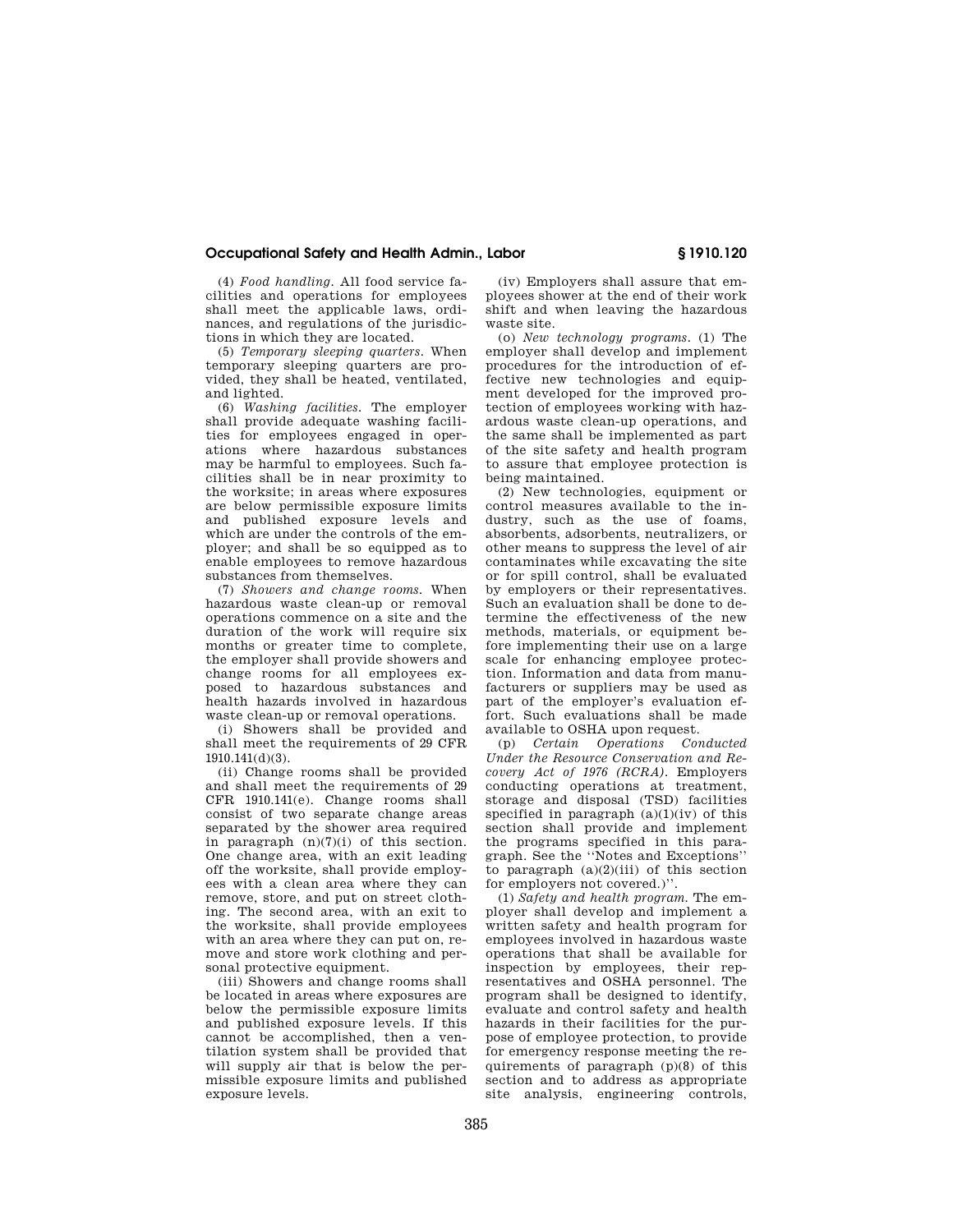maximum exposure limits, hazardous waste handling procedures and uses of new technologies.

(2) *Hazard communication program*. The employer shall implement a hazard communication program meeting the requirements of 29 CFR 1910.1200 as part of the employer's safety and program.

NOTE TO §1910.120: The exemption for hazardous waste provided in §1910.1200 is applicable to this section.

(3) *Medical surveillance program.* The employer shall develop and implement a medical surveillance program meeting the requirements of paragraph (f) of this section.

(4) *Decontamination program.* The employer shall develop and implement a decontamination procedure meeting the requirements of paragraph (k) of this section.

(5) *New technology program.* The employer shall develop and implement procedures meeting the requirements of paragraph (o) of this section for introducing new and innovative equipment into the workplace.

(6) *Material handling program.* Where employees will be handling drums or containers, the employer shall develop and implement procedures meeting the requirements of paragraphs  $(j)(1)$   $(ii)$ through (viii) and (xi) of this section, as well as  $(j)(3)$  and  $(j)(8)$  of this section prior to starting such work.

(7) *Training program—*(i) *New employees.* The employer shall develop and implement a training program, which is part of the employer's safety and health program, for employees exposed to health hazards or hazardous substances at TSD operations to enable the employees to perform their assigned duties and functions in a safe and healthful manner so as not endanger themselves or other employees. The initial training shall be for 24 hours and refresher training shall be for eight hours annually. Employees who have received the initial training required by this paragraph shall be given a written certificate attesting that they have successfully completed the necessary training.

(ii) *Current employees.* Employers who can show by an employee's previous work experience and/or training that the employee has had training equiva-

**§ 1910.120 29 CFR Ch. XVII (7–1–03 Edition)**

lent to the initial training required by this paragraph, shall be considered as meeting the initial training requirements of this paragraph as to that employee. Equivalent training includes the training that existing employees might have already received from actual site work experience. Current employees shall receive eight hours of refresher training annually.

(iii) *Trainers.* Trainers who teach initial training shall have satisfactorily completed a training course for teaching the subjects they are expected to teach or they shall have the academic credentials and instruction experience necessary to demonstrate a good command of the subject matter of the courses and competent instructional skills.

(8) *Emergency response program—*(i) *Emergency response plan.* An emergency response plan shall be developed and implemented by all employers. Such plans need not duplicate any of the subjects fully addressed in the employer's contingency planning required by permits, such as those issued by the U.S. Environmental Protection Agency, provided that the contingency plan is made part of the emergency response plan. The emergency response plan shall be a written portion of the employer's safety and health program required in paragraph (p)(1) of this section. Employers who will evacuate their employees from the worksite location when an emergency occurs and who do not permit any of their employees to assist in handling the emergency are exempt from the requirements of paragraph (p)(8) if they provide an emergency action plan complying with 29 CFR 1910.38.

(ii) *Elements of an emergency response plan.* The employer shall develop an emergency response plan for emergencies which shall address, as a minimum, the following areas to the extent that they are not addressed in any specific program required in this paragraph:

(A) Pre-emergency planning and coordination with outside parties.

(B) Personnel roles, lines of authority, and communication.

(C) Emergency recognition and prevention.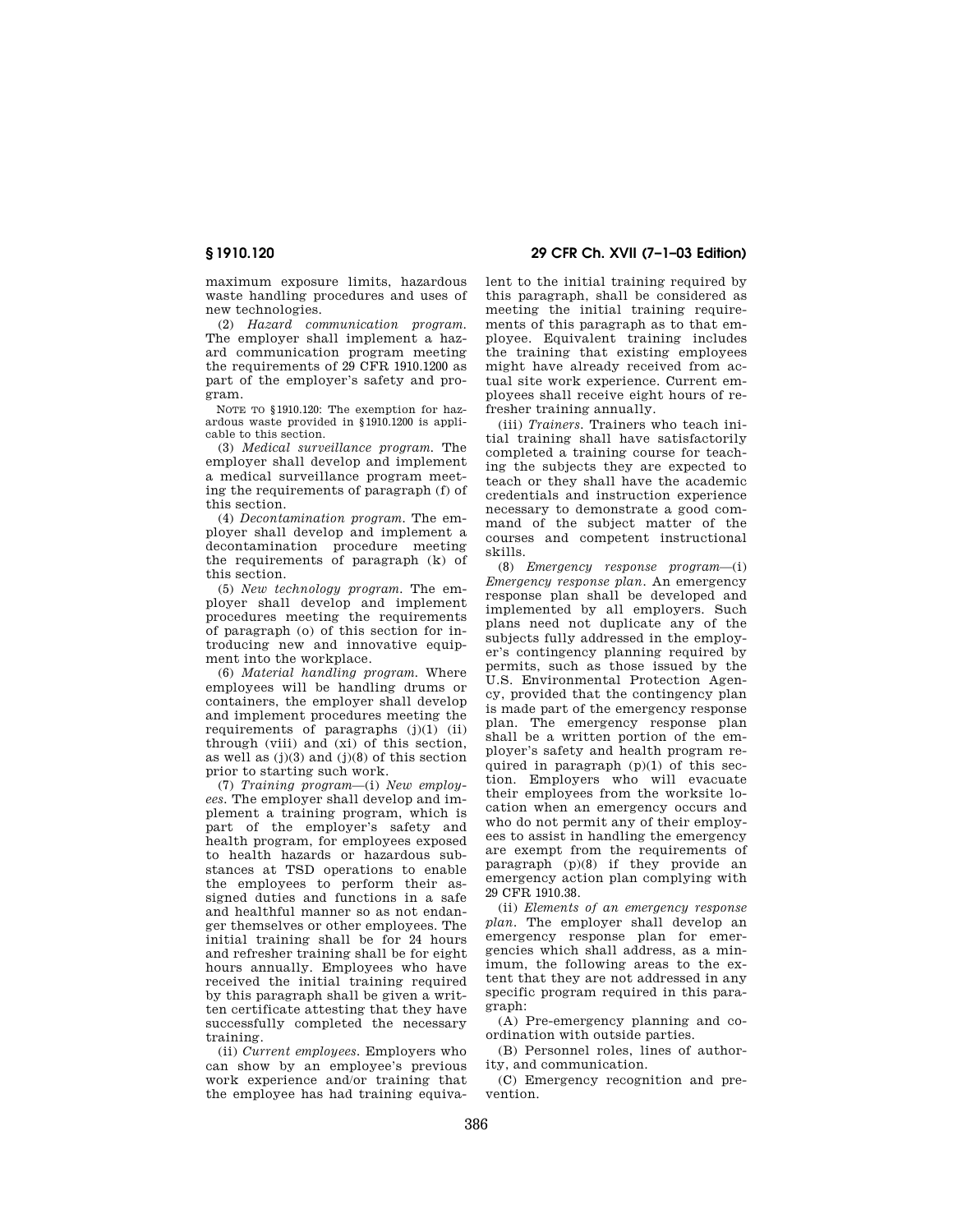(D) Safe distances and places of refuge.

(E) Site security and control.

(F) Evacuation routes and procedures.

(G) Decontamination procedures.

(H) Emergency medical treatment and first aid.

(I) Emergency alerting and response procedures.

(J) Critique of response and followup.

(K) PPE and emergency equipment.

(iii) *Training.* (A) Training for emergency response employees shall be completed before they are called upon to perform in real emergencies. Such training shall include the elements of the emergency response plan, standard operating procedures the employer has established for the job, the personal protective equipment to be worn and procedures for handling emergency incidents.

*Exception #1:* An employer need not train all employees to the degree specified if the employer divides the work force in a manner such that a sufficient number of employees who have responsibility to control emergencies have the training specified, and all other employees, who may first respond to an emergency incident, have sufficient awareness training to recognize that an emergency response situation exists and that they are instructed in that case to summon the fully trained employees and not attempt control activities for which they are not trained.

*Exception #2:* An employer need not train all employees to the degree specified if arrangements have been made in advance for an outside fully-trained emergency response team to respond in a reasonable period and all employees, who may come to the incident first, have sufficient awareness training to recognize that an emergency response situation exists and they have been instructed to call the designated outside fully-trained emergency response team for assistance.

(B) Employee members of TSD facility emergency response organizations shall be trained to a level of competence in the recognition of health and safety hazards to protect themselves and other employees. This would include training in the methods used to minimize the risk from safety and health hazards; in the safe use of control equipment; in the selection and use of appropriate personal protective equipment; in the safe operating procedures to be used at the incident scene; in the techniques of coordination with other employees to minimize risks; in the appropriate response to over exposure from health hazards or injury to themselves and other employees; and in the recognition of subsequent symptoms which may result from over exposures.

(C) The employer shall certify that each covered employee has attended and successfully completed the training required in paragraph  $(p)(8)(iii)$  of this section, or shall certify the employee's competency at least yearly. The method used to demonstrate competency for certification of training shall be recorded and maintained by the employer.

(iv) *Procedures for handling emergency incidents.* (A) In addition to the elements for the emergency response plan required in paragraph  $(p)(8)(ii)$  of this section, the following elements shall be included for emergency response plans to the extent that they do not repeat any information already contained in the emergency response plan:

(*1*) Site topography, layout, and prevailing weather conditions.

(*2*) Procedures for reporting incidents to local, state, and federal governmental agencies.

(B) The emergency response plan shall be compatible and integrated with the disaster, fire and/or emergency response plans of local, state, and federal agencies.

(C) The emergency response plan shall be rehearsed regularly as part of the overall training program for site operations.

(D) The site emergency response plan shall be reviewed periodically and, as necessary, be amended to keep it current with new or changing site conditions or information.

(E) An employee alarm system shall be installed in accordance with 29 CFR 1910.165 to notify employees of an emergency situation; to stop work activities if necessary; to lower background noise in order to speed communication; and to begin emergency procedures.

(F) Based upon the information available at time of the emergency, the employer shall evaluate the incident and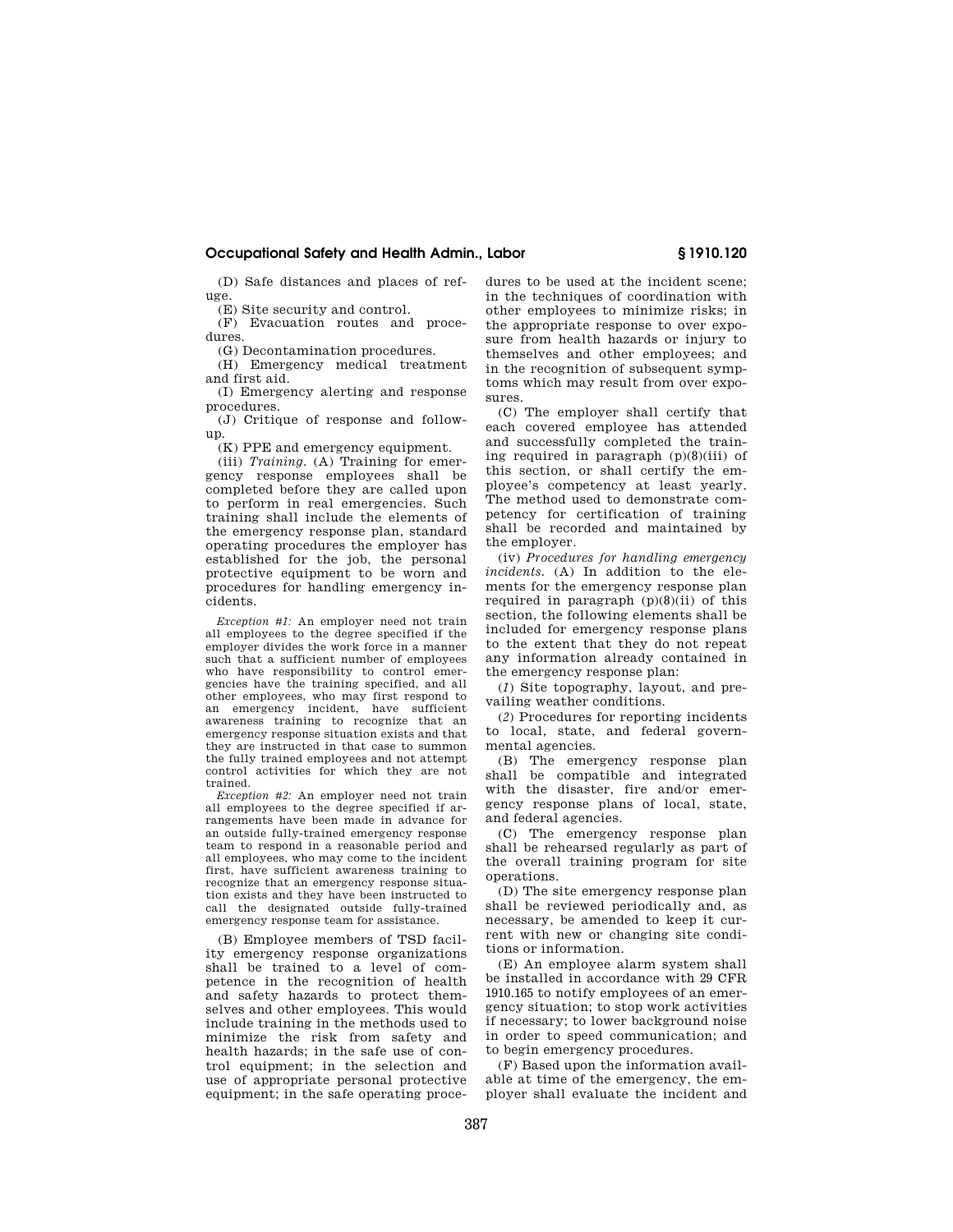the site response capabilities and proceed with the appropriate steps to implement the site emergency response plan.

(q) *Emerqency response to hazardous substance releases.* This paragraph covers employers whose employees are engaged in emergency response no matter where it occurs except that it does not cover employees engaged in operations specified in paragraphs (a)(1)(i) through  $(a)(1)(iv)$  of this section. Those emergency response organizations who have developed and implemented programs equivalent to this paragraph for handling releases of hazardous substances pursuant to section 303 of the Superfund Amendments and Reauthorization Act of 1986 (Emergency Planning and Community Right-to-Know Act of 1986, 42 U.S.C. 11003) shall be deemed to have met the requirements of this paragraph.

(1) *Emergency response plan.* An emergency response plan shall be developed and implemented to handle anticipated emergencies prior to the commencement of emergency response operations. The plan shall be in writing and available for inspection and copying by employees, their representatives and OSHA personnel. Employers who will evacuate their employees from the danger area when an emergency occurs, and who do not permit any of their employees to assist in handling the emergency, are exempt from the requirements of this paragraph if they provide an emergency action plan in accordance with 29 CFR 1910.38.

(2) *Elements of an emergency response plan.* The employer shall develop an emergency response plan for emergencies which shall address, as a minimum, the following to the extent that they are not addressed elsewhere:

(i) Pre-emergency planning and coordination with outside parties.

(ii) Personnel roles, lines of authority, training, and communication.

(iii) Emergency recognition and prevention.

(iv) Safe distances and places of refuge.

(v) Site security and control.

(vi) Evacuation routes and procedures.

(vii) Decontamination.

**§ 1910.120 29 CFR Ch. XVII (7–1–03 Edition)**

(viii) Emergency medical treatment and first aid.

(ix) Emergency alerting and response procedures.

(x) Critique of response and followup.

(xi) PPE and emergency equipment.

(xii) Emergency response organizations may use the local emergency response plan or the state emergency response plan or both, as part of their emergency response plan to avoid duplication. Those items of the emergency response plan that are being properly addressed by the SARA Title III plans may be substituted into their emergency plan or otherwise kept together for the employer and employee's use.

(3) *Procedures for handlinq emergency response.* (i) The senior emergency response official responding to an emergency shall become the individual in charge of a site-specific Incident Command System (ICS). All emergency responders and their communications shall be coordinated and controlled through the individual in charge of the ICS assisted by the senior official present for each employer.

NOTE TO PARAGRAPH (q)(3)(i). The ''senior official'' at an emergency response is the most senior official on the site who has the responsibility for controlling the operations at the site. Initially it is the senior officer on the first-due piece of responding emergency apparatus to arrive on the incident scene. As more senior officers arrive (i.e., battalion chief, fire chief, state law enforcement official, site coordinator, etc.) the position is passed up the line of authority which has been previously established.

(ii) The individual in charge of the ICS shall identify, to the extent possible, all hazardous substances or conditions present and shall address as appropriate site analysis, use of engineering controls, maximum exposure limits, hazardous substance handling procedures, and use of any new technologies.

(iii) Based on the hazardous substances and/or conditions present, the individual in charge of the ICS shall implement appropriate emergency operations, and assure that the personal protective equipment worn is appropriate for the hazards to be encountered. However, personal protective equipment shall meet, at a minimum,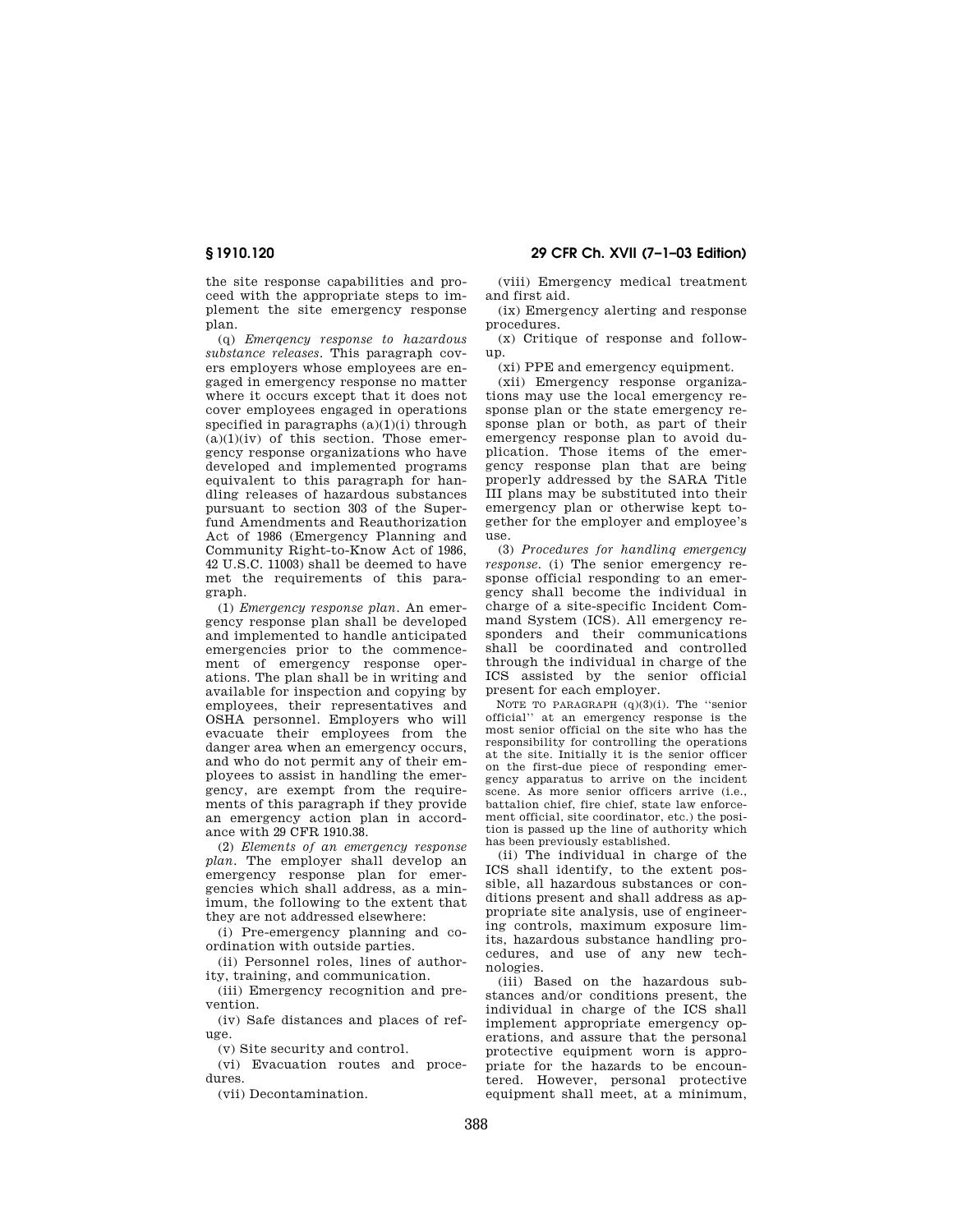the criteria contained in 29 CFR 1910.156(e) when worn while performing fire fighting operations beyond the incipient stage for any incident.

(iv) Employees engaged in emergency response and exposed to hazardous substances presenting an inhalation hazard or potential inhalation hazard shall wear positive pressure self-contained breathing apparatus while engaged in emergency response, until such time that the individual in charge of the ICS determines through the use of air monitoring that a decreased level of respiratory protection will not result in hazardous exposures to employees.

(v) The individual in charge of the ICS shall limit the number of emergency response personnel at the emergency site, in those areas of potential or actual exposure to incident or site hazards, to those who are actively performing emergency operations. However, operations in hazardous areas shall be performed using the buddy system in groups of two or more.

(vi) Back-up personnel shall stand by with equipment ready to provide assistance or rescue. Advance first aid support personnel, as a minimum, shall also stand by with medical equipment and transportation capability.

(vii) The individual in charge of the ICS shall designate a safety official, who is knowledgable in the operations being implemented at the emergency response site, with specific responsibility to identify and evaluate hazards and to provide direction with respect to the safety of operations for the emergency at hand.

(viii) When activities are judged by the safety official to be an IDLH condition and/or to involve an imminent danger condition, the safety official shall have the authority to alter, suspend, or terminate those activities. The safety official shall immediately inform the individual in charge of the ICS of any actions needed to be taken to correct these hazards at the emergency scene.

(ix) After emergency operations have terminated, the individual in charge of the ICS shall implement appropriate decontamination procedures.

(x) When deemed necessary for meeting the tasks at hand, approved selfcontained compressed air breathing apparatus may be used with approved cylinders from other approved self-contained compressed air breathing apparatus provided that such cylinders are of the same capacity and pressure rating. All compressed air cylinders used with self-contained breathing apparatus shall meet U.S. Department of Transportation and National Institute for Occupational Safety and Health criteria.

(4) *Skilled support personnel.* Personnel, not necessarily an employer's own employees, who are skilled in the operation of certain equipment, such as mechanized earth moving or digging equipment or crane and hoisting equipment, and who are needed temporarily to perform immediate emergency support work that cannot reasonably be performed in a timely fashion by an employer's own employees, and who will be or may be exposed to the hazards at an emergency response scene, are not required to meet the training required in this paragraph for the employer's regular employees. However, these personnel shall be given an initial briefing at the site prior to their participation in any emergency response. The initial briefing shall include instruction in the wearing of appropriate personal protective equipment, what chemical hazards are involved, and what duties are to be performed. All other appropriate safety and health precautions provided to the employer's own employees shall be used to assure the safety and health of these personnel.

(5) *Specialist employees.* Employees who, in the course of their regular job duties, work with and are trained in the hazards of specific hazardous substances, and who will be called upon to provide technical advice or assistance at a hazardous substance release incident to the individual in charge, shall receive training or demonstrate competency in the area of their specialization annually.

(6) *Training.* Training shall be based on the duties and function to be performed by each responder of an emergency response organization. The skill and knowledge levels required for all new responders, those hired after the effective date of this standard, shall be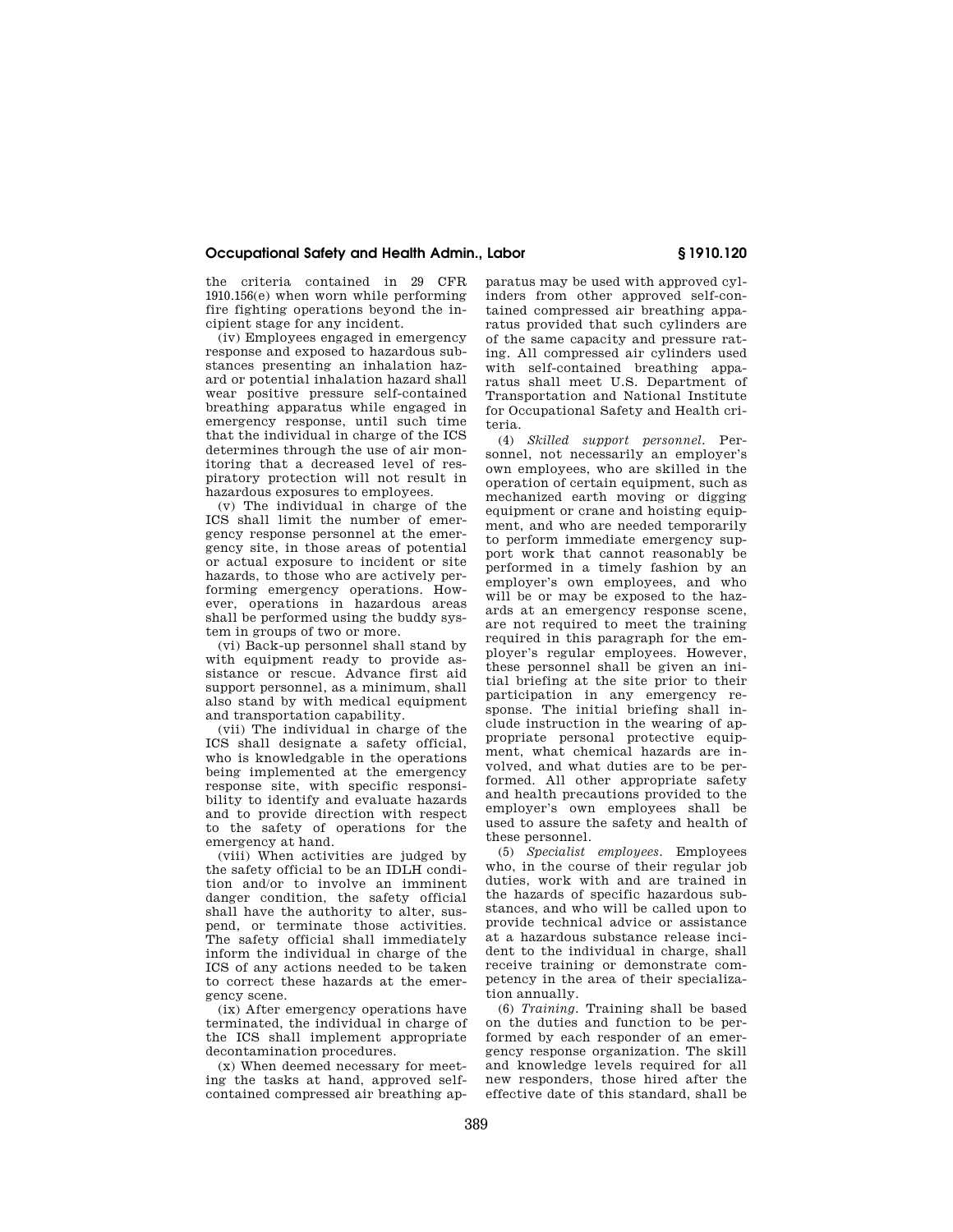conveyed to them through training before they are permitted to take part in actual emergency operations on an incident. Employees who participate, or are expected to participate, in emergency response, shall be given training in accordance with the following paragraphs:

(i) *First responder awareness level.* First responders at the awareness level are individuals who are likely to witness or discover a hazardous substance release and who have been trained to initiate an emergency response sequence by notifying the proper authorities of the release. They would take no further action beyond notifying the authorities of the release. First responders at the awareness level shall have sufficient training or have had sufficient experience to objectively demonstrate competency in the following areas:

(A) An understanding of what hazardous substances are, and the risks associated with them in an incident.

(B) An understanding of the potential outcomes associated with an emergency created when hazardous substances are present.

(C) The ability to recognize the presence of hazardous substances in an emergency.

(D) The ability to identify the hazardous substances, if possible.

(E) An understanding of the role of the first responder awareness individual in the employer's emergency response plan including site security and control and the U.S. Department of Transportation's Emergency Response Guidebook.

(F) The ability to realize the need for additional resources, and to make appropriate notifications to the communication center.

(ii) *First responder operations level.* First responders at the operations level are individuals who respond to releases or potential releases of hazardous substances as part of the initial response to the site for the purpose of protecting nearby persons, property, or the environment from the effects of the release. They are trained to respond in a defensive fashion without actually trying to stop the release. Their function is to contain the release from a safe distance, keep it from spreading, and

**§ 1910.120 29 CFR Ch. XVII (7–1–03 Edition)**

prevent exposures. First responders at the operational level shall have received at least eight hours of training or have had sufficient experience to objectively demonstrate competency in the following areas in addition to those listed for the awareness level and the employer shall so certify:

(A) Knowledge of the basic hazard and risk assessment techniques.

(B) Know how to select and use proper personal protective equipment provided to the first responder operational level.

(C) An understanding of basic hazardous materials terms.

(D) Know how to perform basic control, containment and/or confinement operations within the capabilities of the resources and personal protective equipment available with their unit.

(E) Know how to implement basic decontamination procedures.

(F) An understanding of the relevant standard operating procedures and termination procedures.

(iii) *Hazardous materials technician.* Hazardous materials technicians are individuals who respond to releases or potential releases for the purpose of stopping the release. They assume a more aggressive role than a first responder at the operations level in that they will approach the point of release in order to plug, patch or otherwise stop the release of a hazardous substance. Hazardous materials technicians shall have received at least 24 hours of training equal to the first responder operations level and in addition have competency in the following areas and the employer shall so certify:

(A) Know how to implement the employer's emergency response plan.

(B) Know the classification, identification and verification of known and unknown materials by using field survey instruments and equipment.

(C) Be able to function within an assigned role in the Incident Command System.

(D) Know how to select and use proper specialized chemical personal protective equipment provided to the hazardous materials technician.

(E) Understand hazard and risk assessment techniques.

(F) Be able to perform advance control, containment, and/or confinement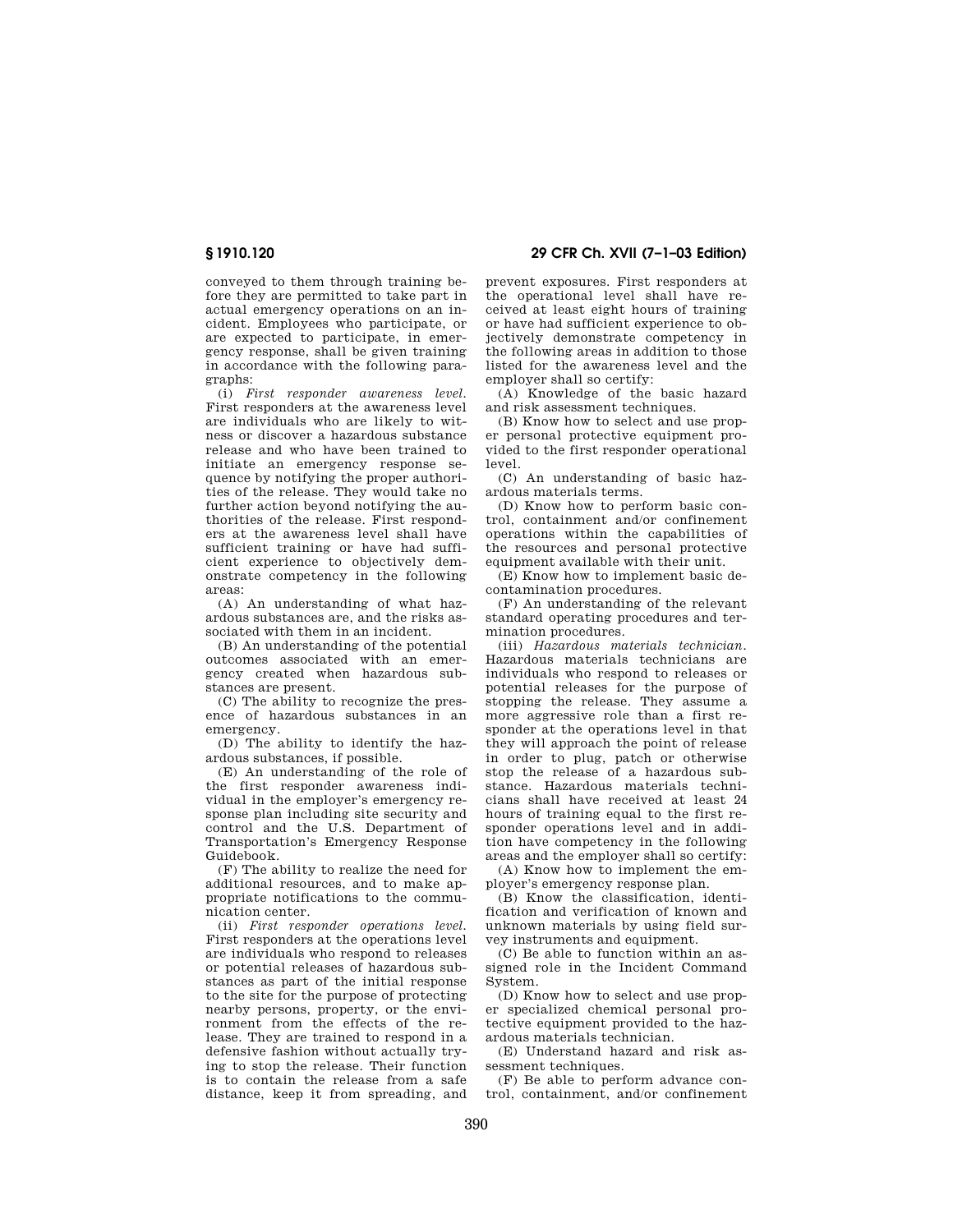operations within the capabilities of the resources and personal protective equipment available with the unit.

(G) Understand and implement decontamination procedures.

(H) Understand termination procedures.

(I) Understand basic chemical and toxicological terminology and behavior.

(iv) *Hazardous materials specialist.* Hazardous materials specialists are individuals who respond with and provide support to hazardous materials technicians. Their duties parallel those of the hazardous materials technician, however, those duties require a more directed or specific knowledge of the various substances they may be called upon to contain. The hazardous materials specialist would also act as the site liaison with Federal, state, local and other government authorities in regards to site activities. Hazardous materials specialists shall have received at least 24 hours of training equal to the technician level and in addition have competency in the following areas and the employer shall so certify:

(A) Know how to implement the local emergency response plan.

(B) Understand classification, identification and verification of known and unknown materials by using advanced survey instruments and equipment.

(C) Know of the state emergency response plan.

(D) Be able to select and use proper specialized chemical personal protective equipment provided to the hazardous materials specialist.

(E) Understand in-depth hazard and risk techniques.

(F) Be able to perform specialized control, containment, and/or confinement operations within the capabilities of the resources and personal protective equipment available.

(G) Be able to determine and implement decontamination procedures.

(H) Have the ability to develop a site safety and control plan.

(I) Understand chemical, radiological and toxicological terminology and behavior.

(v) *On scene incident commander.* Incident commanders, who will assume control of the incident scene beyond the first responder awareness level, shall receive at least 24 hours of training equal to the first responder operations level and in addition have competency in the following areas and the employer shall so certify:

(A) Know and be able to implement the employer's incident command system.

(B) Know how to implement the employer's emergency response plan.

(C) Know and understand the hazards and risks associated with employees working in chemical protective clothing.

(D) Know how to implement the local emergency response plan.

(E) Know of the state emergency response plan and of the Federal Regional Response Team.

(F) Know and understand the importance of decontamination procedures.

(7) *Trainers.* Trainers who teach any of the above training subjects shall have satisfactorily completed a training course for teaching the subjects they are expected to teach, such as the courses offered by the U.S. National Fire Academy, or they shall have the training and/or academic credentials and instructional experience necessary to demonstrate competent instructional skills and a good command of the subject matter of the courses they are to teach.

(8) *Refresher training.* (i) Those employees who are trained in accordance with paragraph  $(q)(6)$  of this section shall receive annual refresher training of sufficient content and duration to maintain their competencies, or shall demonstrate competency in those areas at least yearly.

(ii) A statement shall be made of the training or competency, and if a statement of competency is made, the employer shall keep a record of the methodology used to demonstrate competency.

(9) *Medical surveillance and consultation.* (i) Members of an organized and designated HAZMAT team and hazardous materials specialists shall receive a baseline physical examination and be provided with medical surveillance as required in paragraph (f) of this section.

(ii) Any emergency response employees who exhibits signs or symptoms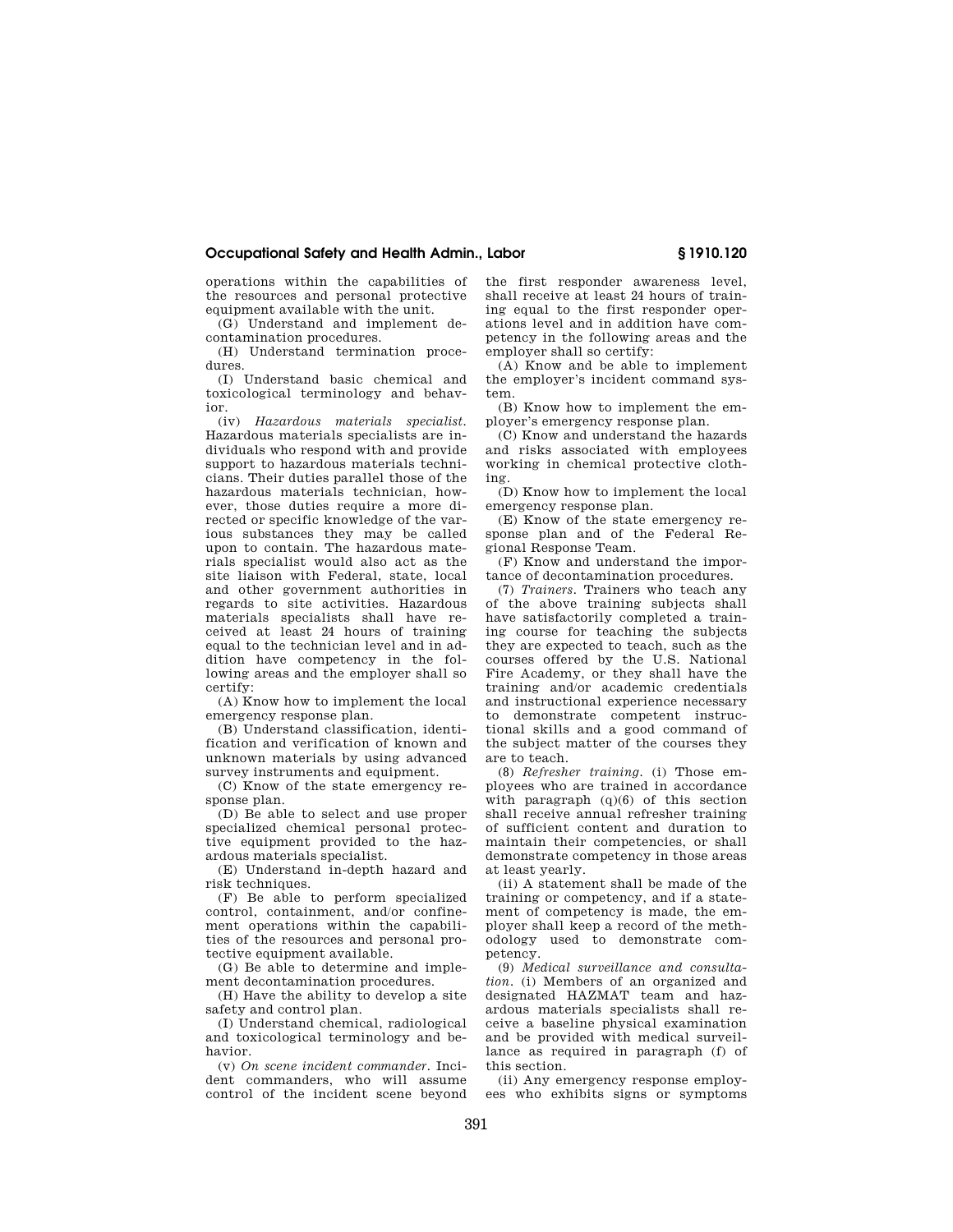which may have resulted from exposure to hazardous substances during the course of an emergency incident, either immediately or subsequently, shall be provided with medical consultation as required in paragraph  $(f)(3)(ii)$  of this section.

(10) *Chemical protective clothing.* Chemical protective clothing and equipment to be used by organized and designated HAZMAT team members, or to be used by hazardous materials specialists, shall meet the requirements of paragraphs (g) (3) through (5) of this section.

(11) *Post-emergency response operations.* Upon completion of the emergency response, if it is determined that it is necessary to remove hazardous substances, health hazards, and materials contaminated with them (such as contaminated soil or other elements of the natural environment) from the site of the incident, the employer conducting the clean-up shall comply with one of the following:

(i) Meet all of the requirements of paragraphs (b) through (o) of this section; or

(ii) Where the clean-up is done on plant property using plant or workplace employees, such employees shall have completed the training requirements of the following: 29 CFR 1910.38, 1910.134, 1910.1200, and other appropriate safety and health training made necessary by the tasks they are expected to perform such as personal protective equipment and decontamination procedures.

All equipment to be used in the performance of the clean-up work shall be in serviceable condition and shall have been inspected prior to use.

## APPENDICES TO §1910.120—HAZARDOUS WASTE OPERATIONS AND EMERGENCY **RESPONSE**

NOTE: The following appendices serve as non-mandatory guidelines to assist employees and employers in complying with the appropriate requirements of this section. However paragraph 1910.120(g) makes mandatory in certain circumstances the use of Level A and Level B PPE protection.

### APPENDIX A TO §1910.120—PERSONAL PROTECTIVE EQUIPMENT TEST METHODS

This appendix sets forth the non-mandatory examples of tests which may be used to evaluate compliance with §1910.120 (g)(4) (ii)

# **§ 1910.120 29 CFR Ch. XVII (7–1–03 Edition)**

and (iii). Other tests and other challenge agents may be used to evaluate compliance.

### *A. Totally-encapsulating chemical protective suit pressure test*

1.0—Scope

1.1 This practice measures the ability of a gas tight totally-encapsulating chemical protective suit material, seams, and closures to maintain a fixed positive pressure. The results of this practice allow the gas tight integrity of a totally-encapsulating chemical protective suit to be evaluated.

1.2 Resistance of the suit materials to permeation, penetration, and degradation by specific hazardous substances is not determined by this test method.

2.0—Definition of terms

2.1 *Totally-encapsulated chemical protective suit (TECP suit)* means a full body garment which is constructed of protective clothing materials; covers the wearer's torso, head, arms, legs and respirator; may cover the wearer's hands and feet with tightly attached gloves and boots; completely encloses the wearer and respirator by itself or in combination with the wearer's gloves and boots.

2.2 *Protective clothing material* means any material or combination of materials used in an item of clothing for the purpose of isolating parts of the body from direct contact with a potentially hazardous liquid or gaseous chemicals.

2.3 *Gas tight* means, for the purpose of this test method, the limited flow of a gas under pressure from the inside of a TECP suit to atmosphere at a prescribed pressure and time interval.

3.0—Summary of test method

3.1 The TECP suit is visually inspected and modified for the test. The test apparatus is attached to the suit to permit inflation to the pre-test suit expansion pressure for removal of suit wrinkles and creases. The pressure is lowered to the test pressure and monitored for three minutes. If the pressure drop is excessive, the TECP suit fails the test and is removed from service. The test is repeated after leak location and repair.

4.0—Required Supplies

4.1 Source of compressed air.

4.2 Test apparatus for suit testing, including a pressure measurement device with a sensitivity of at least 1⁄4 inch water gauge.

4.3 Vent valve closure plugs or sealing tape.

4.4 Soapy water solution and soft brush.

4.5 Stop watch or appropriate timing de-

vice. 5.0—Safety Precautions

5.1 Care shall be taken to provide the correct pressure safety devices required for the source of compressed air used.

6.0—Test Procedure

6.1 Prior to each test, the tester shall perform a visual inspection of the suit. Check the suit for seam integrity by visually examining the seams and gently pulling on the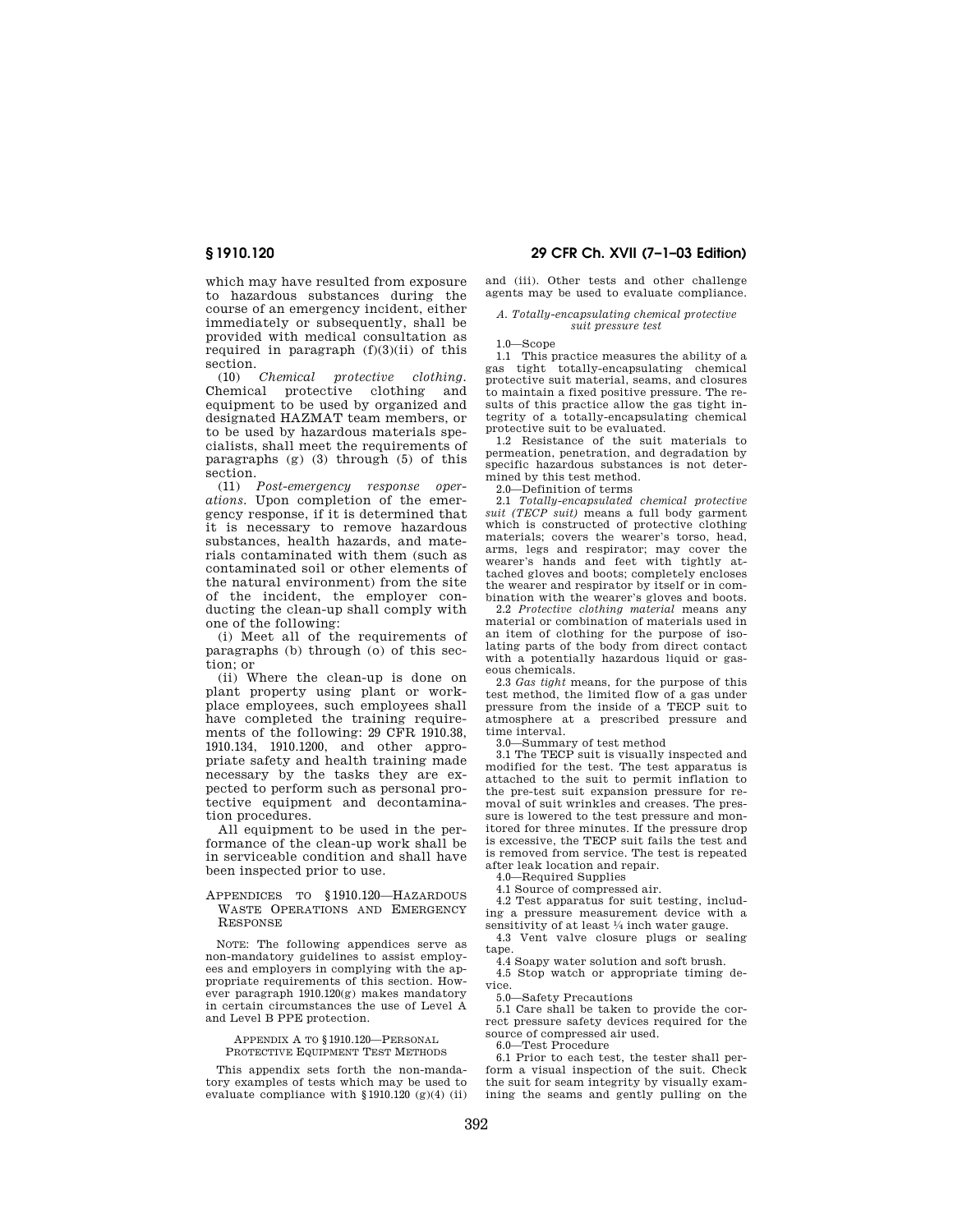seams. Ensure that all air supply lines, fittings, visor, zippers, and valves are secure and show no signs of deterioration.

6.1.1 Seal off the vent valves along with any other normal inlet or exhaust points (such as umbilical air line fittings or face piece opening) with tape or other appropriate means (caps, plugs, fixture, etc.). Care should be exercised in the sealing process not to damage any of the suit components.

6.1.2 Close all closure assemblies.

6.1.3 Prepare the suit for inflation by providing an improvised connection point on the suit for connecting an airline. Attach the pressure test apparatus to the suit to permit suit inflation from a compressed air source equipped with a pressure indicating regulator. The leak tightness of the pressure test apparatus should be tested before and after each test by closing off the end of the tubing attached to the suit and assuring a pressure of three inches water gauge for three minutes can be maintained. If a component is removed for the test, that component shall be replaced and a second test conducted with another component removed to permit a complete test of the ensemble.

6.1.4 The pre-test expansion pressure (A) and the suit test pressure (B) shall be supplied by the suit manufacturer, but in no case shall they be less than: (A)=three inches water gauge; and (B)=two inches water gauge. The ending suit pressure (C) shall be no less than 80 percent of the test pressure (B); i.e., the pressure drop shall not exceed 20 percent of the test pressure (B).

6.1.5 Inflate the suit until the pressure inside is equal to pressure (A), the pre-test expansion suit pressure. Allow at least one minute to fill out the wrinkles in the suit. Release sufficient air to reduce the suit pressure to pressure (B), the suit test pressure. Begin timing. At the end of three minutes, record the suit pressure as pressure (C), the ending suit pressure. The difference between the suit test pressure and the ending suit test pressure (B–C) shall be defined as the suit pressure drop.

6.1.6 If the suit pressure drop is more than 20 percent of the suit test pressure (B) during the three-minute test period, the suit fails the test and shall be removed from service.

7.0—Retest Procedure

7.1 If the suit fails the test check for leaks by inflating the suit to pressure (A) and brushing or wiping the entire suit (including seams, closures, lens gaskets, glove-to-sleeve joints, etc.) with a mild soap and water solution. Observe the suit for the formation of soap bubbles, which is an indication of a leak. Repair all identified leaks.

7.2 Retest the TECP suit as outlined in Test procedure 6.0.

8.0—Report

8.1 Each TECP suit tested by this practice shall have the following information recorded:

8.1.1 Unique identification number, identifying brand name, date of purchase, material of construction, and unique fit features, e.g., special breathing apparatus.

8.1.2 The actual values for test pressures (A), (B), and (C) shall be recorded along with the specific observation times. If the ending pressure (C) is less than 80 percent of the test pressure (B), the suit shall be identified as failing the test. When possible, the specific leak location shall be identified in the test records. Retest pressure data shall be recorded as an additional test.

8.1.3 The source of the test apparatus used shall be identified and the sensitivity of the pressure gauge shall be recorded.

8.1.4 Records shall be kept for each pressure test even if repairs are being made at the test location.

### CAUTION

Visually inspect all parts of the suit to be sure they are positioned correctly and secured tightly before putting the suit back into service. Special care should be taken to examine each exhaust valve to make sure it is not blocked.

Care should also be exercised to assure that the inside and outside of the suit is completely dry before it is put into storage.

### *B. Totally-encapsulating chemical protective suit qualitative leak test*

1.0—Scope

1.1 This practice semi-qualitatively tests gas tight totally-encapsulating chemical protective suit integrity by detecting inward leakage of ammonia vapor. Since no modifications are made to the suit to carry out this test, the results from this practice provide a realistic test for the integrity of the entire suit.

1.2 Resistance of the suit materials to permeation, penetration, and degradation is not determined by this test method. ASTM test methods are available to test suit materials for these characteristics and the tests are usually conducted by the manufacturers of the suits.

2.0—Definition of terms

2.1 *Totally-encapsulated chemical protective suit (TECP suit)* means a full body garment which is constructed of protective clothing materials; covers the wearer's torso, head, arms, legs and respirator; may cover the wearer's hands and feet with tightly attached gloves and boots; completely encloses the wearer and respirator by itself or in combination with the wearer's gloves, and boots.

2.2 *Protective clothing material* means any material or combination of materials used in an item of clothing for the purpose of isolating parts of the body from direct contact with a potentially hazardous liquid or gaseous chemicals.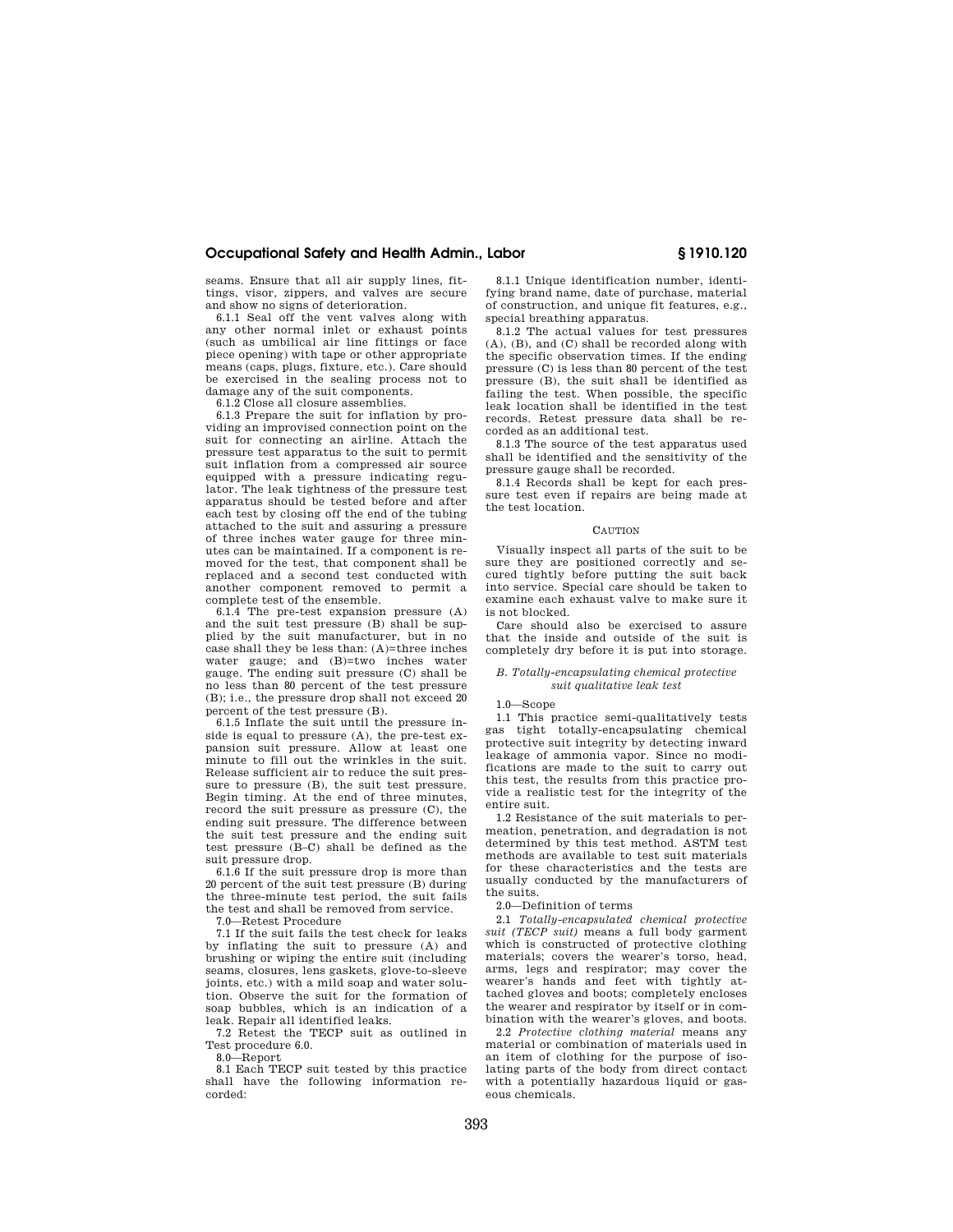2.3 *Gas tight* means, for the purpose of this test method, the limited flow of a gas under pressure from the inside of a TECP suit to atmosphere at a prescribed pressure and time interval.

2.4 *Intrusion Coefficient* means a number expressing the level of protection provided by a gas tight totally-encapsulating chemical protective suit. The intrusion coefficient is calculated by dividing the test room challenge agent concentration by the concentration of challenge agent found inside the suit. The accuracy of the intrusion coefficient is dependent on the challenge agent monitoring methods. The larger the intrusion coefficient the greater the protection provided by the TECP suit.

3.0—Summary of recommended practice

3.1 The volume of concentrated aqueous ammonia solution (ammonia hydroxide NH4 OH) required to generate the test atmosphere is determined using the directions outlined in 6.1. The suit is donned by a person wearing the appropriate respiratory equipment (either a positive pressure self-contained breathing apparatus or a positive pressure supplied air respirator) and worn inside the enclosed test room. The concentrated aqueous ammonia solution is taken by the suited individual into the test room and poured into an open plastic pan. A two-minute evaporation period is observed before the test room concentration is measured, using a high range ammonia length of stain detector tube. When the ammonia vapor reaches a concentration of between 1000 and 1200 ppm, the suited individual starts a standardized exercise protocol to stress and flex the suit. After this protocol is completed, the test room concentration is measured again. The suited individual exits the test room and his stand-by person measures the ammonia concentration inside the suit using a low range ammonia length of stain detector tube or other more sensitive ammonia detector. A stand-by person is required to observe the test individual during the test procedure; aid the person in donning and doffing the TECP suit; and monitor the suit interior. The intrusion coefficient of the suit can be calculated by dividing the average test area concentration by the interior suit concentration. A colorimetric ammonia indicator strip of bromophenol blue or equivalent is placed on the inside of the suit face piece lens so that the suited individual is able to detect a color change and know if the suit has a significant leak. If a color change is observed the individual shall leave the test room immediately.

4.0—Required supplies

4.1 A supply of concentrated aqueous ammonium hydroxide (58% by weight).

4.2 A supply of bromophenol/blue indicating paper or equivalent, sensitive to 5–10 ppm ammonia or greater over a two-minute

**§ 1910.120 29 CFR Ch. XVII (7–1–03 Edition)**

period of exposure. [pH 3.0 (yellow) to pH 4.6 (blue)]

4.3 A supply of high range (0.5–10 volume percent) and low range (5–700 ppm) detector tubes for ammonia and the corresponding sampling pump. More sensitive ammonia detectors can be substituted for the low range detector tubes to improve the sensitivity of this practice.

4.4 A shallow plastic pan (PVC) at least 12″:14″:1″ and a half pint plastic container (PVC) with tightly closing lid.

4.5 A graduated cylinder or other volumetric measuring device of at least 50 milliliters in volume with an accuracy of at least ±1 milliliters.

5.0—Safety precautions

5.1 Concentrated aqueous ammonium hydroxide, NH4 OH, is a corrosive volatile liquid requiring eye, skin, and respiratory protection. The person conducting the test shall review the MSDS for aqueous ammonia.

5.2 Since the established permissible exposure limit for ammonia is 35 ppm as a 15 minute STEL, only persons wearing a positive pressure self-contained breathing apparatus or a positive pressure supplied air respirator shall be in the chamber. Normally only the person wearing the totally-encapsulating suit will be inside the chamber. A stand-by person shall have a positive pressure self-contained breathing apparatus, or a positive pressure supplied air respirator available to enter the test area should the suited individual need assistance.

5.3 A method to monitor the suited individual must be used during this test. Visual contact is the simplest but other methods using communication devices are acceptable.

5.4 The test room shall be large enough to allow the exercise protocol to be carried out and then to be ventilated to allow for easy exhaust of the ammonia test atmosphere after the test(s) are completed.<br>5.5 Individuals shall be

5.5 Individuals shall be medically screened for the use of respiratory protection and checked for allergies to ammonia before participating in this test procedure.

6.0—Test procedure

6.1.1 Measure the test area to the nearest foot and calculate its volume in cubic feet. Multiply the test area volume by 0.2 milliliters of concentrated aqueous ammonia solution per cubic foot of test area volume to determine the approximate volume of concentrated aqueous ammonia required to generate 1000 ppm in the test area.

6.1.2 Measure this volume from the supply of concentrated aqueous ammonia and place it into a closed plastic container.

6.1.3 Place the container, several high range ammonia detector tubes, and the pump in the clean test pan and locate it near the test area entry door so that the suited individual has easy access to these supplies.

6.2.1 In a non-contaminated atmosphere, open a pre-sealed ammonia indicator strip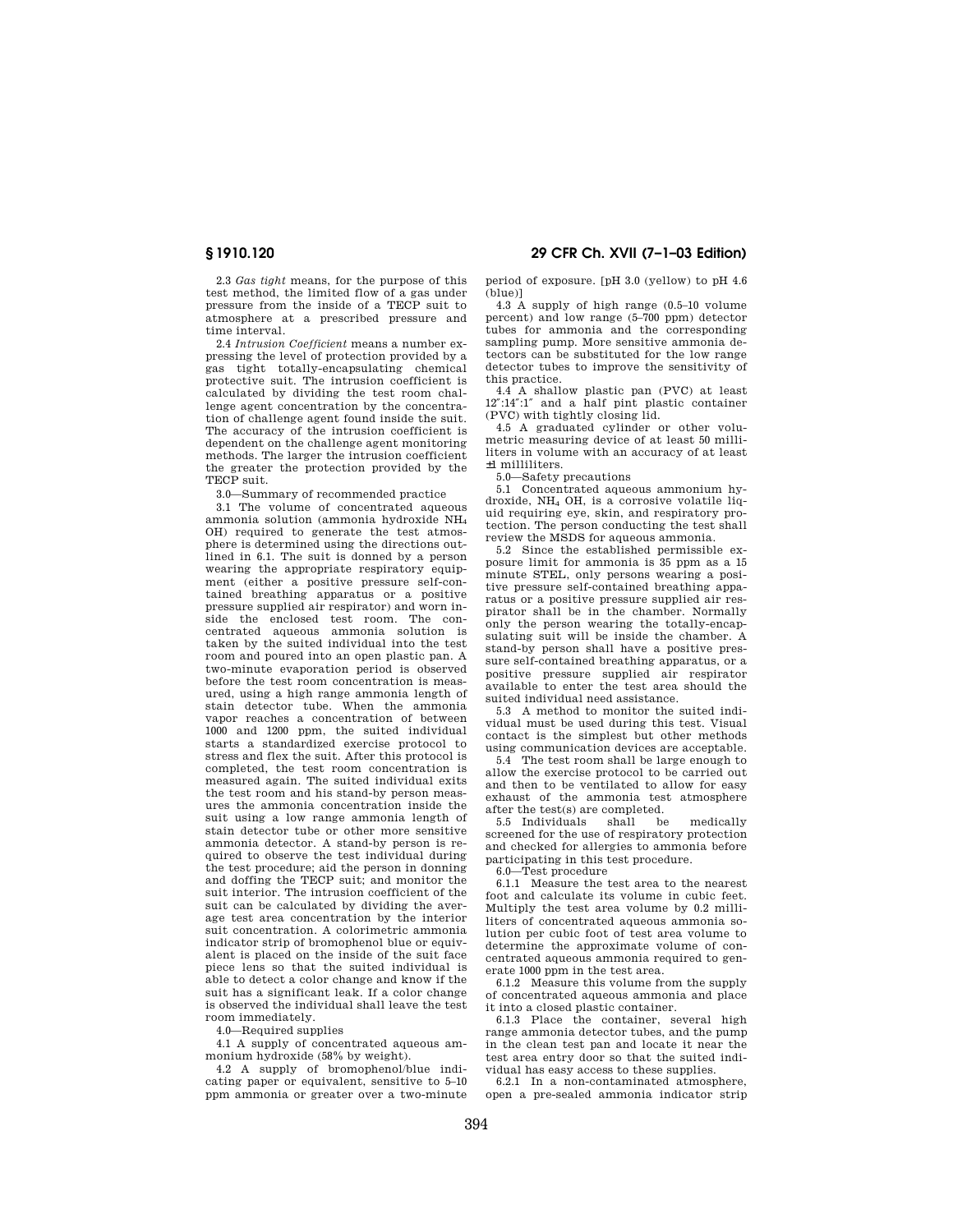and fasten one end of the strip to the inside of the suit face shield lens where it can be seen by the wearer. Moisten the indicator strip with distilled water. Care shall be taken not to contaminate the detector part of the indicator paper by touching it. A small piece of masking tape or equivalent should be used to attach the indicator strip to the interior of the suit face shield.

6.2.2 If problems are encountered with this method of attachment, the indicator strip can be attached to the outside of the respirator face piece lens being used during the test.

6.3 Don the respiratory protective device normally used with the suit, and then don the TECP suit to be tested. Check to be sure all openings which are intended to be sealed (zippers, gloves, etc.) are completely sealed. DO NOT, however, plug off any venting valves.

6.4 Step into the enclosed test room such as a closet, bathroom, or test booth, equipped with an exhaust fan. No air should be exhausted from the chamber during the test because this will dilute the ammonia challenge concentrations.

6.5 Open the container with the pre-measured volume of concentrated aqueous ammonia within the enclosed test room, and pour the liquid into the empty plastic test pan. Wait two minutes to allow for adequate volatilization of the concentrated aqueous ammonia. A small mixing fan can be used near the evaporation pan to increase the evaporation rate of the ammonia solution.

6.6 After two minutes a determination of the ammonia concentration within the chamber should be made using the high range colorimetric detector tube. A concentration of 1000 ppm ammonia or greater shall be generated before the exercises are started.

6.7 To test the integrity of the suit the following four minute exercise protocol should be followed:

6.7.1 Raising the arms above the head with at least 15 raising motions completed in one minute.

6.7.2 Walking in place for one minute with at least 15 raising motions of each leg in a one-minute period.

6.7.3 Touching the toes with a least 10 complete motions of the arms from above the head to touching of the toes in a oneminute period.

6.7.4 Knee bends with at least 10 complete standing and squatting motions in a oneminute period.

6.8 If at any time during the test the colorimetric indicating paper should change colors, the test should be stopped and section 6.10 and 6.12 initiated (See ¶4.2).

6.9 After completion of the test exercise, the test area concentration should be measured again using the high range colorimetric detector tube.

6.10 Exit the test area.

6.11 The opening created by the suit zipper or other appropriate suit penetration should be used to determine the ammonia concentration in the suit with the low range length of stain detector tube or other ammo-nia monitor. The internal TECP suit air should be sampled far enough from the enclosed test area to prevent a false ammonia reading.

6.12 After completion of the measurement of the suit interior ammonia concentration the test is concluded and the suit is doffed and the respirator removed.

6.13 The ventilating fan for the test room should be turned on and allowed to run for enough time to remove the ammonia gas. The fan shall be vented to the outside of the building.

6.14 Any detectable ammonia in the suit interior (five ppm ammonia  $(NH_3)$ ) or more for the length of stain detector tube) indicates that the suit has failed the test. When other ammonia detectors are used a lower level of detection is possible, and it should be specified as the pass/fail criteria.

6.15 By following this test method, an intrusion coefficient of approximately 200 or more can be measured with the suit in a completely operational condition. If the intrusion coefficient is 200 or more, then the suit is suitable for emergency response and field use.

7.0—Retest procedures

7.1 If the suit fails this test, check for leaks by following the pressure test in test A above.

7.2 Retest the TECP suit as outlined in the test procedure 6.0.

8.0—Report

8.1 Each gas tight totally-encapsulating chemical protective suit tested by this practice shall have the following information recorded.

8.1.1 Unique identification number, identifying brand name, date of purchase, material of construction, and unique suit features; e.g., special breathing apparatus.

8.1.2 General description of test room used for test.

8.1.3 Brand name and purchase date of ammonia detector strips and color change data.

8.1.4 Brand name, sampling range, and expiration date of the length of stain ammonia detector tubes. The brand name and model of the sampling pump should also be recorded. If another type of ammonia detector is used, it should be identified along with its minimum detection limit for ammonia.

8.1.5 Actual test results shall list the two test area concentrations, their average, the interior suit concentration, and the calculated intrusion coefficient. Retest data shall be recorded as an additional test.

8.2 The evaluation of the data shall be specified as ''suit passed'' or ''suit failed,''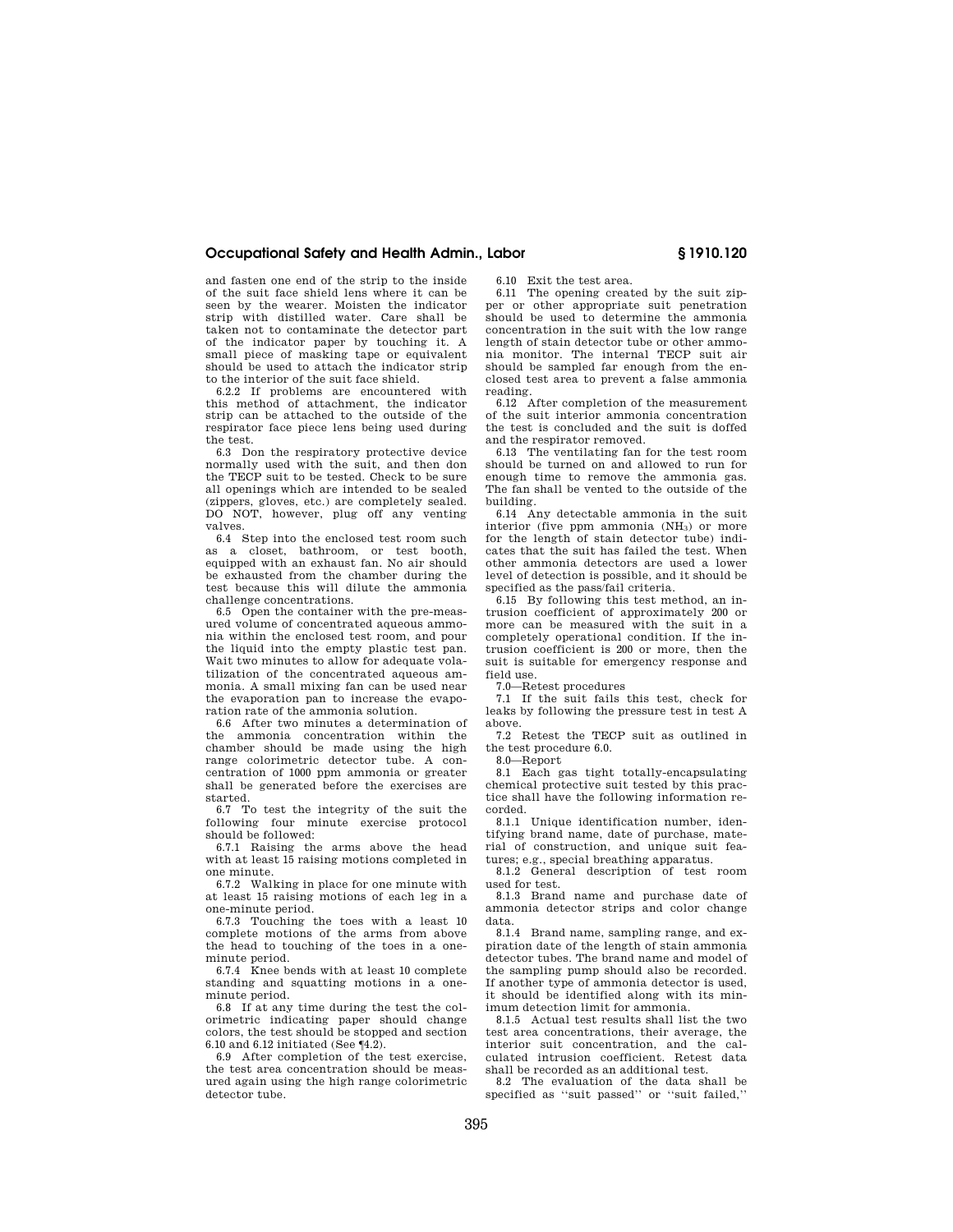and the date of the test. Any detectable ammonia (five ppm or greater for the length of stain detector tube) in the suit interior indicates the suit has failed this test. When other ammonia detectors are used, a lower level of detection is possible and it should be specified as the pass fail criteria.

### CAUTION

Visually inspect all parts of the suit to be sure they are positioned correctly and secured tightly before putting the suit back into service. Special care should be taken to examine each exhaust valve to make sure it is not blocked.

Care should also be exercised to assure that the inside and outside of the suit is completely dry before it is put into storage.

APPENDIX B TO §1910.120—GENERAL DESCRIP-TION AND DISCUSSION OF THE LEVELS OF PROTECTION AND PROTECTIVE GEAR

This appendix sets forth information about personal protective equipment (PPE) protection levels which may be used to assist employers in complying with the PPE requirements of this section.

As required by the standard, PPE must be selected which will protect employees from the specific hazards which they are likely to encounter during their work on-site.

Selection of the appropriate PPE is a complex process which should take into consideration a variety of factors. Key factors involved in this process are identification of the hazards, or suspected hazards; their routes of potential hazard to employees (inhalation, skin absorption, ingestion, and eye or skin contact); and the performance of the PPE *materials* (and seams) in providing a barrier to these hazards. The amount of protection provided by PPE is material-hazard specific. That is, protective equipment materials will protect well against some hazardous substances and poorly, or not at all, against others. In many instances, protective equipment materials cannot be found which will provide continuous protection from the particular hazardous substance. In these cases the breakthrough time of the protective material should exceed the work durations.

Other factors in this selection process to be considered are matching the PPE to the employee's work requirements and task-specific conditions. The durability of PPE materials, such as tear strength and seam strength, should be considered in relation to the employee's tasks. The effects of PPE in relation to heat stress and task duration are a factor in selecting and using PPE. In some cases layers of PPE may be necessary to provide sufficient protection, or to protect expensive PPE inner garments, suits or equipment.

## **§ 1910.120 29 CFR Ch. XVII (7–1–03 Edition)**

The more that is known about the hazards at the site, the easier the job of PPE selection becomes. As more information about the hazards and conditions at the site becomes available, the site supervisor can make decisions to up-grade or down-grade the level of PPE protection to match the tasks at hand.

The following are guidelines which an employer can use to begin the selection of the appropriate PPE. As noted above, the site information may suggest the use of combinations of PPE selected from the different protection levels (i.e., A, B, C, or D) as being more suitable to the hazards of the work. It should be cautioned that the listing below does not fully address the performance of the specific PPE material in relation to the specific hazards at the job site, and that PPE selection, evaluation and re-selection is an ongoing process until sufficient information about the hazards and PPE performance is obtained.

*Part A.* Personal protective equipment is divided into four categories based on the degree of protection afforded. (See Part B of this appendix for further explanation of Levels A, B, C, and D hazards.)

I. *Level A—* To be selected when the greatest level of skin, respiratory, and eye protection is required.

The following constitute Level A equipment; it may be used as appropriate;

1. Positive pressure, full face-piece selfcontained breathing apparatus (SCBA), or positive pressure supplied air respirator with escape SCBA, approved by the National Institute for Occupational Safety and Health (NIOSH).

2. Totally-encapsulating chemical-protective suit.

3. Coveralls.1

4. Long underwear.1

5. Gloves, outer, chemical-resistant. 6. Gloves, inner, chemical-resistant.

7. Boots, chemical-resistant, steel toe and shank.

8. Hard hat (under suit).1

9. Disposable protective suit, gloves and boots (depending on suit construction, may be worn over totally-encapsulating suit).

II. *Level B*—The highest level of respiratory protection is necessary but a lesser level of skin protection is needed.

The following constitute Level B equipment; it may be used as appropriate.

1. Positive pressure, full-facepiece self-contained breathing apparatus (SCBA), or positive pressure supplied air respirator with escape SCBA (NIOSH approved).

2. Hooded chemical-resistant clothing (overalls and long-sleeved jacket; coveralls; one or two-piece chemical-splash suit; disposable chemical-resistant overalls).

3. Coveralls. 1

4. Gloves, outer, chemical-resistant.

5. Gloves, inner, chemical-resistant.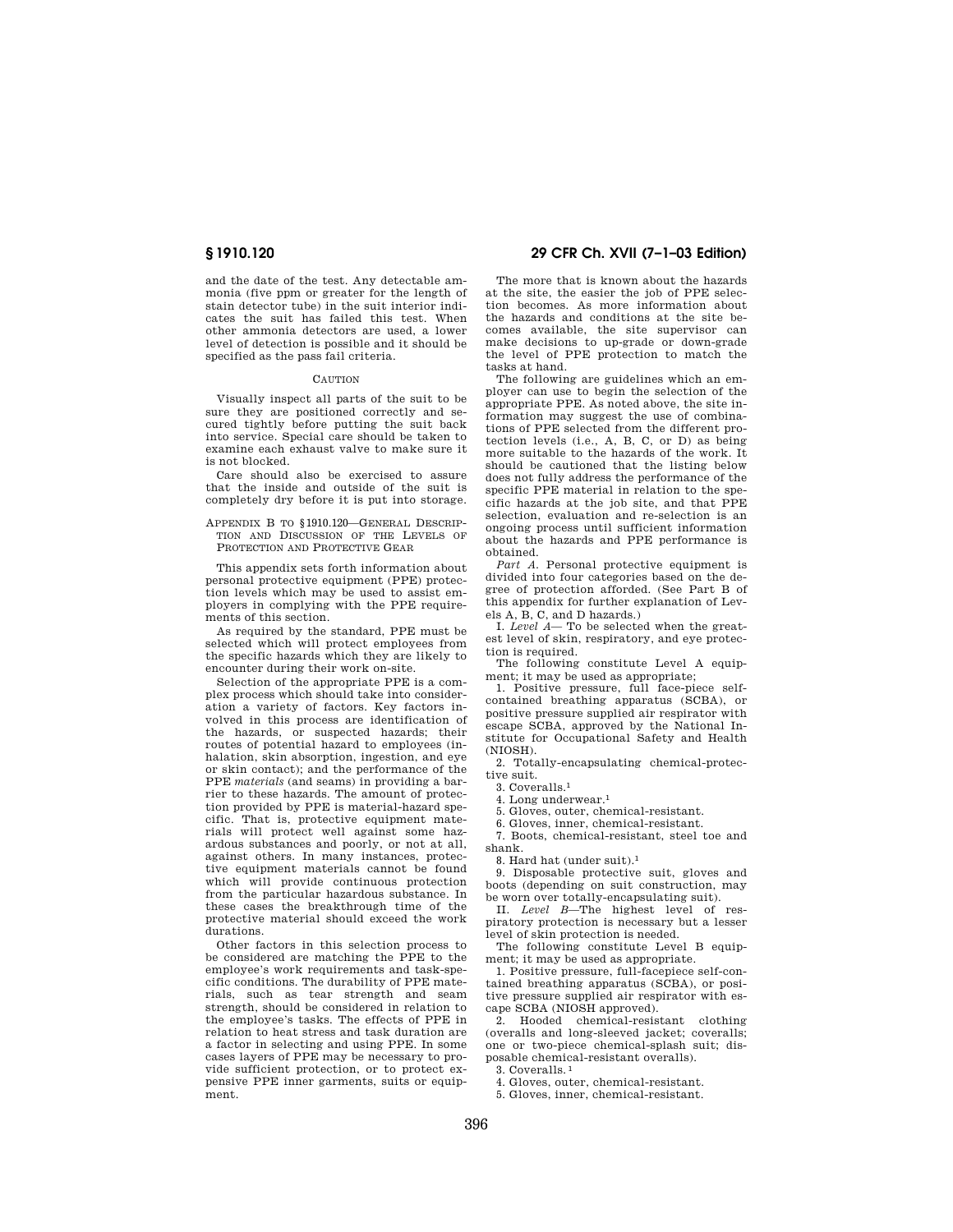6. Boots, outer, chemical-resistant steel toe and shank.

7. Boot-covers, outer, chemical-resistant (disposable).1

8. Hard hat. 1

9. [Reserved]

10. Face shield. 1

III. *Level C*—The concentration(s) and type(s) of airborne substance(s) is known and the criteria for using air purifying respirators are met.

The following constitute Level C equipment; it may be used as appropriate.

1. Full-face or half-mask, air purifying respirators (NIOSH approved).

2. Hooded chemical-resistant clothing (overalls; two-piece chemical-splash suit; disposable chemical-resistant overalls).

3. Coveralls. 1

4. Gloves, outer, chemical-resistant.

5. Gloves, inner, chemical-resistant.

6. Boots (outer), chemical-resistant steel toe and shank. 1

7. Boot-covers, outer, chemical-resistant  $(disposable)<sup>1</sup>$ .

8. Hard hat. 1

9. Escape mask. 1

10. Face shield. 1

IV. *Level D*—A work uniform affording minimal protection, used for nuisance contamination only.

The following constitute Level D equipment; it may be used as appropriate:

1. Coveralls.

2. Gloves. 1

3. Boots/shoes, chemical-resistant steel toe and shank.

4. Boots, outer, chemical-resistant (dispos $able$ ).  $1$ 

5. Safety glasses or chemical splash goggles\*.

6. Hard hat. 1

7. Escape mask. 1

 $8.$  Face shield.  $^{\rm 1}$ 

*Part B.* The types of hazards for which levels A, B, C, and D protection are appropriate are described below:

I. *Level A*—Level A protection should be used when:

1. The hazardous substance has been identified and requires the highest level of protection for skin, eyes, and the respiratory system based on either the measured (or potential for) high concentration of atmospheric vapors, gases, or particulates; or the site operations and work functions involve a high potential for splash, immersion, or exposure to unexpected vapors, gases, or particulates of materials that are harmful to skin or capable of being absorbed through the skin;

2. Substances with a high degree of hazard to the skin are known or suspected to be present, and skin contact is possible; or

3. Operations are being conducted in confined, poorly ventilated areas, and the absence of conditions requiring Level A have not yet been determined.

II. *Level B*—Level B protection should be used when:

1. The type and atmospheric concentration of substances have been identified and require a high level of respiratory protection, but less skin protection;

2. The atmosphere contains less than 19.5 percent oxygen; or

3. The presence of incompletely identified vapors or gases is indicated by a direct-reading organic vapor detection instrument, but vapors and gases are not suspected of containing high levels of chemicals harmful to skin or capable of being absorbed through the skin.

NOTE: This involves atmospheres with IDLH concentrations of specific substances that present severe inhalation hazards and that do not represent a severe skin hazard; or that do not meet the criteria for use of air-purifying respirators.

III. *Level C*—Level C protection should be used when:

1. The atmospheric contaminants, liquid splashes, or other direct contact will not adversely affect or be absorbed through any exposed skin;

2. The types of air contaminants have been identified, concentrations measured, and an air-purifying respirator is available that can remove the contaminants; and

3. All criteria for the use of air-purifying respirators are met.

IV. *Level D*—Level D protection should be used when:

1. The atmosphere contains no known hazard; and

2. Work functions preclude splashes, immersion, or the potential for unexpected inhalation of or contact with hazardous levels of any chemicals.

NOTE: As stated before, combinations of personal protective equipment other than those described for Levels A, B, C, and D protection may be more appropriate and may be used to provide the proper level of protection.

As an aid in selecting suitable chemical protective clothing, it should be noted that the National Fire Protection Association (NFPA) has developed standards on chemical protective clothing. The standards that have been adopted by include:

NFPA 1991—Standard on Vapor-Protective Suits for Hazardous Chemical Emergencies (EPA Level A Protective Clothing).

NFPA 1992—Standard on Liquid Splash-Protective Suits for Hazardous Chemical Emergencies (EPA Level B Protective Clothing).

NFPA 1993—Standard on Liquid Splash-Protective Suits for Non-emergency, Non-

<sup>1</sup>Optional, as applicable.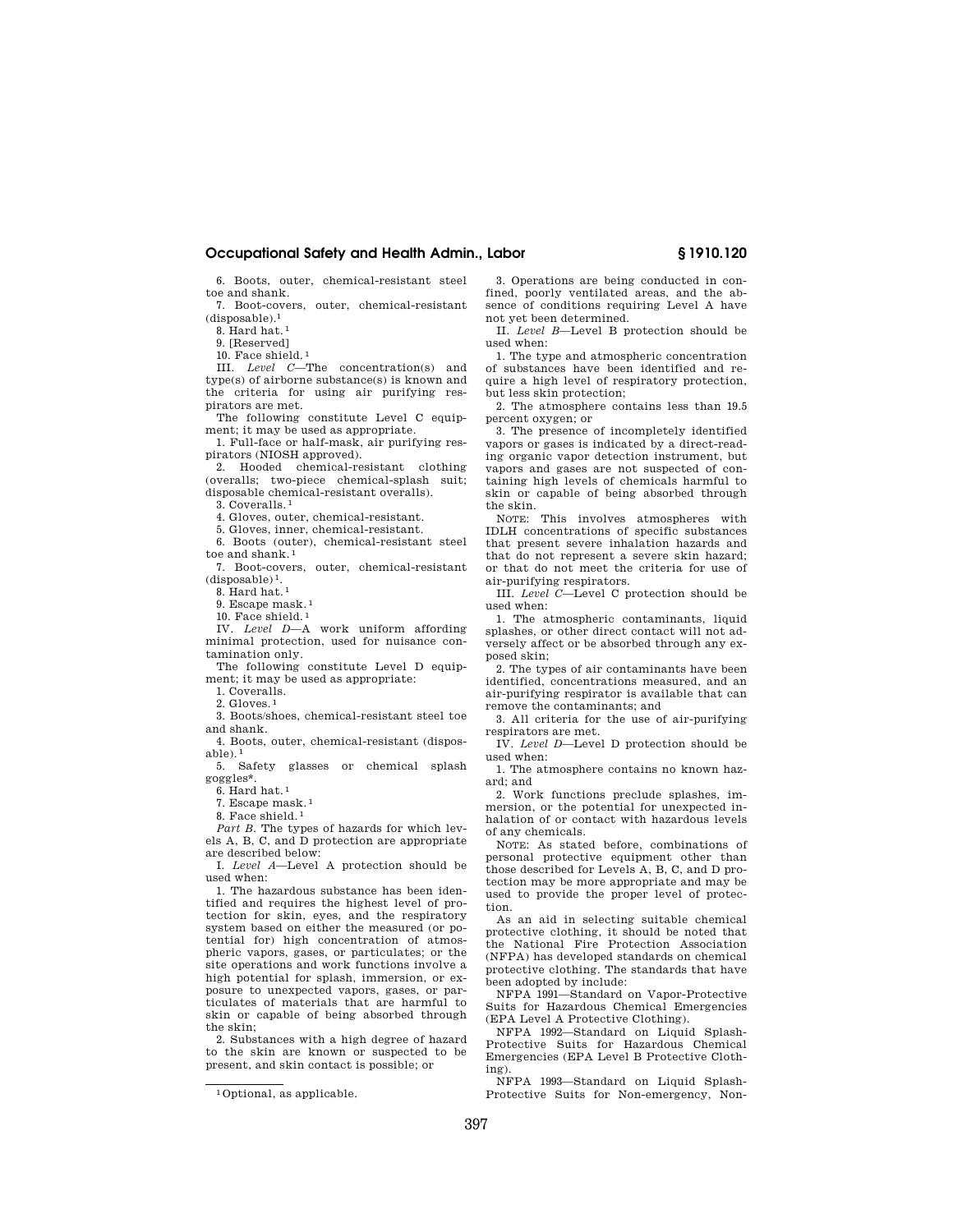flammable Hazardous Chemical Situations (EPA Level B Protective Clothing).

These standards apply documentation and performance requirements to the manufacture of chemical protective suits. Chemical protective suits meeting these requirements are labelled as compliant with the appropriate standard. It is recommended that chemical protective suits that meet these standards be used.

## APPENDIX C TO §1910.120—COMPLIANCE **GUIDELINES**

1. *Occupational Safety and Health Program.* Each hazardous waste site clean-up effort will require an occupational safety and health program headed by the site coordinator or the employer's representative. The purpose of the program will be the protection of employees at the site and will be an extension of the employer's overall safety and health program. The program will need to be developed before work begins on the site and implemented as work proceeds as stated in paragraph (b). The program is to facilitate coordination and communication of safety and health issues among personnel responsible for the various activities which will take place at the site. It will provide the overall means for planning and implementing the needed safety and health training and job orientation of employees who will be working at the site. The program will provide the means for identifying and controlling worksite hazards and the means for monitoring program effectiveness. The program will need to cover the responsibilities and authority of the site coordinator or the employer's manager on the site for the safety and health of employees at the site, and the relationships with contractors or support services as to what each employer's safety and health responsibilities are for their employees on the site. Each contractor on the site needs to have its own safety and health program so structured that it will smoothly interface with the program of the site coordinator or principal contractor.

Also those employers involved with treating, storing or disposal of hazardous waste as covered in paragraph (p) must have implemented a safety and health program for their employees. This program is to include the hazard communication program required in paragraph (p)(1) and the training required in paragraphs (p)(7) and (p)(8) as parts of the employers comprehensive overall safety and health program. This program is to be in writing.

Each site or workplace safety and health program will need to include the following: (1) Policy statements of the line of authority and accountability for implementing the program, the objectives of the program and the role of the site safety and health supervisor or manager and staff; (2) means or methods for the development of procedures

# **§ 1910.120 29 CFR Ch. XVII (7–1–03 Edition)**

for identifying and controlling workplace hazards at the site; (3) means or methods for the development and communication to employees of the various plans, work rules, standard operating procedures and practices that pertain to individual employees and supervisors; (4) means for the training of supervisors and employees to develop the needed skills and knowledge to perform their work in a safe and healthful manner; (5) means to anticipate and prepare for emergency situations; and (6) means for obtaining information feedback to aid in evaluating the program and for improving the effectiveness of the program. The management and employees should be trying continually to improve the effectiveness of the program thereby enhancing the protection being afforded those working on the site.

Accidents on the site or workplace should be investigated to provide information on how such occurrences can be avoided in the future. When injuries or illnesses occur on the site or workplace, they will need to be investigated to determine what needs to be done to prevent this incident from occurring again. Such information will need to be used as feedback on the effectiveness of the program and the information turned into positive steps to prevent any reoccurrence. Receipt of employee suggestions or complaints relating to safety and health issues involved with site or workplace activities is also a feedback mechanism that can be used effectively to improve the program and may serve in part as an evaluative tool(s).

For the development and implementation of the program to be the most effective, professional safety and health personnel should be used. Certified Safety Professionals, Board Certified Industrial Hygienists or Registered Professional Safety Engineers are good examples of professional stature for safety and health managers who will administer the employer's program.

2. *Training.* The training programs for employees subject to the requirements of paragraph (e) of this standard should address: the safety and health hazards employees should expect to find on hazardous waste clean-up sites; what control measures or techniques are effective for those hazards; what monitoring procedures are effective in characterizing exposure levels; what makes an effective employer's safety and health program; what a site safety and health plan should include; hands on training with personal protective equipment and clothing they may be expected to use; the contents of the OSHA standard relevant to the employee's duties and function; and, employee's responsibilities under OSHA and other regulations. Supervisors will need training in their responsibilities under the safety and health program and its subject areas such as the spill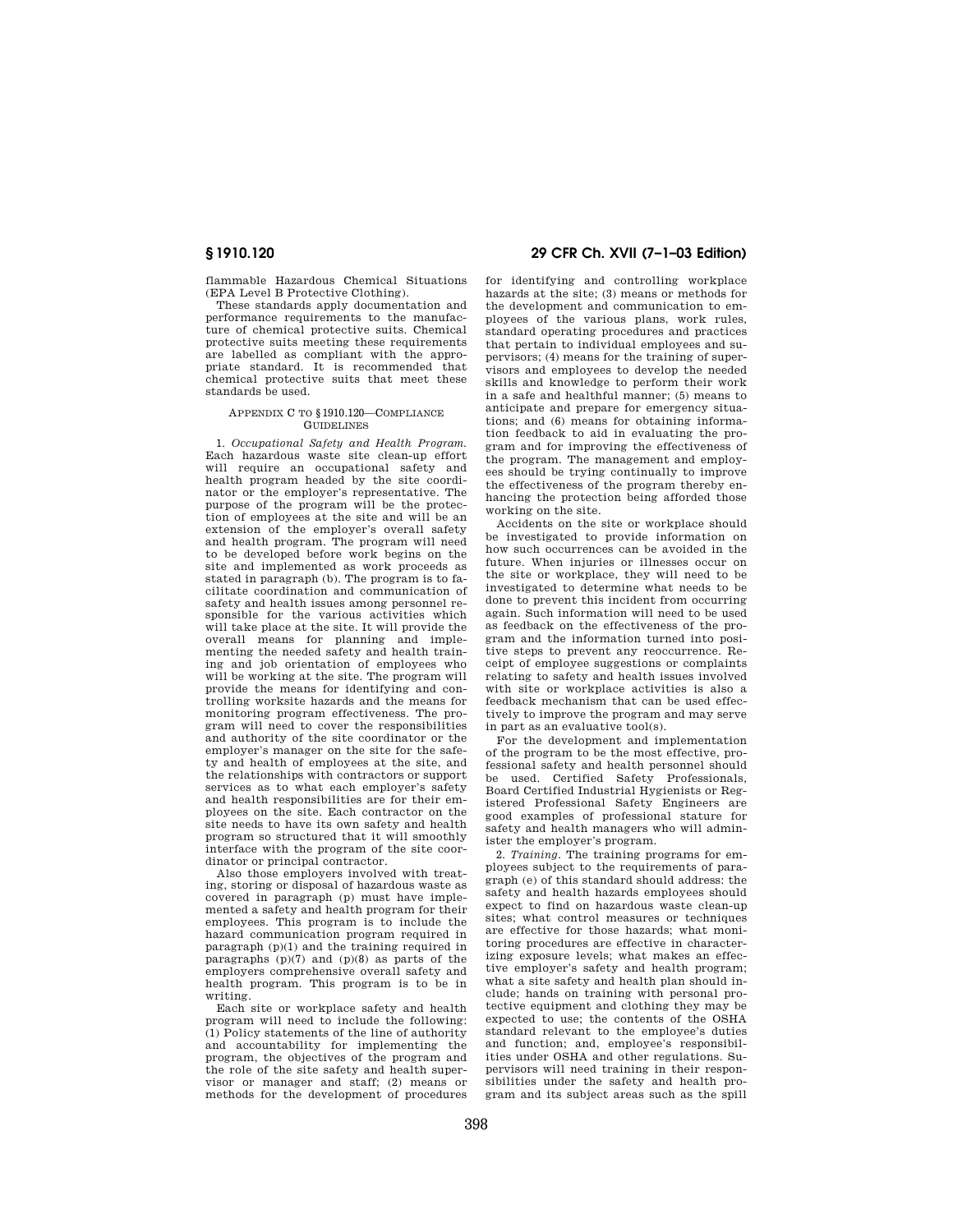containment program, the personal protective equipment program, the medical surveillance program, the emergency response plan and other areas.

The training programs for employees subject to the requirements of paragraph (p) of this standard should address: the employers safety and health program elements impacting employees; the hazard communication program; the medical surveillance program; the hazards and the controls for such hazards that employees need to know for their job duties and functions. All require annual refresher training.

The training programs for employees covered by the requirements of paragraph (q) of this standard should address those competencies required for the various levels of response such as: the hazards associated with hazardous substances; hazard identification and awareness; notification of appropriate persons; the need for and use of personal protective equipment including respirators; the decontamination procedures to be used; preplanning activities for hazardous substance incidents including the emergency reponse plan; company standard operating procedures for hazardous substance emergency responses; the use of the incident command system and other subjects. Hands-on training should be stressed whenever possible. Critiques done after an incident which include an evaluation of what worked and what did not and how could the incident be better handled the next time may be counted as training time.

For hazardous materials specialists (usually members of hazardous materials teams), the training should address the care, use and/ or testing of chemical protective clothing including totally encapsulating suits, the medical surveillance program, the standard operating procedures for the hazardous materials team including the use of plugging and patching equipment and other subject areas.

Officers and leaders who may be expected to be in charge at an incident should be fully knowledgeable of their company's incident command system. They should know where and how to obtain additional assistance and be familiar with the local district's emergency response plan and the state emergency response plan.

Specialist employees such as technical experts, medical experts or environmental experts that work with hazardous materials in their regular jobs, who may be sent to the incident scene by the shipper, manufacturer or governmental agency to advise and assist the person in charge of the incident should have training on an annual basis. Their training should include the care and use of personal protective equipment including respirators; knowledge of the incident command system and how they are to relate to it; and those areas needed to keep them current in their respective field as it relates to

safety and health involving specific hazardous substances.

Those skilled support personnel, such as employees who work for public works departments or equipment operators who operate bulldozers, sand trucks, backhoes, etc., who may be called to the incident scene to provide emergency support assistance, should have at least a safety and health briefing before entering the area of potential or actual exposure. These skilled support personnel, who have not been a part of the emergency response plan and do not meet the training requirements, should be made aware of the hazards they face and should be provided all necessary protective clothing and equipment required for their tasks.

There are two National Fire Protection Association standards, NFPA 472—''Standard for Professional Competence of Responders to Hazardous Material Incidents'' and NFPA 471—''Recommended Practice for Responding to Hazardous Material Incidents'', which are excellent resource documents to aid fire departments and other emergency response organizations in developing their training program materials. NFPA 472 provides guidance on the skills and knowledge needed for first responder awareness level, first responder operations level, hazmat technicians, and hazmat specialist. It also offers guidance for the officer corp who will be in charge of hazardous substance incidents.

3. *Decontamination.* Decontamination procedures should be tailored to the specific hazards of the site, and may vary in complexity and number of steps, depending on the level of hazard and the employee's exposure to the hazard. Decontamination procedures and PPE decontamination methods will vary depending upon the specific substance, since one procedure or method may not work for all substances. Evaluation of decontamination methods and procedures should be performed, as necessary, to assure that employees are not exposed to hazards by re-using PPE. References in appendix D may be used for guidance in establishing an effective decontamination program. In addition, the U.S. Coast Guard's Manual, ''Policy Guidance for Response to Hazardous Chemical Releases,'' U.S. Department of Transportation, Washington, DC (COMDTINST M16465.30) is a good reference for establishing an effective decontamination program.

4. *Emergency response plans.* States, along with designated districts within the states, will be developing or have developed local emergency response plans. These state and district plans should be utilized in the emergency response plans called for in the standard. Each employer should assure that its emergency response plan is compatible with the local plan. The major reference being used to aid in developing the state and local district plans is the *Hazardous Materials*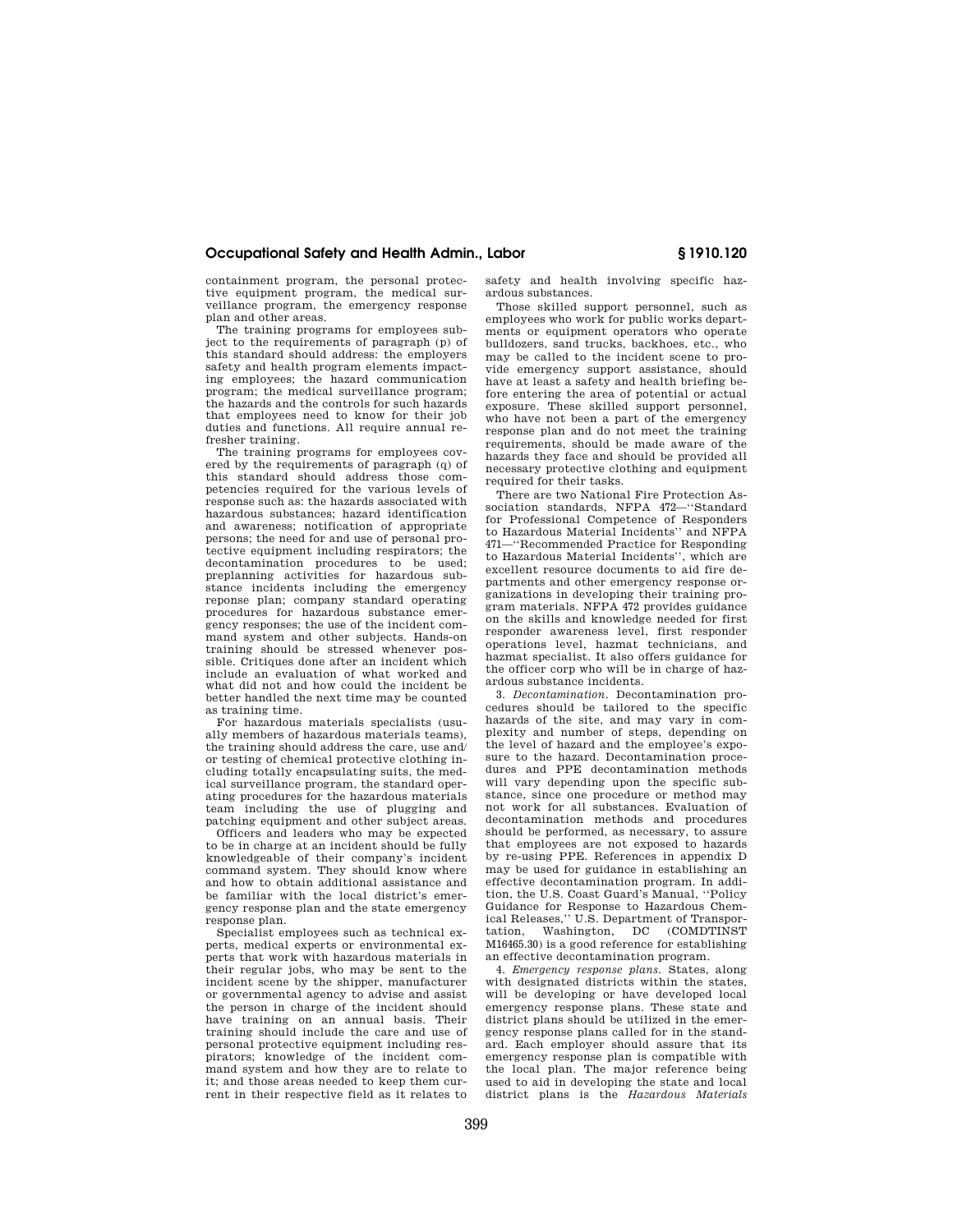*Emergency Planning Guide,* NRT–1. The current Emergency Response Guidebook from the U.S. Department of Transportation, CMA's CHEMTREC and the Fire Service Emergency Management Handbook may also be used as resources.

Employers involved with treatment, storage, and disposal facilities for hazardous waste, which have the required contingency plan called for by their permit, would not need to duplicate the same planning elements. Those items of the emergency response plan that are properly addressed in the contingency plan may be substituted into the emergency response plan required in 1910.120 or otherwise kept together for employer and employee use.

5. *Personal protective equipment programs.* The purpose of personal protective clothing and equipment (PPE) is to shield or isolate individuals from the chemical, physical, and biologic hazards that may be encountered at a hazardous substance site.

As discussed in appendix B, no single combination of protective equipment and clothing is capable of protecting against all hazards. Thus PPE should be used in conjunction with other protective methods and its effectiveness evaluated periodically.

The use of PPE can itself create significant worker hazards, such as heat stress, physical and psychological stress, and impaired vision, mobility, and communication. For any given situation, equipment and clothing should be selected that provide an adequate level of protection. However, over-protection, as well as under-protection, can be hazardous and should be avoided where possible.

Two basic objectives of any PPE program should be to protect the wearer from safety and health hazards, and to prevent injury to the wearer from incorrect use and/or malfunction of the PPE. To accomplish these goals, a comprehensive PPE program should include hazard identification, medical monitoring, environmental surveillance, selection, use, maintenance, and decontamination of PPE and its associated training.

The written PPE program should include policy statements, procedures, and guidelines. Copies should be made available to all employees, and a reference copy should be made available at the worksite. Technical data on equipment, maintenance manuals, relevant regulations, and other essential information should also be collected and maintained.

6. *Incident command system (ICS).* Paragraph  $1910.120(q)(3)(ii)$  requires the implementation of an ICS. The ICS is an organized approach to effectively control and *manage* operations at an emergency incident. The individual in charge of the ICS is the senior official responding to the incident. The ICS is not much different than the ''command post'' approach used for many years by the fire service. During large complex fires involving sev-

**§ 1910.120 29 CFR Ch. XVII (7–1–03 Edition)**

eral companies and many pieces of apparatus, a command post would be established. This enabled *one* individual to be in charge of managing the incident, rather than having several officers from different companies making separate, and sometimes conflicting, decisions. The individual in charge of the command post would delegate responsibility for performing various tasks to subordinate officers. Additionally, all communications were routed through the command post to reduce the number of radio transmissions and eliminate confusion. However, strategy, tactics, and all decisions were made by one individual.

The ICS is a very similar system, except it is implemented for emergency response to all incidents, both large and small, that involve hazardous substances.

For a small incident, the individual in charge of the ICS may perform many tasks of the ICS. There may not be any, or little, delegation of tasks to subordinates. For example, in response to a small incident, the individual in charge of the ICS, in addition to normal command activities, may become the safety officer and may designate only one employee (with proper equipment) as a back-up to provide assistance if needed. OSHA does recommend, however, that at least two employees be designated as backup personnel since the assistance needed may include rescue.

To illustrate the operation of the ICS, the following scenario might develop during a small incident, such as an overturned tank truck with a small leak of flammable liquid.

The first responding senior officer would implement and take command of the ICS. That person would size-up the incident and determine if additional personnel and apparatus were necessary; would determine what actions to take to control the leak; and, determine the proper level of personal protective equipment. If additional assistance is not needed, the individual in charge of the ICS would implement actions to stop and control the leak using the fewest number of personnel that can effectively accomplish the tasks. The individual in charge of the ICS then would designate himself as the safety officer and two other employees as a back-up in case rescue may become necessary. In this scenario, decontamination procedures would not be necessary.

A large complex incident may require many employees and difficult, time-consuming efforts to control. In these situations, the individual in charge of the ICS will want to delegate different tasks to subordinates in order to maintain a span of control that will keep the number of subordinates, that are reporting, to a manageable level.

Delegation of task at large incidents may be by location, where the incident scene is divided into sectors, and subordinate officers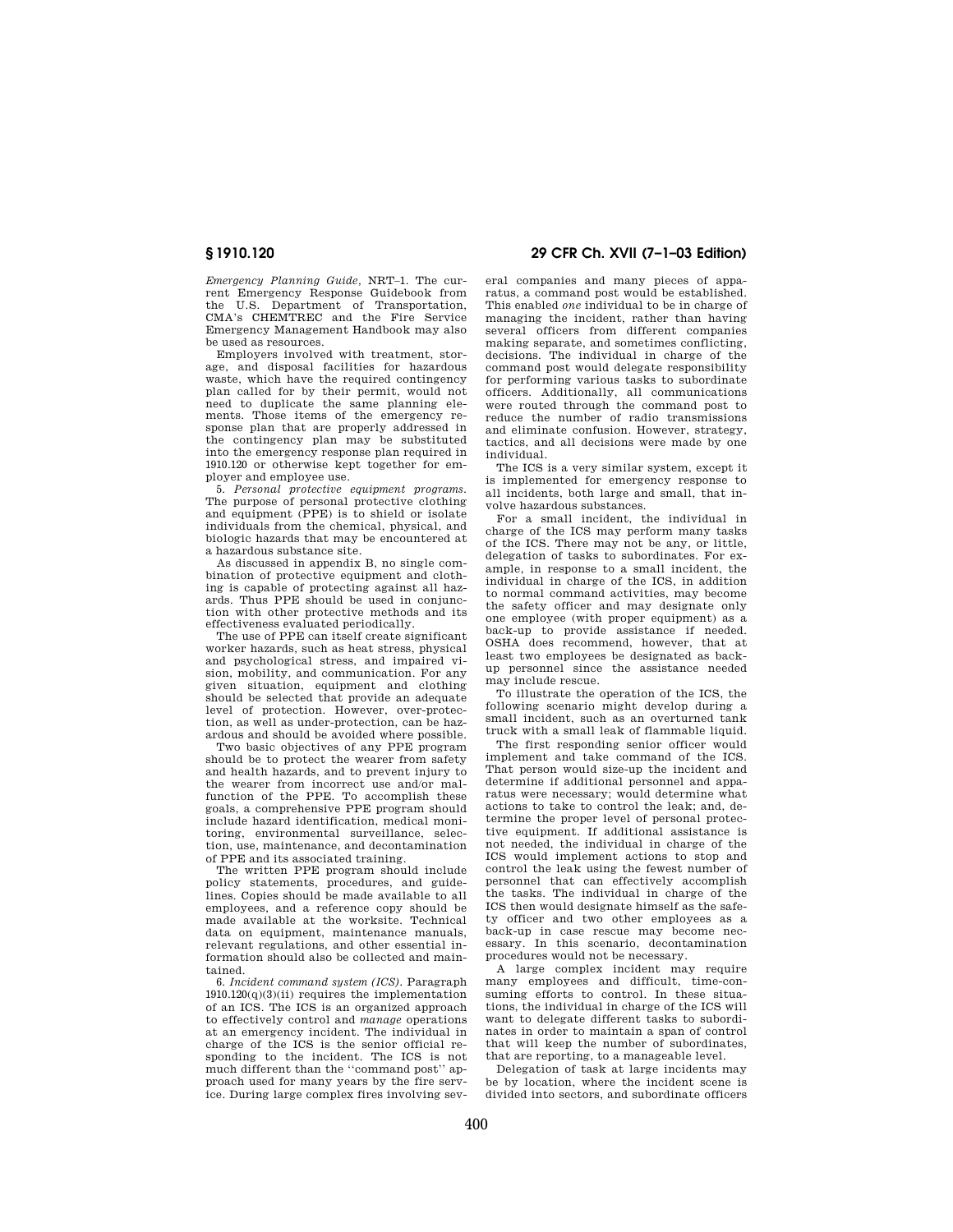coordinate activities within the sector that they have been assigned.

Delegation of tasks can also be by function. Some of the functions that the individual in charge of the ICS may want to delegate at a large incident are: medical services; evacuation; water supply; resources (equipment, apparatus); media relations; safety; and, site control (integrate activities with police for crowd and traffic control). Also for a large incident, the individual in charge of the ICS will designate several employees as back-up personnel; and a number of safety officers to monitor conditions and recommend safety precautions.

Therefore, no matter what size or complexity an incident may be, by implementing an ICS there will be *one individual in charge* who makes the decisions and gives directions; and, all actions, and communications are coordinated through one central point of command. Such a system should reduce confusion, improve safety, organize and coordinate actions, and should facilitate effective management of the incident.

7. *Site Safety and Control Plans.* The safety and security of response personnel and others in the area of an emergeny response incident site should be of primary concern to the incident commander. The use of a site safety and control plan could greatly assist those in charge of assuring the safety and health of employees on the site.

A comprehensive site safety and control plan should include the following: summary analysis of hazards on the site and a risk analysis of those hazards; site map or sketch; site work zones (clean zone, transition or decontamination zone, work or hot zone); use of the buddy system; site communications; command post or command center; standard operating procedures and safe work practices; medical assistance and triage area; hazard monitoring plan (air contaminate monitoring, etc.); decontamination procedures and area; and other relevant areas. This plan should be a part of the employer's emergency response plan or an extension of it to the specific site.

8. *Medical surveillance programs.* Workers handling hazardous substances may be exposed to toxic chemicals, safety hazards, biologic hazards, and radiation. Therefore, a medical surveillance program is essential to assess and monitor workers' health and fitness for employment in hazardous waste operations and during the course of work; to provide emergency and other treatment as needed; and to keep accurate records for future reference.

The *Occupational Safety and Health Guidance Manual for Hazardous Waste Site Activities* developed by the National Institute for Occupational Safety and Health (NIOSH), the Occupational Safety and Health Administration (OSHA), the U.S. Coast Guard (USCG), and the Environmental Protection Agency (EPA); October 1985 provides an excellent example of the types of medical testing that should be done as part of a medical surveillance program.

9. *New Technology and Spill Containment Programs.* Where hazardous substances may be released by spilling from a container that will expose employees to the hazards of the materials, the employer will need to implement a program to contain and control the spilled material. Diking and ditching, as well as use of absorbents like diatomaceous earth, are traditional techniques which have proven to be effective over the years. However, in recent years new products have come into the marketplace, the use of which complement and increase the effectiveness of these traditional methods. These new products also provide emergency responders and others with additional tools or agents to use to reduce the hazards of spilled materials.

These agents can be rapidly applied over a large area and can be uniformly applied or otherwise can be used to build a small dam, thus improving the workers' ability to control spilled material. These application techniques enhance the intimate contact between the agent and the spilled material allowing for the quickest effect by the agent or quickest control of the spilled material. Agents are available to solidify liquid spilled materials, to suppress vapor generation from spilled materials, and to do both. Some special agents, which when applied as recommended by the manufacturer, will react in a controlled manner with the spilled material to neutralize acids or caustics, or greatly reduce the level of hazard of the spilled material.

There are several modern methods and devices for use by emergency response personnel or others involved with spill control efforts to safely apply spill control agents to control spilled material hazards. These include portable pressurized applicators similar to hand-held portable fire extinguishing devices, and nozzle and hose systems similar to portable fire fighting foam systems which allow the operator to apply the agent without having to come into contact with the spilled material. The operator is able to apply the agent to the spilled material from a remote position.

The solidification of liquids provides for rapid containment and isolation of hazardous substance spills. By directing the agent at run-off points or at the edges of the spill, the reactant solid will automatically create a barrier to slow or stop the spread of the material. Clean-up of hazardous substances is greatly improved when solidifying agents, acid or caustic neutralizers, or activated carbon adsorbents are used. Properly applied, these agents can totally solidify liquid hazardous substances or neutralize or absorb them, which results in materials which are less hazardous and easier to handle,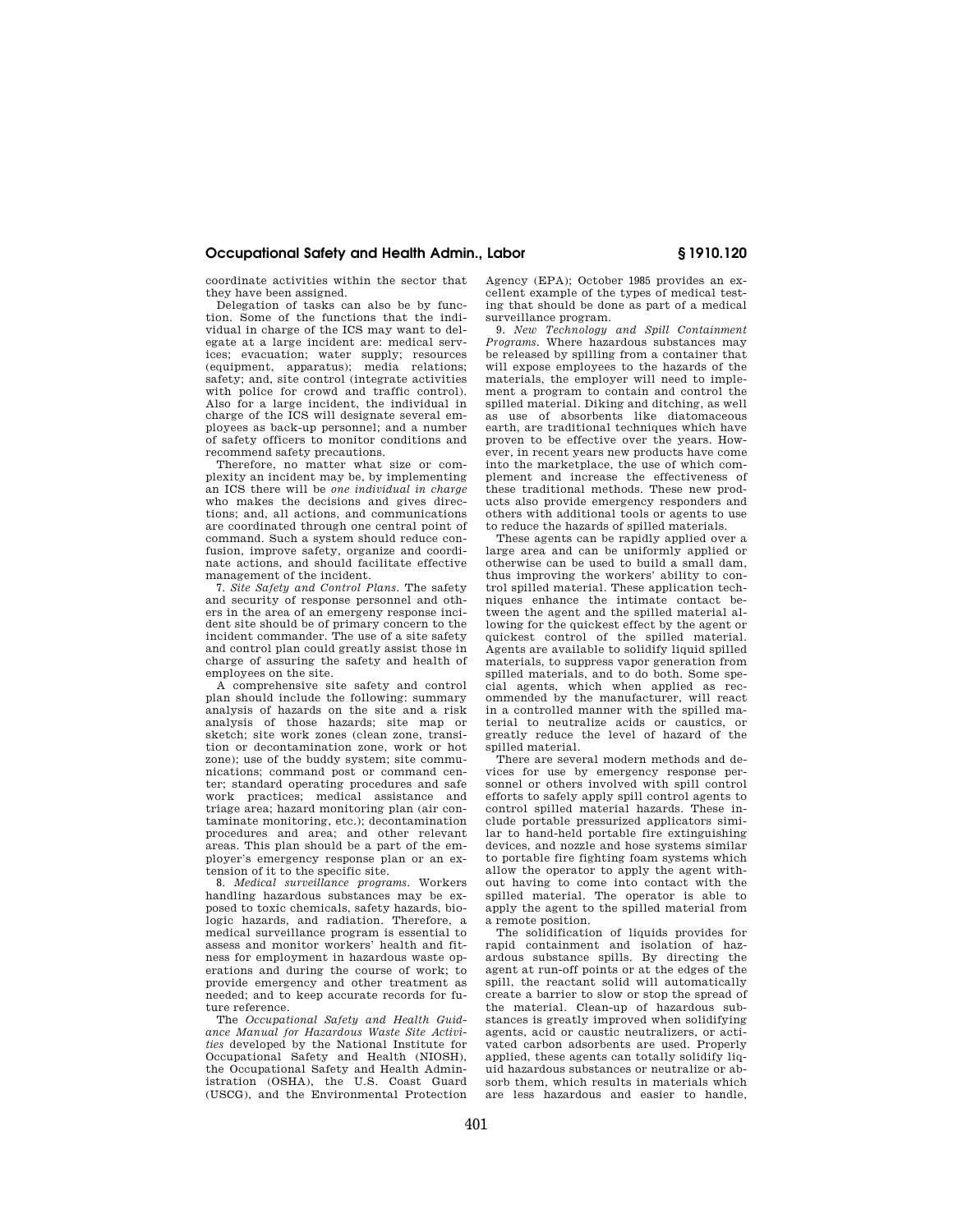transport, and dispose of. The concept of spill treatment, to create less hazardous substances, will improve the safety and level of protection of employees working at spill clean-up operations or emergency response operations to spills of hazardous substances.

The use of vapor suppression agents for volatile hazardous substances, such as flammable liquids and those substances which present an inhalation hazard, is important for protecting workers. The rapid and uniform distribution of the agent over the surface of the spilled material can provide quick vapor knockdown. There are temporary and long-term foam-type agents which are effective on vapors and dusts, and activated carbon adsorption agents which are effective for vapor control and soaking-up of the liquid. The proper use of hose lines or hand-held portable pressurized applicators provides good mobility and permits the worker to de-liver the agent from a safe distance without having to step into the untreated spilled material. Some of these systems can be recharged in the field to provide coverage of larger spill areas than the design limits of a single charged applicator unit. Some of the more effective agents can solidify the liquid flammable hazardous substances and at the same time elevate the flashpoint above 140 °F so the resulting substance may be handled as a nonhazardous waste material if it meets the U.S. Environmental Protection Agency's 40 CFR part 261 requirements (See particularly §261.21).

All workers performing hazardous substance spill control work are expected to wear the proper protective clothing and equipment for the materials present and to follow the employer's established standard operating procedures for spill control. All involved workers need to be trained in the established operating procedures; in the use and care of spill control equipment; and in the associated hazards and control of such hazards of spill containment work.

These new tools and agents are the things that employers will want to evaluate as part of their new technology program. The treatment of spills of hazardous substances or wastes at an emergency incident as part of the immediate spill containment and control efforts is sometimes acceptable to EPA and a permit exception is described in 40 CFR 264.1(g)(8) and 265.1(c)(11).

APPENDIX D TO §1910.120—REFERENCES

The following references may be consulted for further information on the subject of this standard:

1. OSHA Instruction DFO CPL 2.70—January 29, 1986, *Special Emphasis Program: Hazardous Waste Sites.*

2. OSHA Instruction DFO CPL 2–2.37A— January 29, 1986, *Technical Assistance and Guidelines for Superfund and Other Hazardous Waste Site Activities.*

**§ 1910.120 29 CFR Ch. XVII (7–1–03 Edition)**

3. OSHA Instruction DTS CPL 2.74—January 29, 1986, *Hazardous Waste Activity Form, OSHA 175.*

4. *Hazardous Waste Inspections Reference Manual,* U.S. Department of Labor, Occupational Safety and Health Administration, 1986.

5. Memorandum of Understanding Among the National Institute for Occupational Safety and Health, the Occupational Safety and Health Administration, the United States Coast Guard, and the United States Environmental Protection Agency, *Guidance for Worker Protection During Hazardous Waste Site Investigations and Clean-up and Hazardous Substance Emergencies.* December 18, 1980.

6. *National Priorities List,* 1st Edition, October 1984; U.S. Environmental Protection Agency, Revised periodically.

7. *The Decontamination of Response Personnel,* Field Standard Operating Procedures (F.S.O.P.) 7; U.S. Environmental Protection Agency, Office of Emergency and Remedial Response, Hazardous Response Support Division, December 1984.

8. *Preparation of a Site Safety Plan,* Field Standard Operating Procedures (F.S.O.P.) 9; U.S. Environmental Protection Agency, Office of Emergency and Remedial Response, Hazardous Response Support Division, April 1985.

9. *Standard Operating Safety Guidelines;* U.S. Environmental Protection Agency, Office of Emergency and Remedial Response, Hazardous Response Support Division, Environmental Response Team; November 1984.

10. *Occupational Safety and Health Guidance Manual for Hazardous Waste Site Activities,* National Institute for Occupational Safety and Health (NIOSH), Occupational Safety and Health Administration (OSHA), U.S. Coast Guard (USCG), and Environmental Protection Agency (EPA); October 1985.

11. *Protecting Health and Safety at Hazardous Waste Sites: An Overview,* U.S. Environmental Protection Agency, EPA/625/9–85/ 006; September 1985.

12. *Hazardous Waste Sites and Hazardous Substance Emergencies,* NIOSH Worker Bulletin, U.S. Department of Health and Human Services, Public Health Service, Centers for Disease Control, National Institute for Occupational Safety and Health; December 1982.

13. *Personal Protective Equipment for Hazardous Materials Incidents: A Selection Guide;* U.S. Department of Health and Human Services, Public Health Service, Centers for Disease Control, National Institute for Occupational Safety and Health; October 1984.

14. *Fire Service Emergency Management Handbook,* International Association of Fire Chiefs Foundation, 101 East Holly Avenue, Unit 10B, Sterling, VA 22170, January 1985.

15. *Emergency Response Guidebook,* U.S Department of Transportation, Washington, DC, 1987.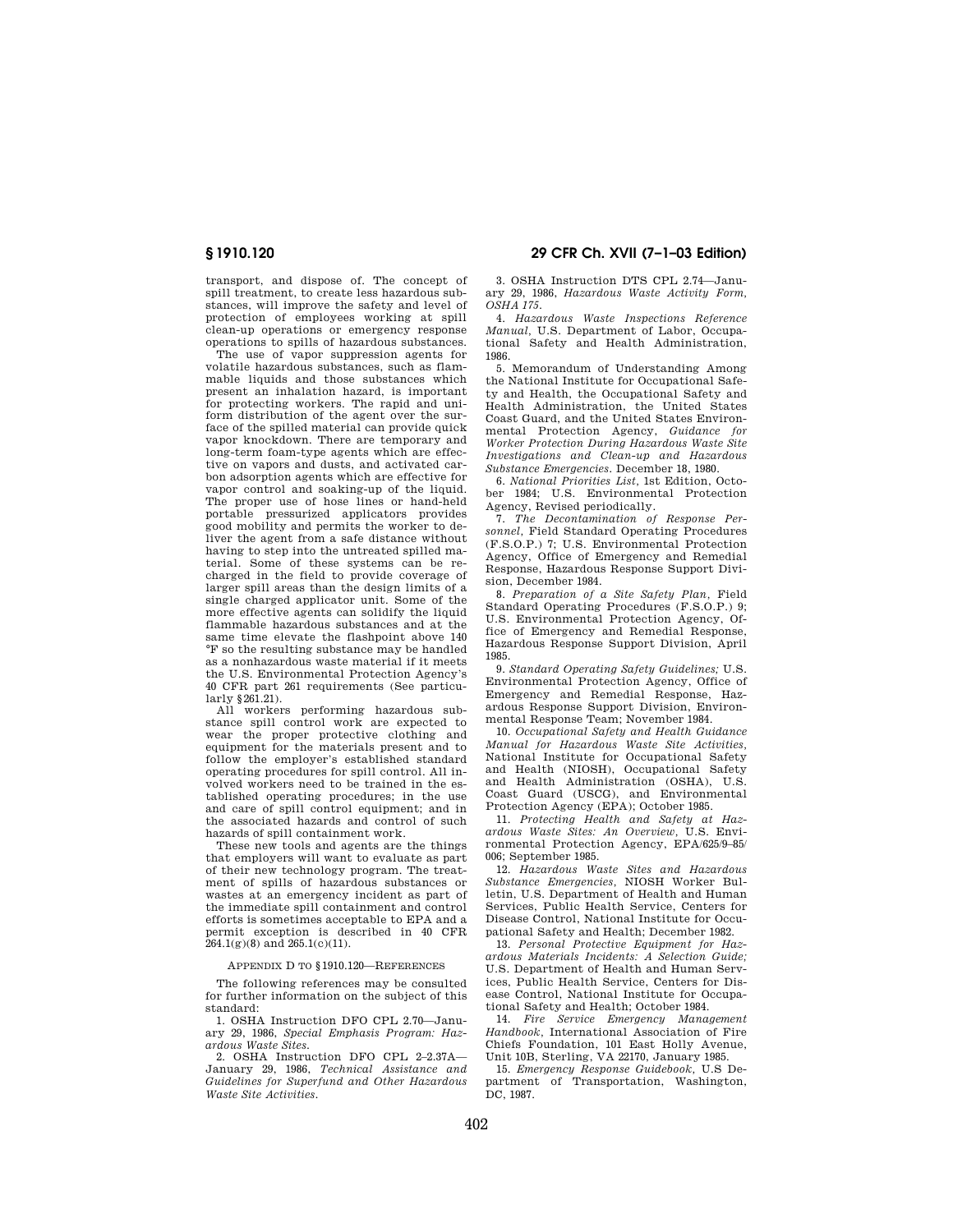16. *Report to the Congress on Hazardous Materials Training, Planning and Preparedness,* Federal Emergency Management Agency, Washington, DC, July 1986.

17. *Workbook for Fire Command,* Alan V. Brunacini and J. David Beageron, National Fire Protection Association, Batterymarch Park, Quincy, MA 02269, 1985.

18. *Fire Command,* Alan V. Brunacini, National Fire Protection Association, Batterymarch Park,, Quincy, MA 02269, 1985.

19. *Incident Command System,* Fire Protection Publications, Oklahoma State University, Stillwater, OK 74078, 1983.

20. *Site Emergency Response Planning,* Chemical Manufacturers Association, Washington, DC 20037, 1986.

21. *Hazardous Materials Emergency Planning Guide,* NRT–1, Environmental Protection Agency, Washington, DC, March 1987.

22. *Community Teamwork: Working Together to Promote Hazardous Materials Transportation Safety.* U.S. Department of Transportation, Washington, DC, May 1983.

23. *Disaster Planning Guide for Business and Industry,* Federal Emergency Management Agency, Publication No. FEMA 141, August 1987.

(The Office of Management and Budget has approved the information collection requirements in this section under control number 1218–0139)

## APPENDIX E TO §1910.120—TRAINING CURRICULUM GUIDELINES

The following non-mandatory general criteria may be used for assistance in developing site-specific training curriculum used to meet the training requirements of 29 CFR 1910.120(e); 29 CFR 1910.120(p)(7), (p)(8)(iii); and 29 CFR 1910.120 $(q)(6)$ ,  $(q)(7)$ , and  $(q)(8)$ . These are generic guidelines and they are not presented as a complete training curriculum for any specific employer. Site-specific training programs must be developed on the basis of a needs assessment of the hazardous waste site, RCRA/TSDF, or emergency response operation in accordance with 29 CFR 1910.120.

It is noted that the legal requirements are set forth in the regulatory text of §1910.120. The guidance set forth here presents a highly effective program that in the areas covered would meet or exceed the regulatory requirements. In addition, other approaches could meet the regulatory requirements.

### *Suggested General Criteria*

*Definitions:*

''Competent'' means possessing the skills, knowledge, experience, and judgment to perform assigned tasks or activities satisfactorily as determined by the employer.

''Demonstration'' means the showing by actual use of equipment or procedures.

''Hands-on training'' means training in a simulated work environment that permits each student to have experience performing tasks, making decisions, or using equipment appropriate to the job assignment for which the training is being conducted.

''Initial training'' means training required prior to beginning work.

''Lecture'' means an interactive discourse with a class lead by an instructor.

''Proficient'' means meeting a stated level of achievement.

''Site-specific'' means individual training directed to the operations of a specific job site.

''Training hours'' means the number of hours devoted to lecture, learning activities, small group work sessions, demonstration, evaluations, or hands-on experience.

*Suggested core criteria:*

1. *Training facility*. The training facility should have available sufficient resources, equipment, and site locations to perform didactic and hands-on training when appropriate. Training facilities should have sufficient organization, support staff, and services to conduct training in each of the courses offered.

2. *Training Director*. Each training program should be under the direction of a training director who is responsible for the program. The Training Director should have a minimum of two years of employee education experience.

3. *Instructors*. Instructors should be deem competent on the basis of previous documented experience in their area of instruction, successful completion of a ''train-thetrainer'' program specific to the topics they will teach, and an evaluation of instructional competence by the Training Director.

Instructors should be required to maintain professional competency by participating in continuing education or professional development programs or by completing successfully an annual refresher course and having an annual review by the Training Director.

The annual review by the Training Director should include observation of an instructor's delivery, a review of those observations with the trainer, and an analysis of any instructor or class evaluations completed by the students during the previous year.

4. *Course materials*. The Training Director should approve all course materials to be used by the training provider. Course materials should be reviewed and updated at least annually. Materials and equipment should be in good working order and maintained properly.

All written and audio-visual materials in training curricula should be peer reviewed by technically competent outside reviewers or by a standing advisory committee.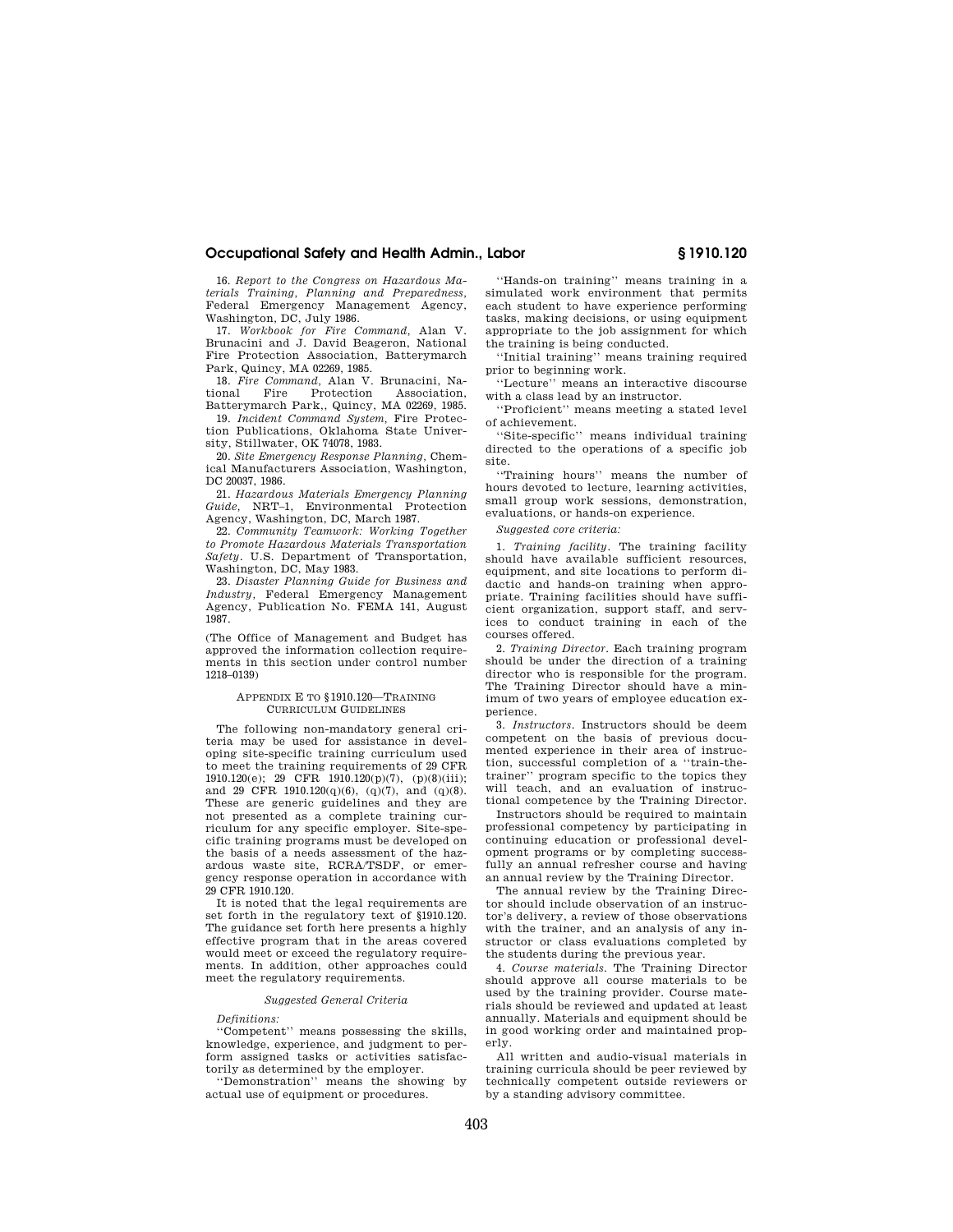Reviews should possess expertise in the following disciplines were applicable: occupational health, industrial hygiene and safety, chemical/environmental engineering, employee education, or emergency response. One or more of the peer reviewers should be a employee experienced in the work activities to which the training is directed.

5. *Students*. The program for accepting students should include:

a. Assurance that the student is or will be involved in work where chemical exposures are likely and that the student possesses the skills necessary to perform the work.

b. A policy on the necessary medical clearance.

6. *Ratios*. Student-instructor ratios should not exceed 30 students per instructor. Handson activity requiring the use of personal protective equipment should have the following student-instructor ratios. For Level C or Level D personal protective equipment the ratio should be 10 students per instructor. For Level A or Level B personal protective equipment the ratio should be 5 students per instructor.

7. *Proficiency assessment*. Proficiency should be evaluated and documented by the use of a written assessment and a skill demonstration selected and developed by the Training Director and training staff. The assessment and demonstration should evaluate the knowledge and individual skills developed in the course of training. The level of minimum achievement necessary for proficiency shall be specified in writing by the Training Director.

If a written test is used, there should be a minimum of 50 questions. If a written test is used in combination with a skills demonstration, a minimum of 25 questions should be used. If a skills demonstration is used, the tasks chosen and the means to rate successful completion should be fully documented by the Training Director.

The content of the written test or of the skill demonstration shall be relevant to the objectives of the course. The written test and skill demonstration should be updated as necessary to reflect changes in the curriculum and any update should be approved by the Training Director.

The proficiency assessment methods, regardless of the approach or combination of approaches used, should be justified, documented and approved by the Training Director.

The proficiency of those taking the additional courses for supervisors should be evaluated and documented by using proficiency assessment methods acceptable to the Training Director. These proficiency assessment methods must reflect the additional responsibilities borne by supervisory personnel in hazardous waste operations or emergency response.

# **§ 1910.120 29 CFR Ch. XVII (7–1–03 Edition)**

8. *Course certificate*. Written documentation should be provided to each student who satisfactorily completes the training course. The documentation should include:

a. Student's name.

b. Course title.

c. Course date.

d. Statement that the student has successfully completed the course.

e. Name and address of the training provider.

f. An individual identification number for the certificate.

g. List of the levels of personal protective equipment used by the student to complete the course.

This documentation may include a certificate and an appropriate wallet-sized laminated card with a photograph of the student and the above information. When such course certificate cards are used, the individual identification number for the training certificate should be shown on the card.

9. *Recordkeeping*. Training providers should maintain records listing the dates courses were presented, the names of the individual course attenders, the names of those students successfully completing each course, and the number of training certificates issued to each successful student. These records should be maintained for a minimum of five years after the date an individual participated in a training program offered by the training provider. These records should be available and provided upon the student's request or as mandated by law.

10. *Program quality control*. The Training Director should conduct or direct an annual written audit of the training program. Program modifications to address deficiencies, if any, should be documented, approved, and implemented by the training provider. The audit and the program modification documents should be maintained at the training facility.

### *Suggested Program Quality Control Criteria*

Factors listed here are suggested criteria for determining the quality and appropriateness of employee health and safety training for hazardous waste operations and emergency response.

### *A. Training Plan.*

Adequacy and appropriateness of the training program's curriculum development, instructor training, distribution of course materials, and direct student training should be considered, including

1. The duration of training, course content, and course schedules/agendas;

2. The different training requirements of the various target populations, as specified in the appropriate generic training curriculum;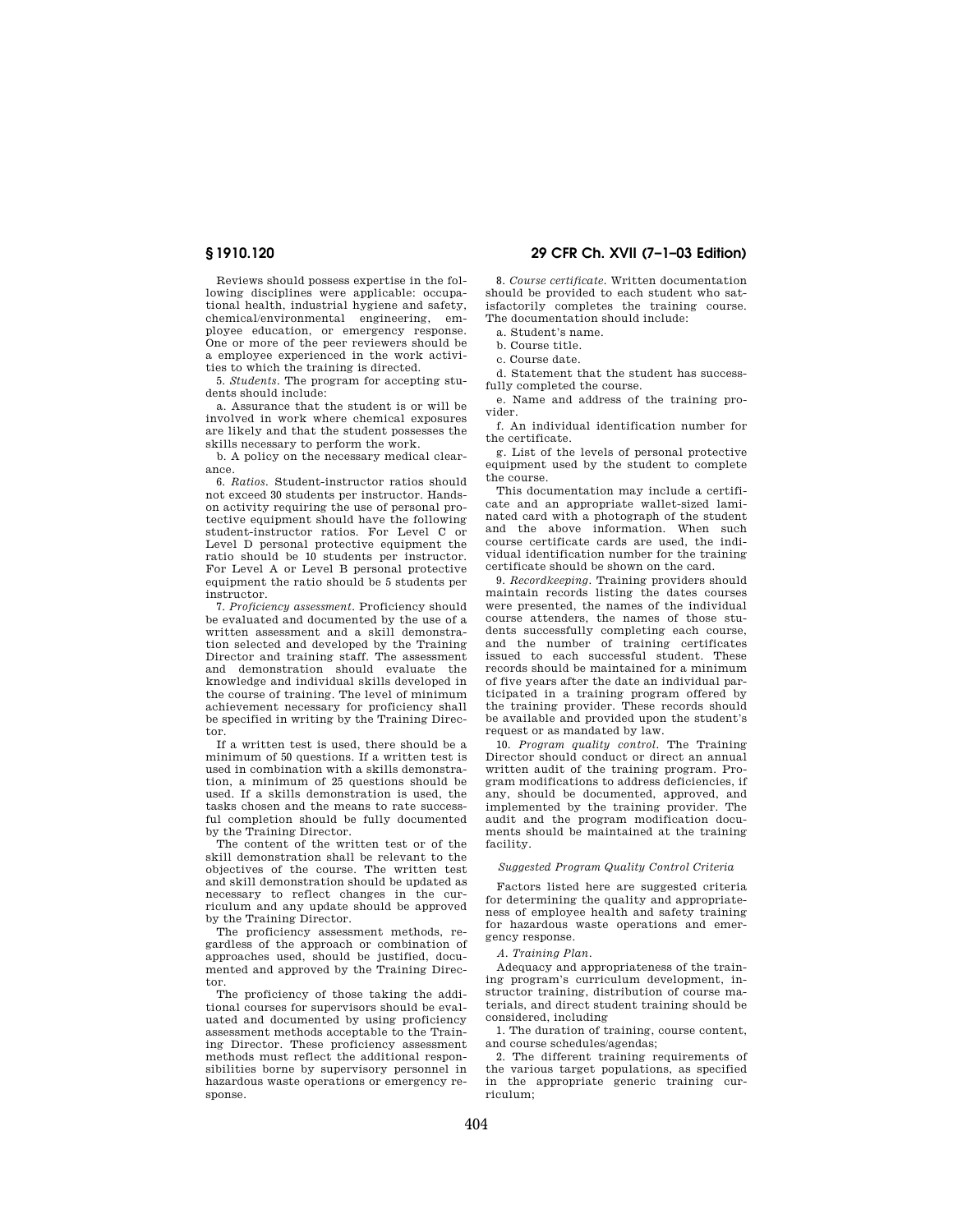3. The process for the development of curriculum, which includes appropriate technical input, outside review, evaluation, program pretesting.

4. The adequate and appropriate inclusion of hands-on, demonstration, and instruction methods;

5. Adequate monitoring of student safety, progress, and performance during the training.

*B. Program management, Training Director, staff, and consultants.*

Adequacy and appropriateness of staff performance and delivering an effective training program should be considered, including

1. Demonstration of the training director's leadership in assuring quality of health and safety training.

2. Demonstration of the competency of the staff to meet the demands of delivering high quality hazardous waste employee health and safety training.

3. Organization charts establishing clear lines of authority.

4. Clearly defined staff duties including the relationship of the training staff to the overall program.

5. Evidence that the training organizational structure suits the needs of the training program.

6. Appropriateness and adequacy of the training methods used by the instructors.

7. Sufficiency of the time committed by the training director and staff to the training program.

8. Adequacy of the ratio of training staff to students.

9. Availability and commitment of the training program of adequate human and equipment resources in the areas of

a. Health effects,

b. Safety,

c. Personal protective equipment (PPE),

d. Operational procedures,

e. Employee protection practices/proce-

dures. 10. Appropriateness of management controls.

11. Adequacy of the organization and appropriate resources assigned to assure appropriate training.

12. In the case of multiple-site training programs, adequacy of satellite centers management.

*C. Training facilities and resources.*

Adequacy and appropriateness of the facilities and resources for supporting the training program should be considered, including,

1. Space and equipment to conduct the training.

2. Facilities for representative hands-on training.

3. In the case of multiple-site programs, equipment and facilities at the satellite centers.

4. Adequacy and appropriateness of the quality control and evaluations program to account for instructor performance.

5. Adequacy and appropriateness of the quality control and evaluation program to ensure appropriate course evaluation, feedback, updating, and corrective action.

6. Adequacy and appropriateness of disciplines and expertise being used within the quality control and evaluation program.

7. Adequacy and appropriateness of the role of student evaluations to provide feedback for training program improvement.

*D. Quality control and evaluation.*

Adequacy and appropriateness of quality control and evaluation plans for training programs should be considered, including:

1. A balanced advisory committee and/or competent outside reviewers to give overall policy guidance;

2. Clear and adequate definition of the composition and active programmatic role of the advisory committee or outside reviewers.

3. Adequacy of the minutes or reports of the advisory committee or outside reviewers' meetings or written communication.

4. Adequacy and appropriateness of the quality control and evaluations program to account for instructor performance.

5. Adequacy and appropriateness of the quality control and evaluation program to ensure appropriate course evaluation, feedback, updating, and corrective action.

6. Adequacy and appropriateness of disciplines and expertise being used within the quality control and evaluation program.

7. Adequacy and appropriateness of the role of student evaluations to provide feedback for training program improvement.

*E. Students*

Adequacy and appropriateness of the program for accepting students should be considered, including

1. Assurance that the student already possess the necessary skills for their job, including necessary documentation.

2. Appropriateness of methods the program uses to ensure that recruits are capable of satisfactorily completing training.

3. Review and compliance with any medical clearance policy.

*F. Institutional Environment and Administrative Support*

The adequacy and appropriateness of the institutional environment and administrative support system for the training program should be considered, including

1. Adequacy of the institutional commitment to the employee training program.

2. Adequacy and appropriateness of the administrative structure and administrative support.

*G. Summary of Evaluation Questions*

Key questions for evaluating the quality and appropriateness of an overall training program should include the following: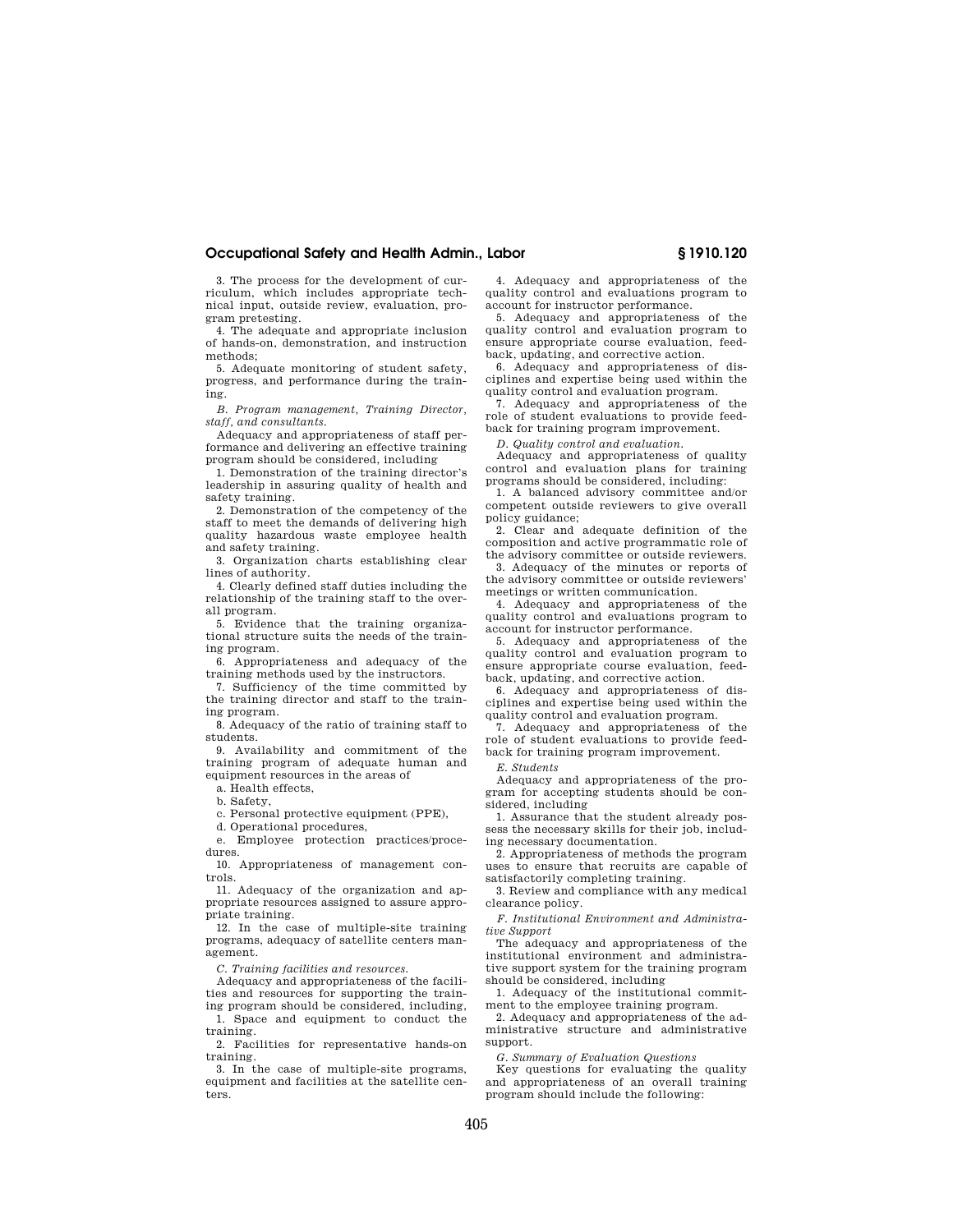1. Are the program objectives clearly stated?

2. Is the program accomplishing its objectives?

3. Are appropriate facilities and staff available?

4. Is there an appropriate mix of classroom, demonstration, and hands-on training?

5. Is the program providing quality employee health and safety training that fully meets the intent of regulatory requirements?

6. What are the program's main strengths? 7. What are the program's main weak-

nesses? 8. What is recommended to improve the

program? 9. Are instructors instructing according to

their training outlines? 10. Is the evaluation tool current and ap-

propriate for the program content?

11. Is the course material current and relevant to the target group?

## *Suggested Training Curriculum Guidelines*

The following training curriculum guidelines are for those operations specifically identified in 29 CFR 1910.120 as requiring training. Issues such as qualifications of instructors, training certification, and similar criteria appropriate to all categories of operations addressed in 1910.120 have been covered in the preceding section and are not readdressed in each of the generic guidelines. Basic core requirements for training programs that are addressed include

1. General Hazardous Waste Operations

2. RCRA operations—Treatment, storage, and disposal facilities.

3. Emergency Response.

*A. General Hazardous Waste Operations and Site-specific Training*

1. *Off-site training*.Training course content for hazardous waste operations, required by 29 CFR 1910.120(e), should include the following topics or procedures:

a. *Regulatory knowledge*.

(1) An review of 29 CFR 1910.120 and the core elements of an occupational safety and health program.

(2) The content of a medical surveillance program as outlined in 29 CFR 1910.120(f).

(3) The content of an effective site safety and health plan consistent with the requirements of 29 CFR 1910.120(b)(4)(ii).

(4) Emergency response plan and procedures as outlined in 29 CFR 1910.38 and 29 CFR 1910.120(l).

(5) Adequate illumination.

(6) Sanitation recommendation and equipment.

(7) Review and explanation of OSHA's hazard-communication standard (29 CFR 1910.1200) and lock-out-tag-out standard (29 CFR 1910.147).

(8) Review of other applicable standards including but not limited to those in the construction standards (29 CFR Part 1926).

**§ 1910.120 29 CFR Ch. XVII (7–1–03 Edition)**

(9) Rights and responsibilities of employers and employees under applicable OSHA and EPA laws.

b. *Technical knowledge*.

(1) Type of potential exposures to chemical, biological, and radiological hazards; types of human responses to these hazards and recognition of those responses; principles of toxicology and information about acute and chronic hazards; health and safety considerations of new technology.

(2) Fundamentals of chemical hazards including but not limited to vapor pressure, boiling points, flash points, ph, other physical and chemical properties.

(3) Fire and explosion hazards of chemicals.

(4) General safety hazards such as but not limited to electrical hazards, powered equipment hazards, motor vehicle hazards, walking-working surface hazards, excavation hazards, and hazards associated with working in hot and cold temperature extremes.

(5) Review and knowledge of confined space entry procedures in 29 CFR 1910.146.

(6) Work practices to minimize employee risk from site hazards.

(7) Safe use of engineering controls, equipment, and any new relevant safety technology or safety procedures.

(8) Review and demonstration of competency with air sampling and monitoring equipment that may be used in a site monitoring program.

(9) Container sampling procedures and safeguarding; general drum and container handling procedures including special requirement for laboratory waste packs, shock-sensitive wastes, and radioactive wastes.

(10) The elements of a spill control program.

(11) Proper use and limitations of material handling equipment.

(12) Procedures for safe and healthful preparation of containers for shipping and transport.

(13) Methods of communication including those used while wearing respiratory protection.

*c. Technical skills.*

(1) Selection, use maintenance, and limitations of personal protective equipment including the components and procedures for carrying out a respirator program to comply with 29 CFR 1910.134.

(2) Instruction in decontamination programs including personnel, equipment, and hardware; hands-on training including level A, B, and C ensembles and appropriate decontamination lines; field activities including the donning and doffing of protective equipment to a level commensurate with the employee's anticipated job function and responsibility and to the degree required by potential hazards.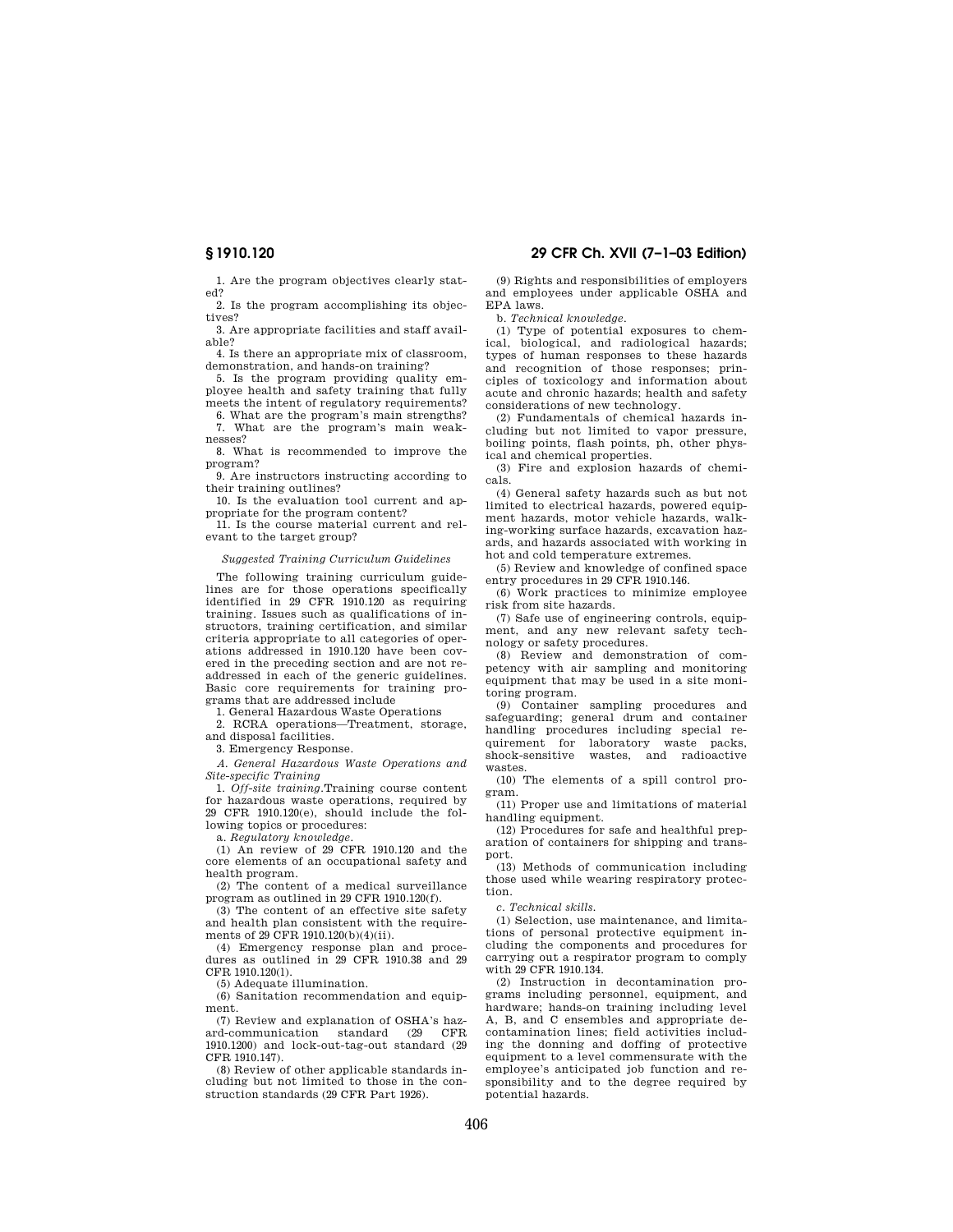(3) Sources for additional hazard information; exercises using relevant manuals and hazard coding systems.

*d. Additional suggested items.*

(1) A laminated, dated card or certificate with photo, denoting limitations and level of protection for which the employee is trained should be issued to those students successfully completing a course.

(2) Attendance should be required at all training modules, with successful completion of exercises and a final written or oral examination with at least 50 questions.

(3) A minimum of one-third of the program should be devoted to hands-on exercises.

(4) A curriculum should be established for the 8-hour refresher training required by 29 CFR 1910.120(e)(8), with delivery of such courses directed toward those areas of previous training that need improvement or reemphasis.

(5) A curriculum should be established for the required 8-hour training for supervisors. Demonstrated competency in the skills and knowledge provided in a 40-hour course should be a prerequisite for supervisor training.

*2. Refresher training.*

The 8-hour annual refresher training required in 29 CFR  $1910.120(e)(8)$  should be conducted by qualified training providers. Refresher training should include at a minimum the following topics and procedures:

(a) Review of and retraining on relevant topics covered in the 40-hour program, as appropriate, using reports by the students on their work experiences.

(b) Update on developments with respect to material covered in the 40-hour course.

(c) Review of changes to pertinent provisions of EPA or OSHA standards or laws.

(d) Introduction of additional subject areas as appropriate.

(e) Hands-on review of new or altered PPE or decontamination equipment or procedures. Review of new developments in personal protective equipment.

(f) Review of newly developed air and contaminant monitoring equipment.

*3. On-site training.*

a. The employer should provide employees engaged in hazardous waste site activities with information and training prior to initial assignment into their work area, as follows:

(1) The requirements of the hazard communication program including the location and availability of the written program, required lists of hazardous chemicals, and material safety data sheets.

(2) Activities and locations in their work area where hazardous substance may be present.

(3) Methods and observations that may be used to detect the present or release of a hazardous chemical in the work area (such as

monitoring conducted by the employer, continuous monitoring devices, visual appearances, or other evidence (sight, sound or smell) of hazardous chemicals being released, and applicable alarms from monitoring devices that record chemical releases.

(4) The physical and health hazards of substances known or potentially present in the work area.

(5) The measures employees can take to help protect themselves from work-site hazards, including specific procedures the employer has implemented.

(6) An explanation of the labeling system and material safety data sheets and how employees can obtain and use appropriate hazard information.

(7) The elements of the confined space program including special PPE, permits, monitoring requirements, communication procedures, emergency response, and applicable lock-out procedures.

b. The employer should provide hazardous waste employees information and training and should provide a review and access to the site safety and plan as follows:

(1) Names of personnel and alternate responsible for site safety and health.

(2) Safety and health hazards present on the site.

(3) Selection, use, maintenance, and limitations of personal protective equipment specific to the site.

(4) Work practices by which the employee can minimize risks from hazards.

(5) Safe use of engineering controls and equipment available on site.

(6) Safe decontamination procedures established to minimize employee contact with hazardous substances, including:

(A) Employee decontamination,

(B) Clothing decontamination, and

(C) Equipment decontamination.

(7) Elements of the site emergency response plan, including:

(A) Pre-emergency planning.

(B) Personnel roles and lines of authority and communication.

(C) Emergency recognition and prevention.

(D) Safe distances and places of refuge.

(E) Site security and control. (F) Evacuation routes and procedures.

(G) Decontamination procedures not covered by the site safety and health plan.

(H) Emergency medical treatment and first aid.

(I) Emergency equipment and procedures for handling emergency incidents.

c. The employer should provide hazardous waste employees information and training on personal protective equipment used at the site, such as the following:

(1) PPE to be used based upon known or anticipated site hazards.

(2) PPE limitations of materials and construction; limitations during temperature extremes, heat stress, and other appropriate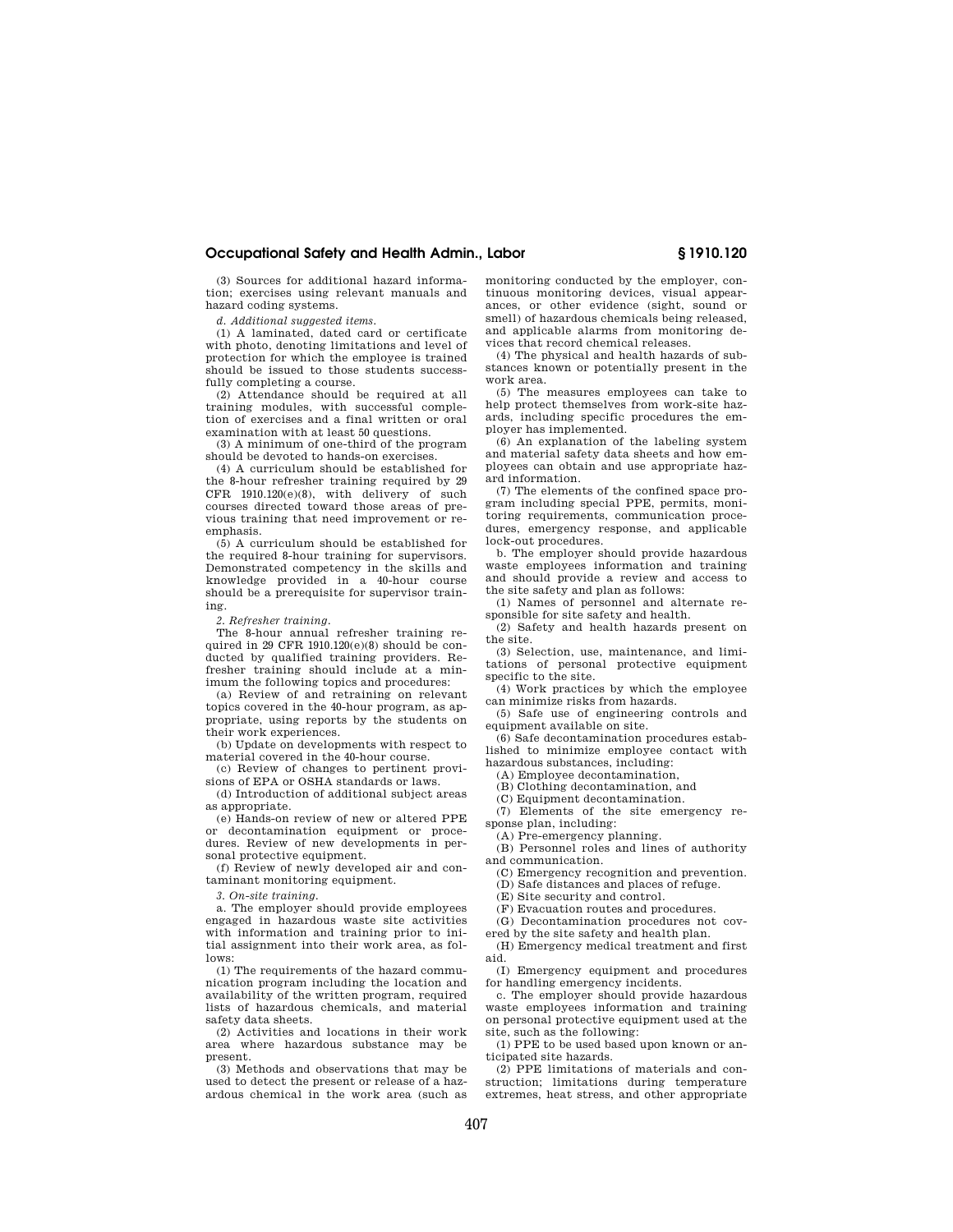medical considerations; use and limitations of respirator equipment as well as documentation procedures as outlined in 29 CFR 1910.134.

(3) PPE inspection procedures prior to, during, and after use.

(4) PPE donning and doffing procedures. (5) PPE decontamination and disposal procedures.

(6) PPE maintenance and storage.

(7) Task duration as related to PPE limitations.

d. The employer should instruct the employee about the site medical surveillance program relative to the particular site, including

(1) Specific medical surveillance programs that have been adapted for the site.

(2) Specific signs and symptoms related to exposure to hazardous materials on the site. (3) The frequency and extent of periodic

medical examinations that will be used on the site.<br>(4)  $\bar{N}$ 

Maintenance and availability records.

(5) Personnel to be contacted and procedures to be followed when signs and symptoms of exposures are recognized.

e. The employees will review and discuss the site safety plan as part of the training program. The location of the site safety plan and all written programs should be discussed with employees including a discussion of the mechanisms for access, review, and references described.

*B. RCRA Operations Training for Treatment, Storage and Disposal Facilities.*

1. As a minimum, the training course required in 29 CFR 1910.120 (p) should include the following topics:

(a) Review of the applicable paragraphs of 29 CFR 1910.120 and the elements of the employer's occupational safety and health plan.

(b) Review of relevant hazards such as, but not limited to, chemical, biological, and radiological exposures; fire and explosion hazards; thermal extremes; and physical hazards.

(c) General safety hazards including those associated with electrical hazards, powered equipment hazards, lock-out-tag-out procedures, motor vehicle hazards and walkingworking surface hazards.

(d) Confined-space hazards and procedures. (e) Work practices to minimize employee risk from workplace hazards.

(f) Emergency response plan and procedures including first aid meeting the requirements of paragraph (p)(8).

(g) A review of procedures to minimize exposure to hazardous waste and various type of waste streams, including the materials handling program and spill containment program.

(h) A review of hazard communication programs meeting the requirements of 29 CFR 1910.1200.

**§ 1910.120 29 CFR Ch. XVII (7–1–03 Edition)**

(i) A review of medical surveillance programs meeting the requirements of 29 CFR 1910.120(p)(3) including the recognition of signs and symptoms of overexposure to hazardous substance including known synergistic interactions.

(j) A review of decontamination programs and procedures meeting the requirements of 29 CFR 1910.120(p)(4).

(k) A review of an employer's requirements to implement a training program and its elements.

(l) A review of the criteria and programs for proper selection and use of personal protective equipment, including respirators.

(m) A review of the applicable appendices to 29 CFR 1910.120.

(n) Principles of toxicology and biological monitoring as they pertain to occupational health.

(o) Rights and responsibilities of employees and employers under applicable OSHA and EPA laws.

(p) Hands-on exercises and demonstrations of competency with equipment to illustrate the basic equipment principles that may be used during the performance of work duties, including the donning and doffing of PPE.

(q) Sources of reference, efficient use of relevant manuals, and knowledge of hazard coding systems to include information contained in hazardous waste manifests.

(r) At least 8 hours of hands-on training.

(s) Training in the job skills required for an employee's job function and responsibility before they are permitted to participate in or supervise field activities.

2. The individual employer should provide hazardous waste employees with information and training prior to an employee's initial assignment into a work area. The training and information should cover the following topics:

(a) The Emergency response plan and procedures including first aid.

(b) A review of the employer's hazardous waste handling procedures including the materials handling program and elements of the spill containment program, location of spill response kits or equipment, and the names of those trained to respond to releases.

(c) The hazardous communication program meeting the requirements of 29 CFR 1910.1200.

(d) A review of the employer's medical surveillance program including the recognition of signs and symptoms of exposure to relevant hazardous substance including known synergistic interactions.

(e) A review of the employer's decontamination program and procedures.

(f) An review of the employer's training program and the parties responsible for that program.

(g) A review of the employer's personal protective equipment program including the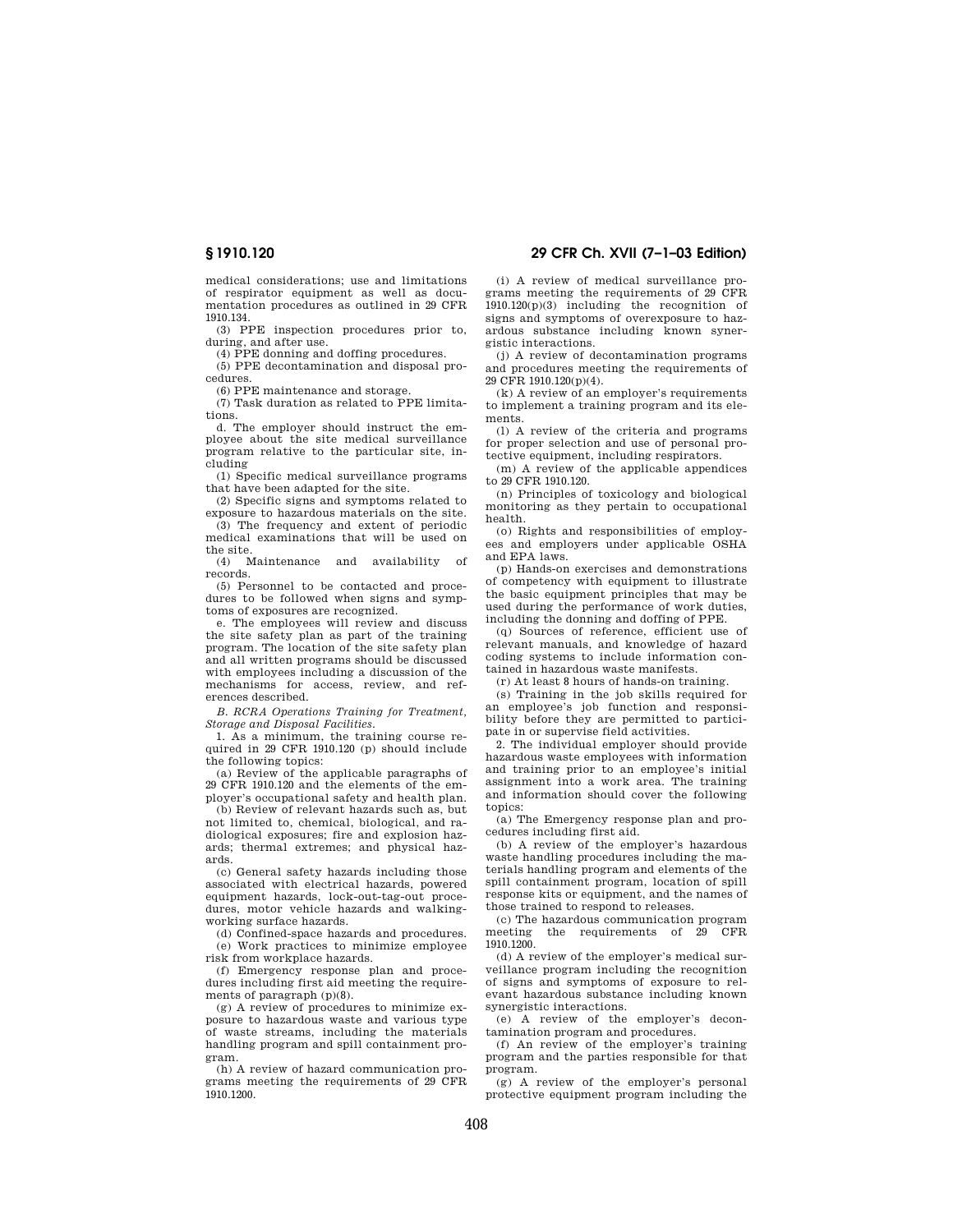proper selection and use of PPE based upon specific site hazards.

(h) All relevant site-specific procedures addressing potential safety and health hazards. This may include, as appropriate, biological and radiological exposures, fire and explosion hazards, thermal hazards, and physical hazards such as electrical hazards, powered equipment hazards, lock-out-tag-out hazards, motor vehicle hazards, and walkingworking surface hazards.

(i) Safe use engineering controls and equipment on site.

(j) Names of personnel and alternates responsible for safety and health.

*C. Emergency response training.*

Federal OSHA standards in 29 CFR 1910.120(q) are directed toward private sector emergency responders. Therefore, the guidelines provided in this portion of the appendix are directed toward that employee population. However, they also impact indirectly through State OSHA or USEPA regulations some public sector emergency responders. Therefore, the guidelines provided in this portion of the appendix may be applied to both employee populations.

States with OSHA state plans must cover their employees with regulations at least as effective as the Federal OSHA standards. Public employees in states without approved state OSHA programs covering hazardous waste operations and emergency response are covered by the U.S. EPA under 40 CFR 311, a regulation virtually identical to §1910.120.

Since this is a non-mandatory appendix and therefore not an enforceable standard, OSHA recommends that those employers, employees or volunteers in public sector emergency response organizations outside Federal OSHA jurisdiction consider the following criteria in developing their own training programs. A unified approach to training at the community level between emergency response organizations covered by Federal OSHA and those not covered directly by Federal OSHA can help ensure an effective community response to the release or potential release of hazardous substances in the community.

a. *General considerations*.

Emergency response organizations are required to consider the topics listed in §1910.120(q)(6). Emergency response organizations may use some or all of the following topics to supplement those mandatory topics when developing their response training programs. Many of the topics would require an interaction between the response provider and the individuals responsible for the site where the response would be expected.

(1) Hazard recognition, including:

(A) Nature of hazardous substances present,

(B) Practical applications of hazard recognition, including presentations on biology, chemistry, and physics.

(2) Principles of toxicology, biological monitoring, and risk assessment.

(3) Safe work practices and general site safety.

(4) Engineering controls and hazardous waste operations.

(5) Site safety plans and standard operating procedures.

(6) Decontamination procedures and practices.

(7) Emergency procedures, first aid, and self-rescue.

(8) Safe use of field equipment.

(9) Storage, handling, use and transportation of hazardous substances.

(10) Use, care, and limitations of personal protective equipment.

(11) Safe sampling techniques.

(12) Rights and responsibilities of employees under OSHA and other related laws concerning right-to-know, safety and health, compensations and liability.

(13) Medical monitoring requirements.

(14) Community relations.

b. *Suggested criteria for specific courses*.

(1) *First responder awareness level*.

(A) Review of and demonstration of competency in performing the applicable skills of 29 CFR 1910.120(q).

(B) Hands-on experience with the U.S. Department of Transportation's Emergency Response Guidebook (ERG) and familiarization with OSHA standard 29 CFR 1910.1201.

(C) Review of the principles and practices for analyzing an incident to determine both the hazardous substances present and the basic hazard and response information for each hazardous substance present.

(D) Review of procedures for implementing actions consistent with the local emergency response plan, the organization's standard operating procedures, and the current edition of DOT's ERG including emergency notification procedures and follow-up communications.

(E) Review of the expected hazards including fire and explosions hazards, confined space hazards, electrical hazards, powered equipment hazards, motor vehicle hazards, and walking-working surface hazards.

(F) Awareness and knowledge of the competencies for the First Responder at the Awareness Level covered in the National Fire Protection Association's Standard No. 472, *Professional Competence of Responders to Hazardous Materials Incidents*.

(2) *First responder operations level*.

(A) Review of and demonstration of competency in performing the applicable skills of 29 CFR  $1910.120(a)$ .

(B) Hands-on experience with the U.S. Department of Transportation's Emergency Response Guidebook (ERG), manufacturer material safety data sheets, CHEMTREC/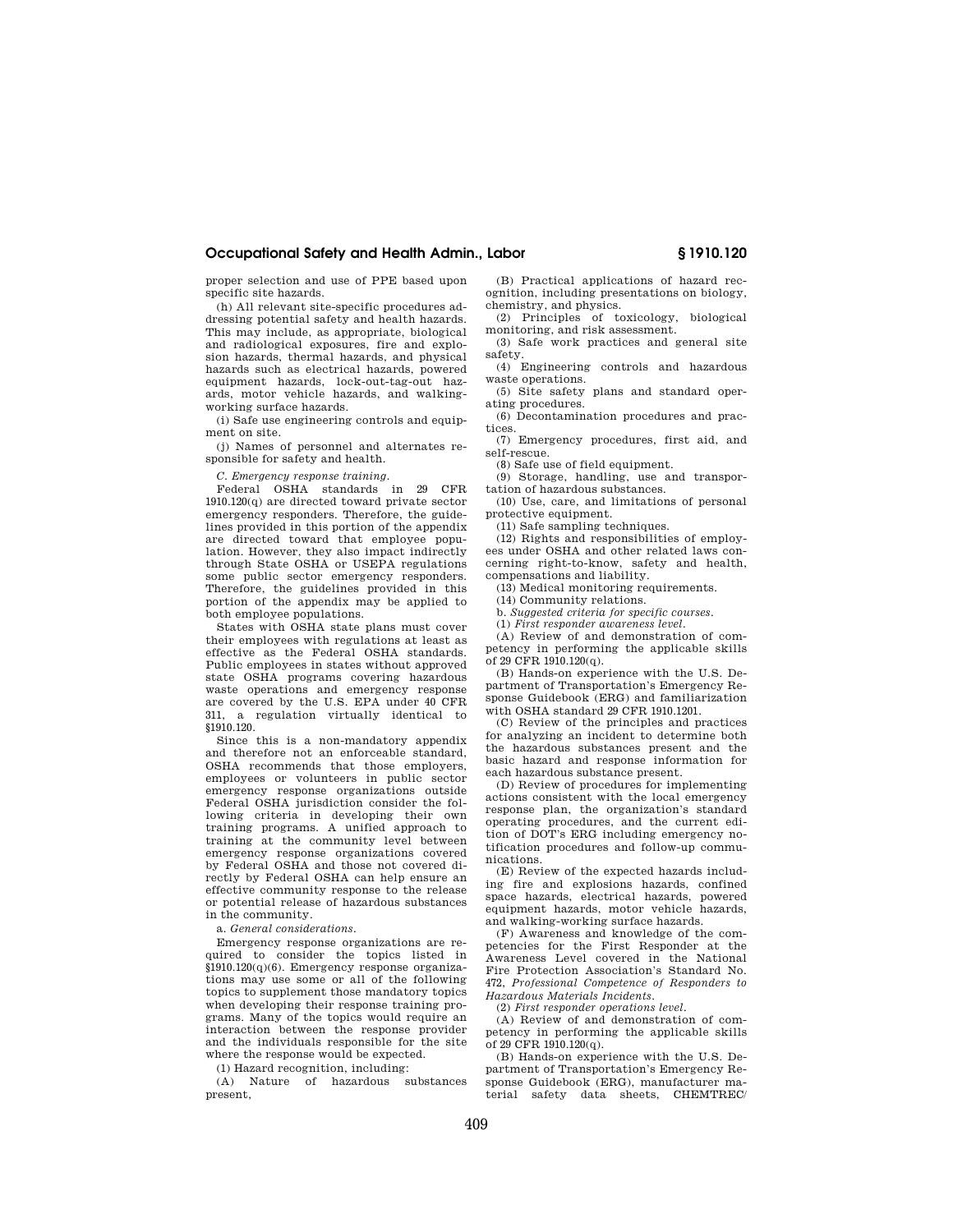CANUTEC, shipper or manufacturer contacts, and other relevant sources of information addressing hazardous substance releases. Familiarization with OSHA standard 29 CFR 1910.1201.

(C) Review of the principles and practices for analyzing an incident to determine the hazardous substances present, the likely behavior of the hazardous substance and its container, the types of hazardous substance transportation containers and vehicles, the types and selection of the appropriate defensive strategy for containing the release.

(D) Review of procedures for implementing continuing response actions consistent with the local emergency response plan, the organization's standard operating procedures, and the current edition of DOT's ERG including extended emergency notification procedures and follow-up communications.

(E) Review of the principles and practice for proper selection and use of personal protective equipment.

(F) Review of the principles and practice of personnel and equipment decontamination.

(G) Review of the expected hazards including fire and explosions hazards, confined space hazards, electrical hazards, powered equipment hazards, motor vehicle hazards, and walking-working surface hazards.

(H) Awareness and knowledge of the competencies for the First Responder at the Operations Level covered in the National Fire Protection Association's Standard No. 472, *Professional Competence of Responders to Hazardous Materials Incidents*.

(3) *Hazardous materials technician*.

(A) Review of and demonstration of competency in performing the applicable skills of 29 CFR  $1910.120(q)$ .

(B) Hands-on experience with written and electronic information relative to response decision making including but not limited to the U.S. Department of Transportation's *Emergency Response Guidebook* (ERG), manufacturer material safety data sheets, CHEMTREC/CANUTEC, shipper or manufacturer contacts, computer data bases and response models, and other relevant sources of information addressing hazardous substance releases. Familiarization with OSHA standard 29 CFR 1910.1201.

(C) Review of the principles and practices for analyzing an incident to determine the hazardous substances present, their physical and chemical properties, the likely behavior of the hazardous substance and its container, the types of hazardous substance transportation containers and vehicles involved in the release, the appropriate strategy for approaching release sites and containing the release.

(D) Review of procedures for implementing continuing response actions consistent with the local emergency response plan, the organization's standard operating procedures, and the current edition of DOT's ERG in-

**§ 1910.120 29 CFR Ch. XVII (7–1–03 Edition)**

cluding extended emergency notification procedures and follow-up communications.

(E) Review of the principles and practice for proper selection and use of personal protective equipment.

(F) Review of the principles and practices of establishing exposure zones, proper decontamination and medical surveillance stations and procedures.

(G) Review of the expected hazards including fire and explosions hazards, confined space hazards, electrical hazards, powered equipment hazards, motor vehicle hazards, and walking-working surface hazards.

(H) Awareness and knowledge of the competencies for the Hazardous Materials Technician covered in the National Fire Protection Association's Standard No. 472, *Professional Competence of Responders to Hazardous Materials Incidents*.

(4) *Hazardous materials specialist*.

(A) Review of and demonstration of competency in performing the applicable skills of 29 CFR  $1910.120(q)$ .

(B) Hands-on experience with retrieval and use of written and electronic information relative to response decision making including but not limited to the U.S. Department of Transportation's *Emergency Response Guidebook* (ERG), manufacturer material safety data sheets, CHEMTREC/CANUTEC, shipper or manufacturer contacts, computer data bases and response models, and other relevant sources of information addressing hazardous substance releases. Familiarization with OSHA standard 29 CFR 1910.1201.

(C) Review of the principles and practices for analyzing an incident to determine the hazardous substances present, their physical and chemical properties, and the likely behavior of the hazardous substance and its container, vessel, or vehicle.

(D) Review of the principles and practices for identification of the types of hazardous substance transportation containers, vessels and vehicles involved in the release; selecting and using the various types of equipment available for plugging or patching transportation containers, vessels or vehicles; organizing and directing the use of multiple teams of hazardous material technicians and selecting the appropriate strategy for approaching release sites and containing or stopping the release.

(E) Review of procedures for implementing continuing response actions consistent with the local emergency response plan, the organization's standard operating procedures, including knowledge of the available public and private response resources, establishment of an incident command post, direction of hazardous material technician teams, and extended emergency notification procedures and follow-up communications.

(F) Review of the principles and practice for proper selection and use of personal protective equipment.